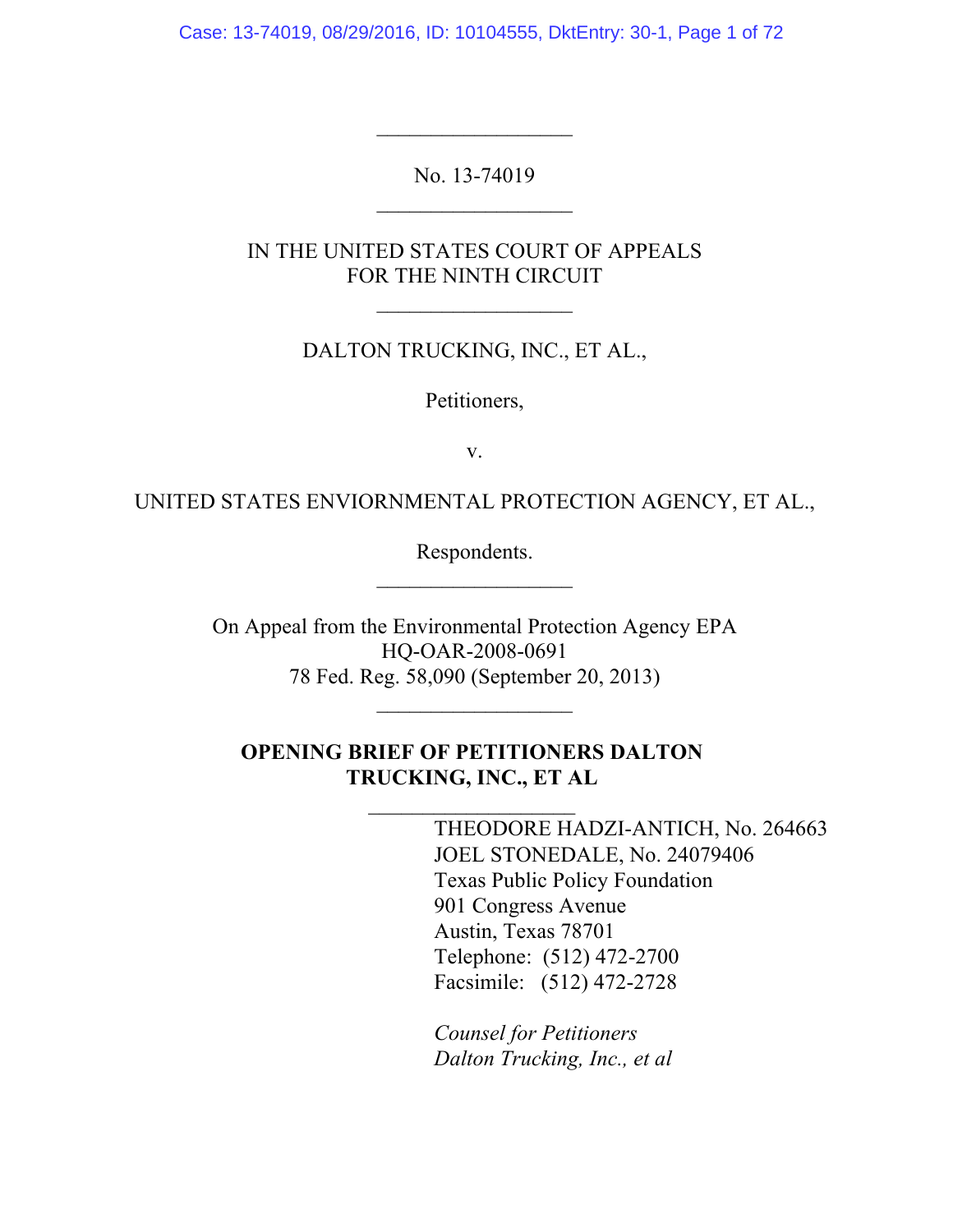### **CORPORATE DISCLOSURE STATEMENT**

Pursuant to Federal Rule of Appellate Procedure 26.1, the Petitioners provide the following disclosures:

Dalton Trucking, Inc., is a California corporation engaged in the business of operating and leasing loaders, dozers, blades, and water trucks and performs specialized services in open top bulk transportation, lowbed, general freight on flatbeds and vans, as well as rail, intermodal, and 3PL services. Dalton Trucking, Inc., has no parent companies. No publicly held corporation has 10% or greater ownership in Dalton Trucking, Inc.

Loggers Association of Northern California, Inc. ("LANC") is a nonprofit California trade association representing the interests of its members involved in the logging industry in Northern California. LANC has no parent companies. No publicly held corporation has 10% or greater ownership in LANC.

Robinson Enterprises, Inc. ("Robinson") is a California corporation engaged in various businesses, including forest products and fuels. Robinson has no parent companies. No publicly held corporation has 10% or greater ownership in Robinson.

Nuckels Oil Co., Inc. dba Merit Oil Company ("Merit Oil Company") is a California corporation and is a petroleum jobber, wholesaler, and distributor. Merit Oil Company has no parent companies. No publicly held corporation has 10% or greater ownership in Merit Oil Company.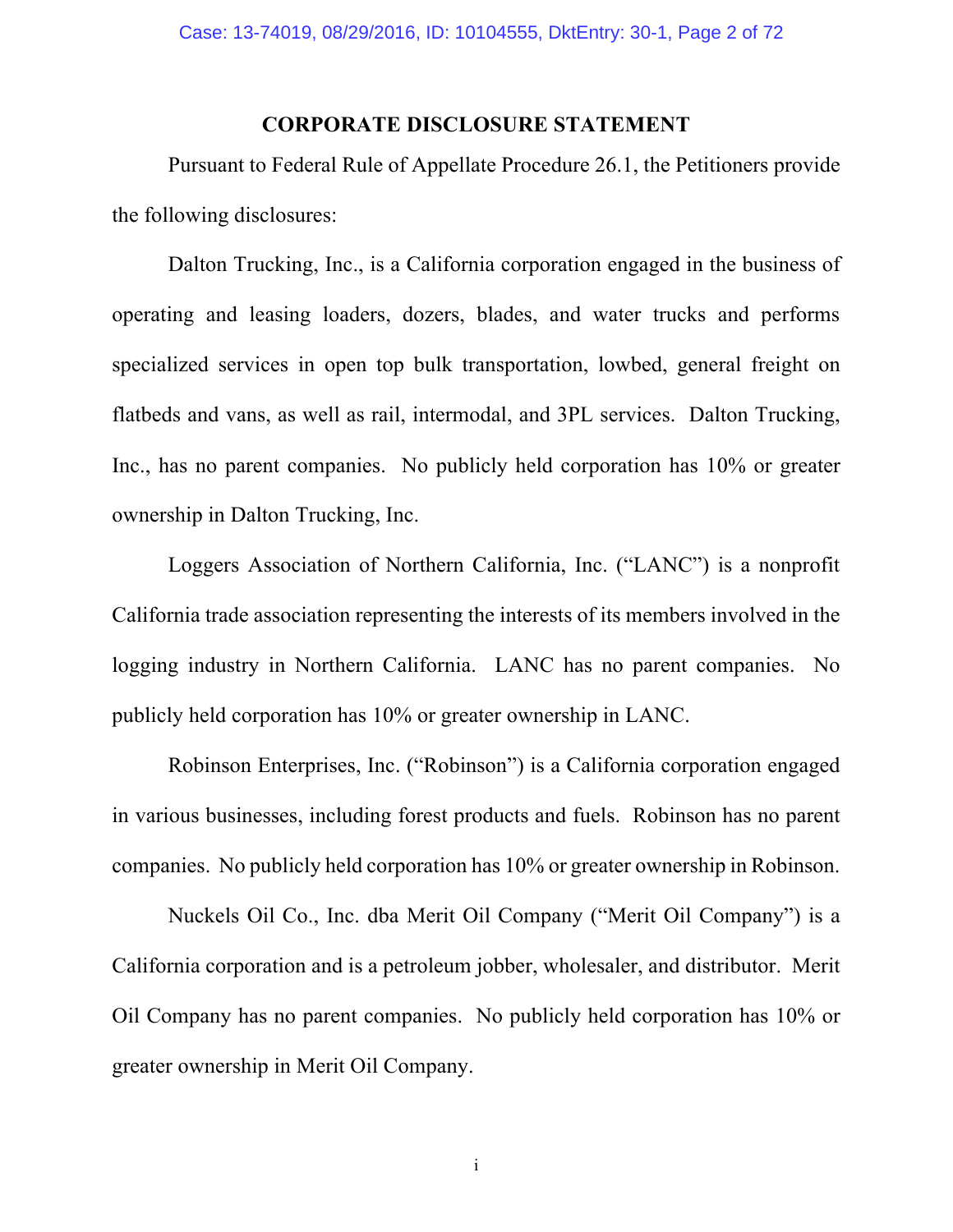Construction Industry Air Quality Coalition ("CIAQC") is a nonprofit California trade association representing the interests of other California nonprofit trade associations and their members whose air emissions are regulated by California state, regional, and local regulations, as well as federal regulations. CIAQC has no parent companies. No publicly held corporation has 10% or greater ownership in CIAQC.

Western Trucking Association, Inc. ("WTA") is a nonprofit California trade association representing the interests of over 1,000 members involved in a variety of business throughout California whose members own and operate on-road and nonroad vehicles, engines, and equipment. WTA has no parent companies. No publicly traded corporation has 10% or greater ownership in WTA.

Delta Construction Company, Inc. is a California corporation engaged in the business of road construction, performing services such as road paving, reconstruction, shoulder widening, and fabric installation. Delta Construction Company, Inc., has no parent companies. No publicly held corporation has 10% or greater ownership in Delta Construction Company, Inc.

Southern California Contractors Association, Inc. ("SCCA") is a nonprofit California corporation representing the interests of construction contractors operating in Southern California. SCCA has no parent companies. No publicly held corporation has 10% or greater ownership in SCCA.

ii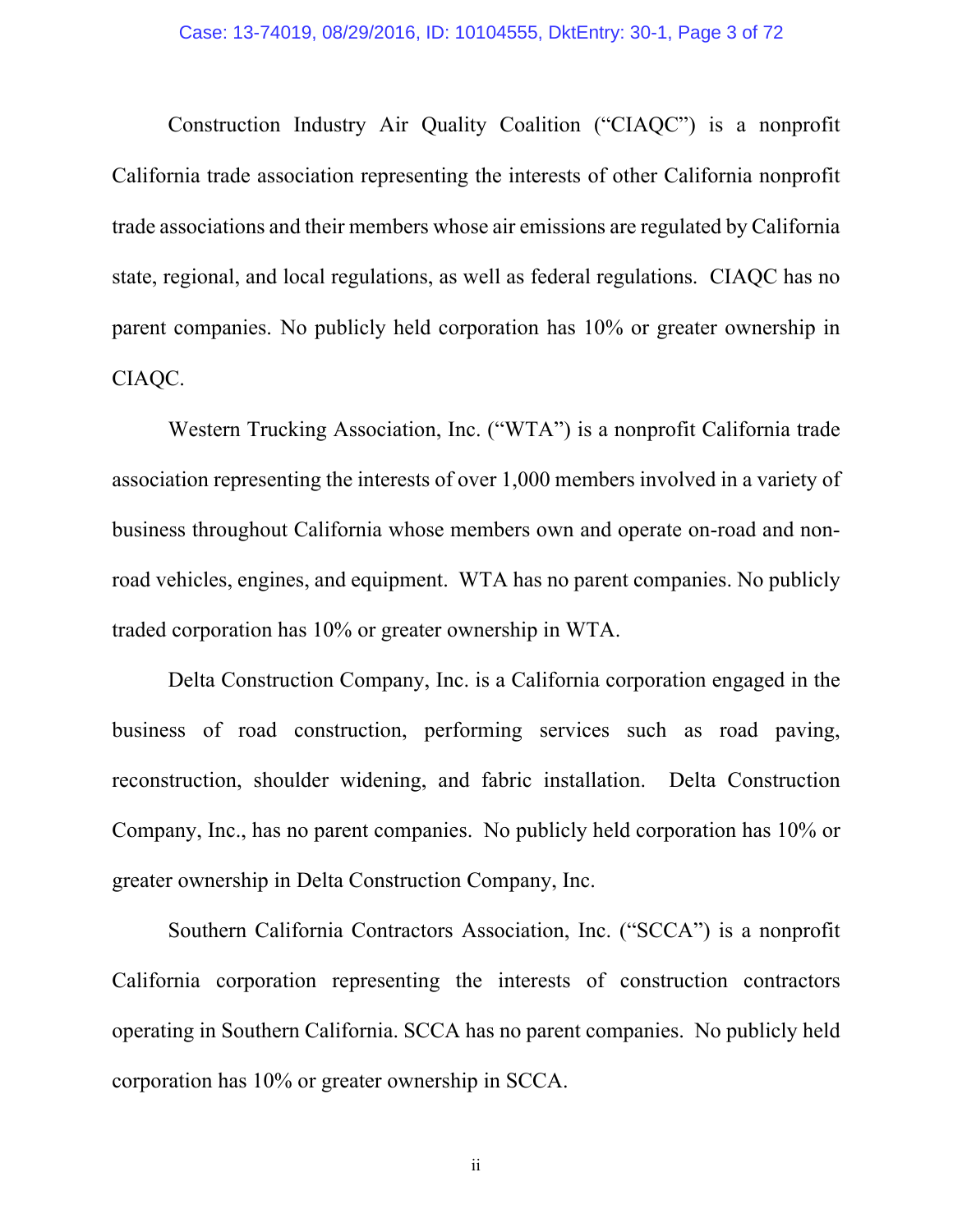Ron Cinquini Farming ("Cinquini") is a farming business located in Central California. Cinquini has no parent companies. No publicly held corporation has 10% or greater ownership in Ron Cinquini Farming.

United Contractors is a trade association representing union-affiliated contractor businesses and associate firms throughout the western United States. United Contractors has no parent company, and no publicly held company has a 10% or greater ownership interest in it.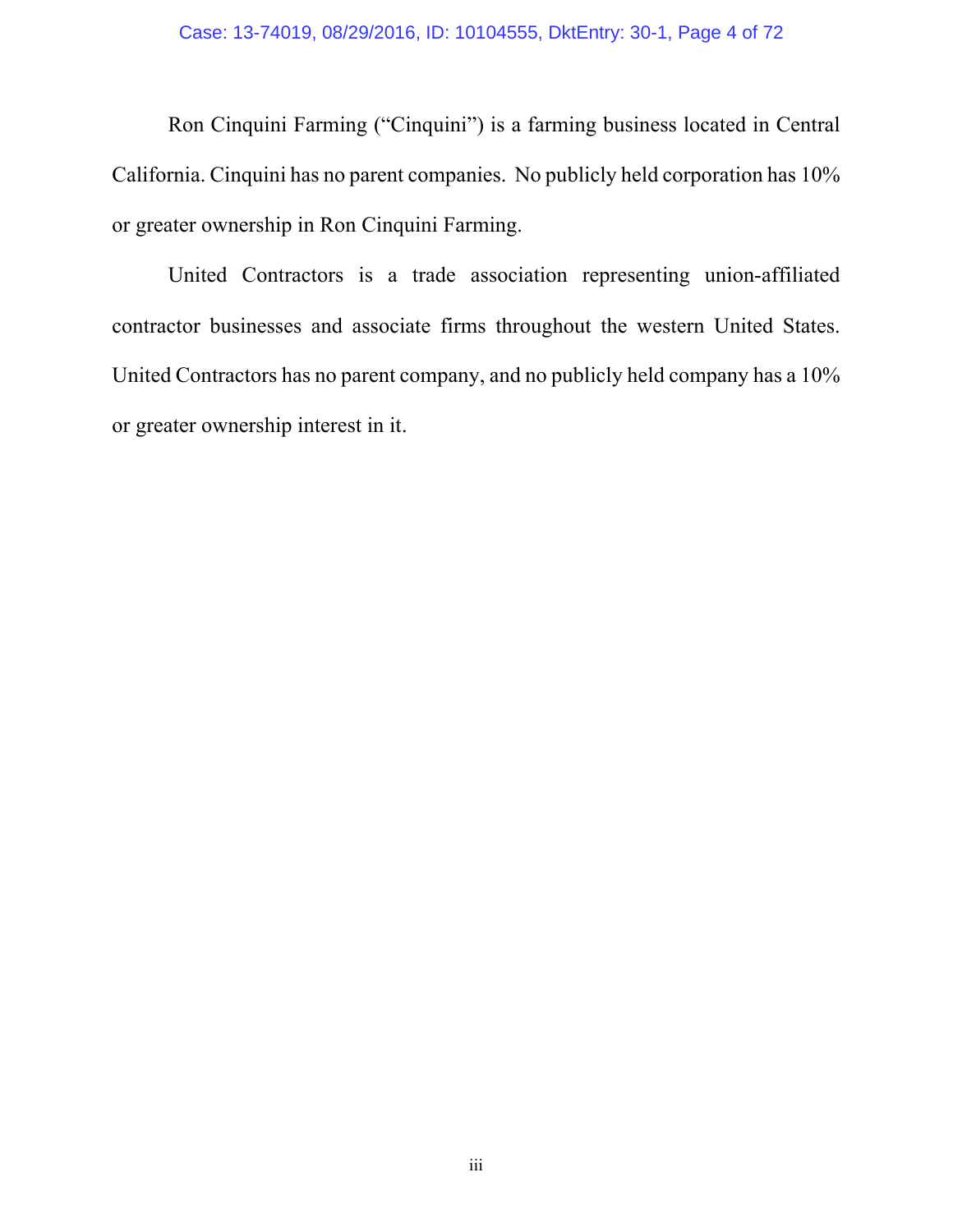# **TABLE OF CONTENTS**

# **Page**

| EPA APPLIED AN INCORRECT STANDARD IN<br>$\mathbf{I}$ .                                                                                                                             |
|------------------------------------------------------------------------------------------------------------------------------------------------------------------------------------|
| A. The Clean Air Act Strikes a Delicate Balance Between<br>Mobile Source Emissions Controls and Interstate Commerce,<br>Limiting EPA's Authority to Grant Waivers to California 18 |
| B. The Amendment History of Section $209(e)(2)(A)(ii)$ Inexorably<br>Drives the Conclusion That the "Needs" Test Must Be Applied                                                   |
|                                                                                                                                                                                    |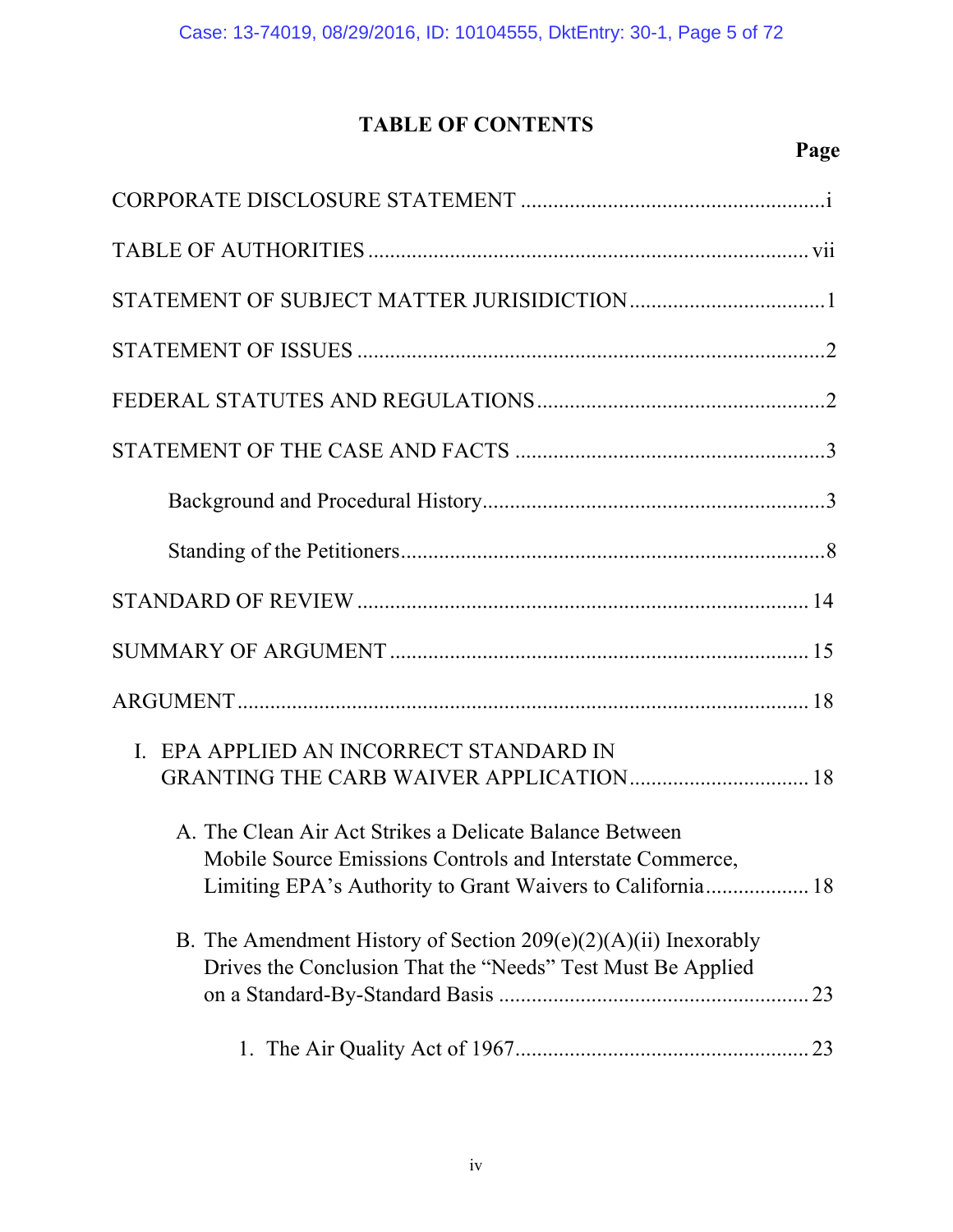|      | C. The Plain Meaning of the Text Requires EPA to Consider                                                                                               |    |
|------|---------------------------------------------------------------------------------------------------------------------------------------------------------|----|
|      | 1. EPA's Interpretation of the Term "Standards"<br>as Used in Section $209(e)(2)(A)(ii)$ is Contrary<br>a. "Standards" is not the textual equivalent of |    |
|      |                                                                                                                                                         |    |
|      | b. If "standards" means "standards, in the<br>aggregate," then the statute's "in the aggregate"                                                         |    |
|      | c. The rule of the last antecedent prevents<br>"in the aggregate" from modifying "such"                                                                 |    |
|      | 2. The Operation of the Wavier Provision Indicates<br>that Each Waiver Application Must be Evaluated                                                    | 41 |
|      |                                                                                                                                                         |    |
| П.   | EPA'S INTERPRETATION LEADS TO                                                                                                                           |    |
| III. | CHEVRON CANNOT SAVE EPA'S INTERPRETATION  48                                                                                                            |    |
|      | A. <i>Chevron</i> Deference is Not Applicable Because the<br>Waiver Provision Involves a Question of Deep                                               |    |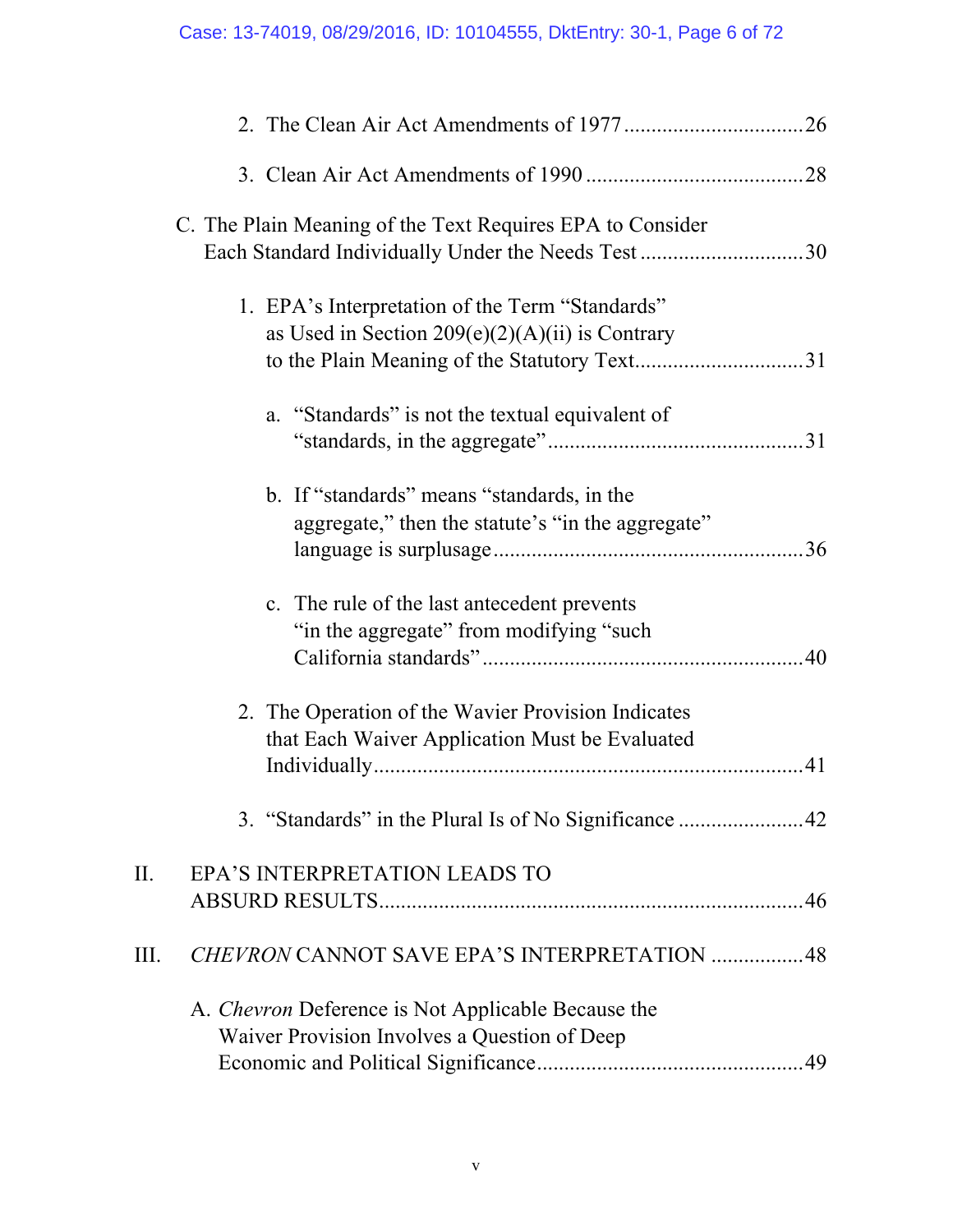|     | B. Chevron is Not Applicable Because EPA's<br>Interpretation Contradicts the Ordinary Meaning |     |
|-----|-----------------------------------------------------------------------------------------------|-----|
|     |                                                                                               |     |
| IV. | EPA'S WAIVER DECISION SHOULD BE VACATED                                                       | .52 |
|     |                                                                                               |     |
|     | A. If EPA Had Applied the Correct Standard, the                                               |     |
|     |                                                                                               |     |
|     | B. EPA Cannot Now Rely on New Justifications                                                  |     |
|     |                                                                                               |     |
|     |                                                                                               |     |
|     |                                                                                               |     |
|     |                                                                                               |     |
|     |                                                                                               | 60  |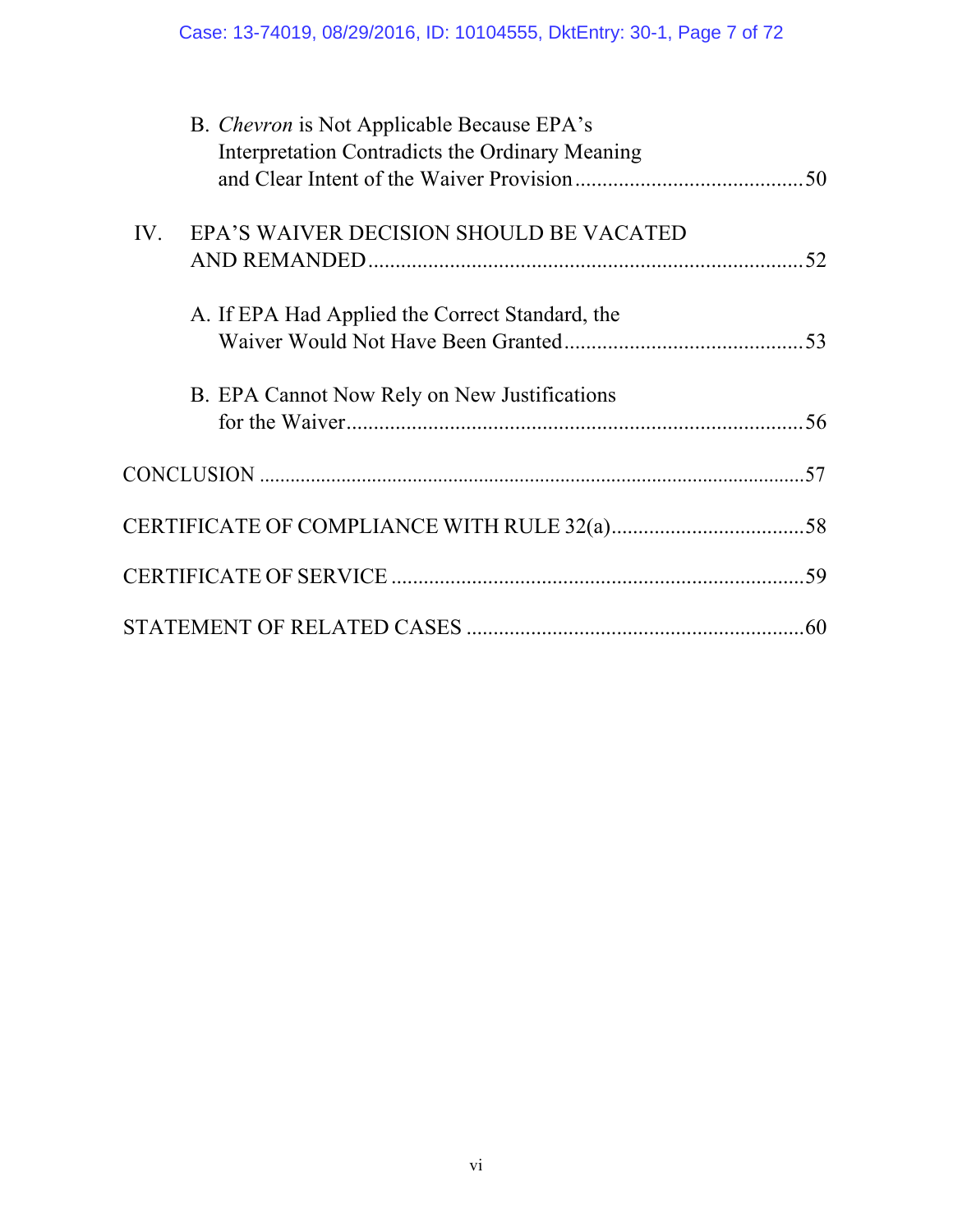# **TABLE OF AUTHORITIES**

# **Cases**

| California Communities Against Toxics v. U.S. E.P.A.,               |  |
|---------------------------------------------------------------------|--|
| Cent. Valley Chrysler Jeep, Inc. v. Goldstene,                      |  |
| Chevron, U.S.A., Inc. v. Natural Res. Def. Council, Inc.,           |  |
|                                                                     |  |
| City of Las Vegas, Nev. v. F.A.A., 570 F.3d 1109 (9th Cir. 2009) 14 |  |
|                                                                     |  |
|                                                                     |  |
|                                                                     |  |
|                                                                     |  |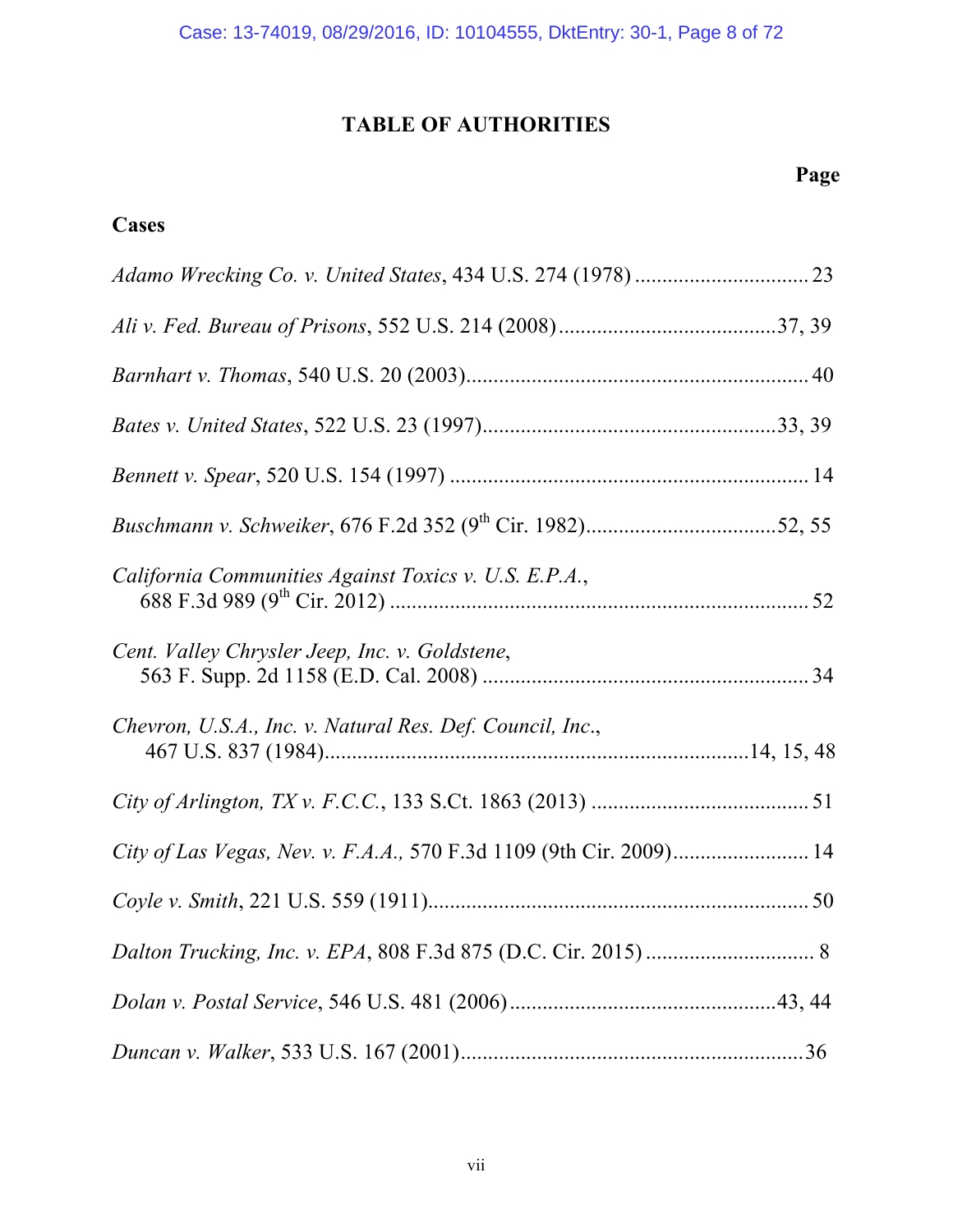| Engine Mfrs. Ass'n v. South Coast Air Quality Mgmt. Dist.,                                                                                             |
|--------------------------------------------------------------------------------------------------------------------------------------------------------|
| Engine Mfrs. Ass'n v. United States EPA,                                                                                                               |
|                                                                                                                                                        |
| Fed. Power Comm'n v. Transcon. Gas Pipe Line Corp.,                                                                                                    |
| Food and Drug Admin. v. Brown & Williamson Tobacco Corp.,                                                                                              |
| Ford Motor Co. v. Envtl. Protec. Agency, 606 F.2d 1293 (D.C. Cir. 1979) 38                                                                             |
|                                                                                                                                                        |
|                                                                                                                                                        |
|                                                                                                                                                        |
|                                                                                                                                                        |
|                                                                                                                                                        |
|                                                                                                                                                        |
| Motor and Equip. Mfrs. Ass'n, Inc. v. Environmental Protection Agency,                                                                                 |
| Motor Vehicle Manufacturers Ass'n of the United States, Inc. v. New York<br>State Dep't of Envtl. Conservation, 17 F.3d 521 (2d Cir. 1994)  21, 37, 50 |
| Motor Vehicle Manufacturers Ass'n of the United States                                                                                                 |
|                                                                                                                                                        |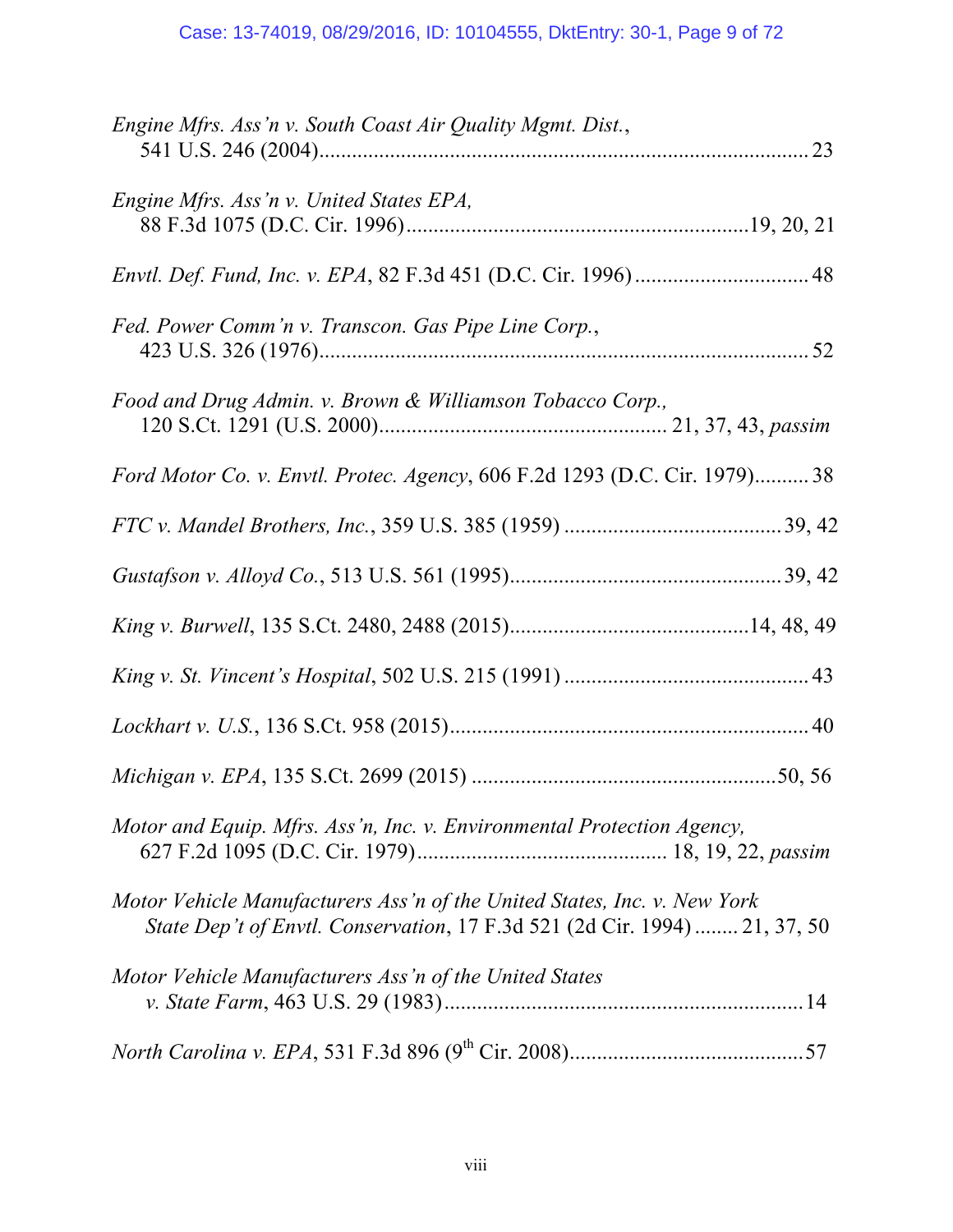| N.W. Austin Mun. Util. Dist. No. One v. Holder,                 |  |
|-----------------------------------------------------------------|--|
|                                                                 |  |
| Pollinator Stewardship Council v. U.S. E.P.A.,                  |  |
| Resolution Trust Corp. v. Bayside Developers,                   |  |
|                                                                 |  |
|                                                                 |  |
|                                                                 |  |
| Sprint Corp. v. Fed. Commc'n Comm'n,                            |  |
| State of California Dept. of Soc. Services v. Thompson,         |  |
|                                                                 |  |
|                                                                 |  |
|                                                                 |  |
| Util. Air Reg. Group v. E.P.A., 134 S.Ct. 2427 (2014)21, 49, 50 |  |
| Whitman v. Am. Trucking Associations, 531 US. 457 (2001)47      |  |
| <b>Statutes</b>                                                 |  |
|                                                                 |  |
|                                                                 |  |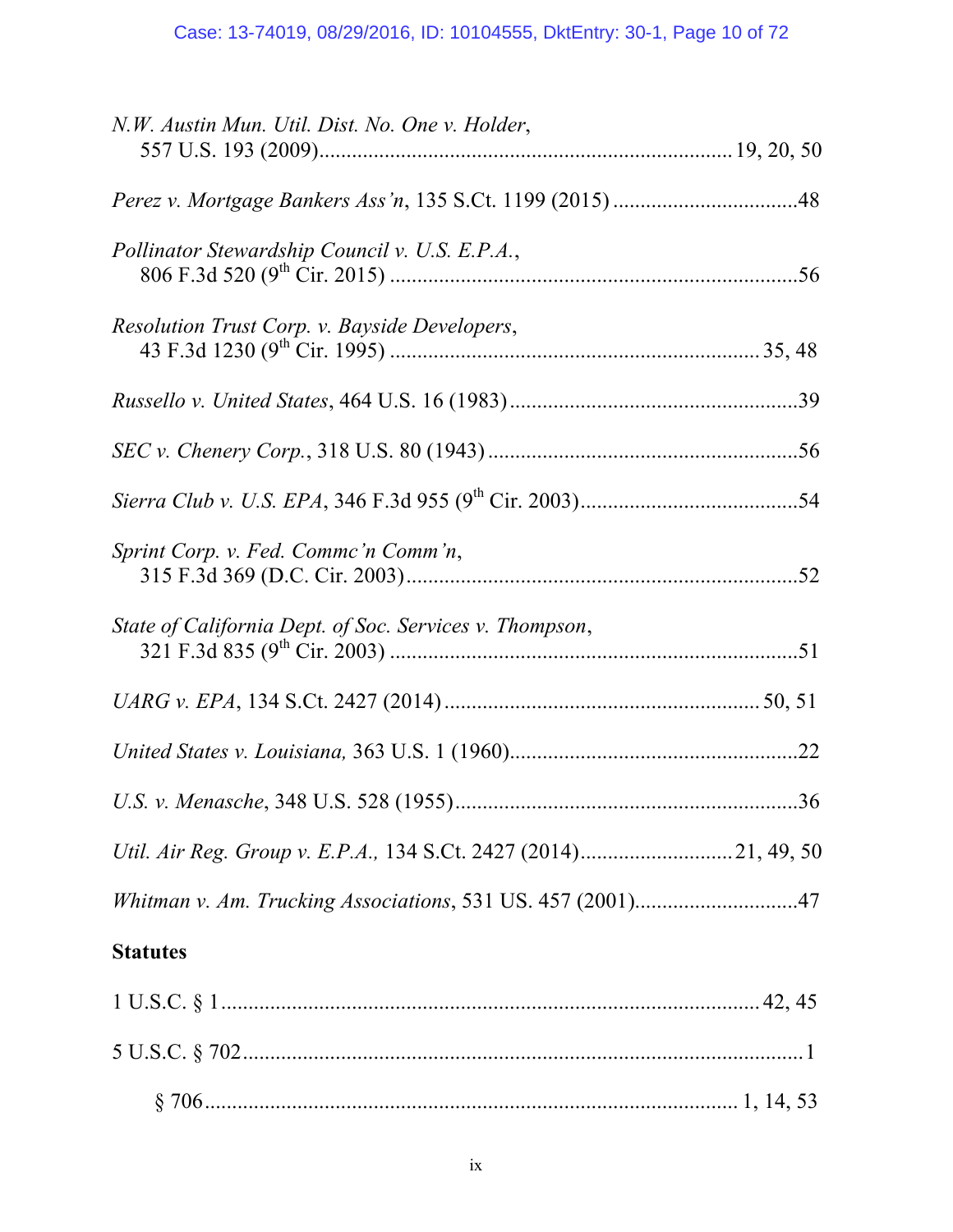| Clean Air Act              |  |
|----------------------------|--|
|                            |  |
|                            |  |
|                            |  |
|                            |  |
|                            |  |
| <b>Federal Regulations</b> |  |
|                            |  |
|                            |  |
|                            |  |
|                            |  |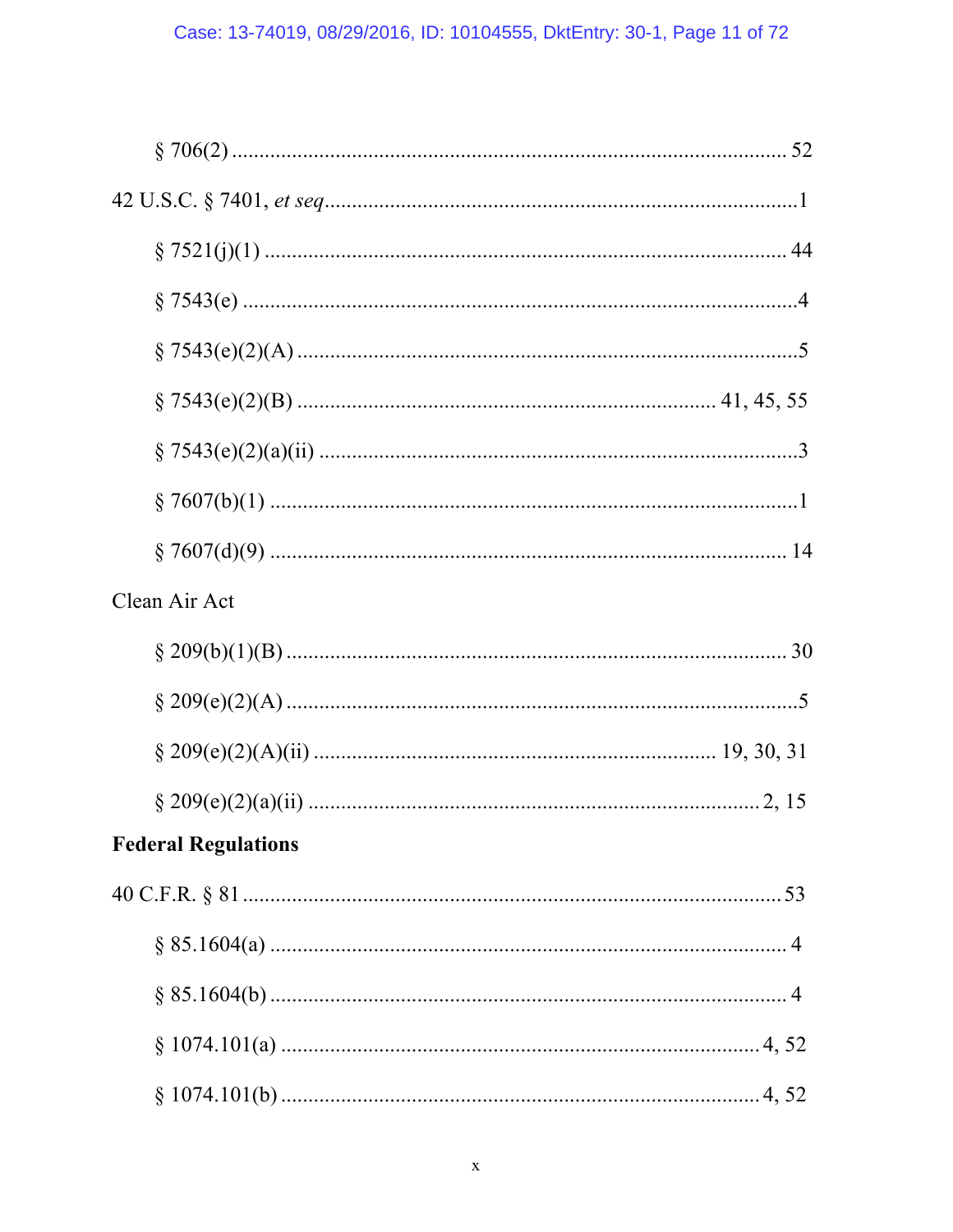# **State Regulations**

# **Miscellaneous**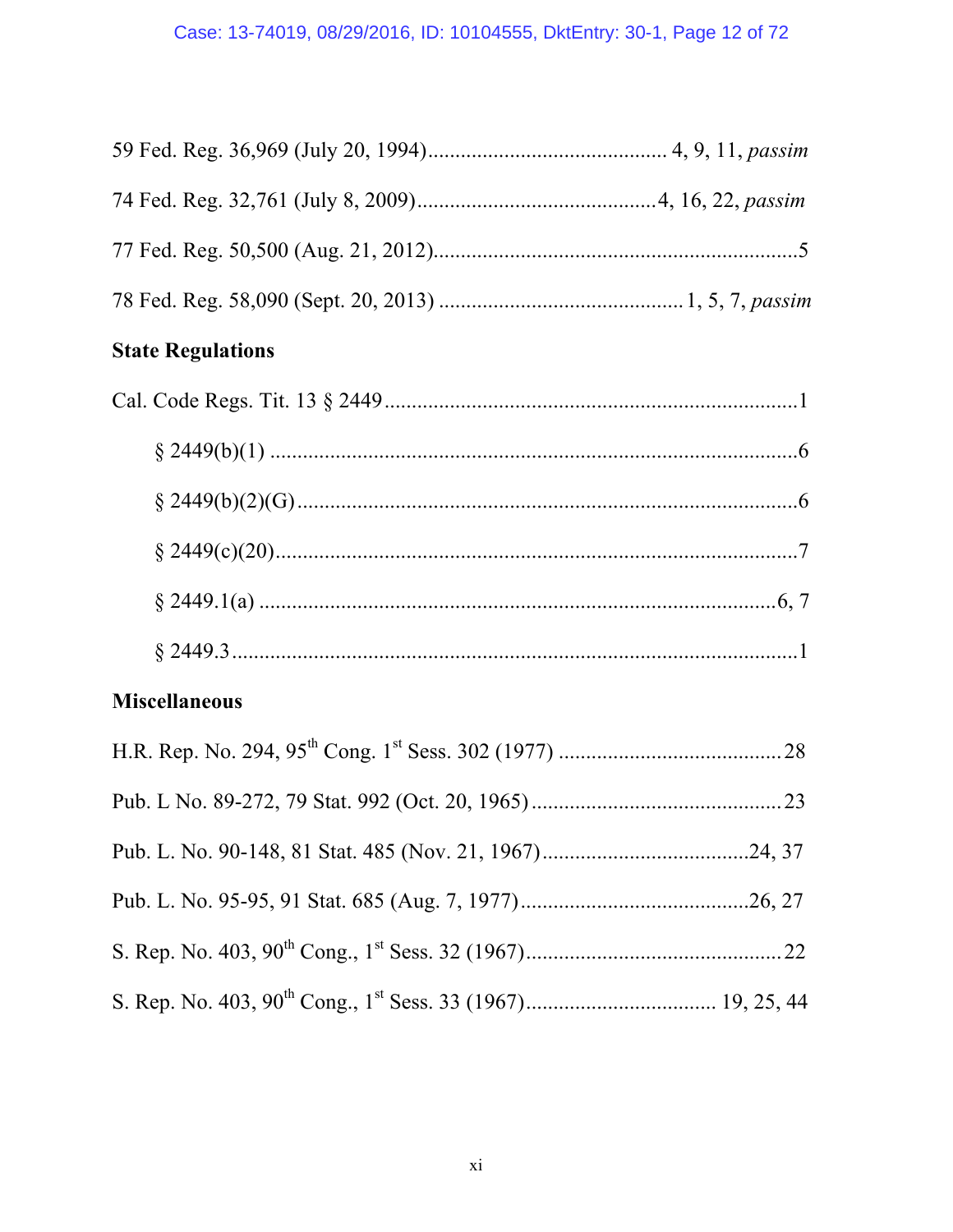### **STATEMENT OF SUBJECT MATTER JURISIDICTION**

Petitioners Dalton Trucking, Inc.; Loggers Association of Northern California, Inc.; Robinson Enterprises, Inc.; Nuckles Oil Company, Inc., dba Merit Oil Company; Construction Industry Air Quality Coalition; Western Trucking Association, Inc., formerly California Construction Trucking Association, Inc.; Delta Construction Company, Inc.; Southern California Contractors Association, Inc.; Ron Cinquini Farming; and United Contractors (the "California Petitioners" or the "Petitioners") seek review of the United States Environmental Protection Agency's ("EPA's") final agency action published at 78 Fed. Reg. 58,090 (Sept. 20, 2013) (the "California Nonroad Engine Waiver Decision") (ER—001-033), granting California's application under the Clean Air Act, 42 U.S.C. § 7401 et seq., for waiver from federal preemption of California's *Nonroad Engine Pollution Control Standards - Off-Road Compression Ignition Engines - In-Use Fleets,* 13 Cal. Code Regs. §§ 2449-2449.3 (the "Nonroad Engine Rules"). On November 19, 2013, the Petition for Review was filed within the requisite 60-day period under CAA  $\delta$  $307(b)(1)$ , 42 U.S.C. § 7607(b)(1), and this Court has jurisdiction under that provision, as well as under 5 U.S.C. §§ 702, 706.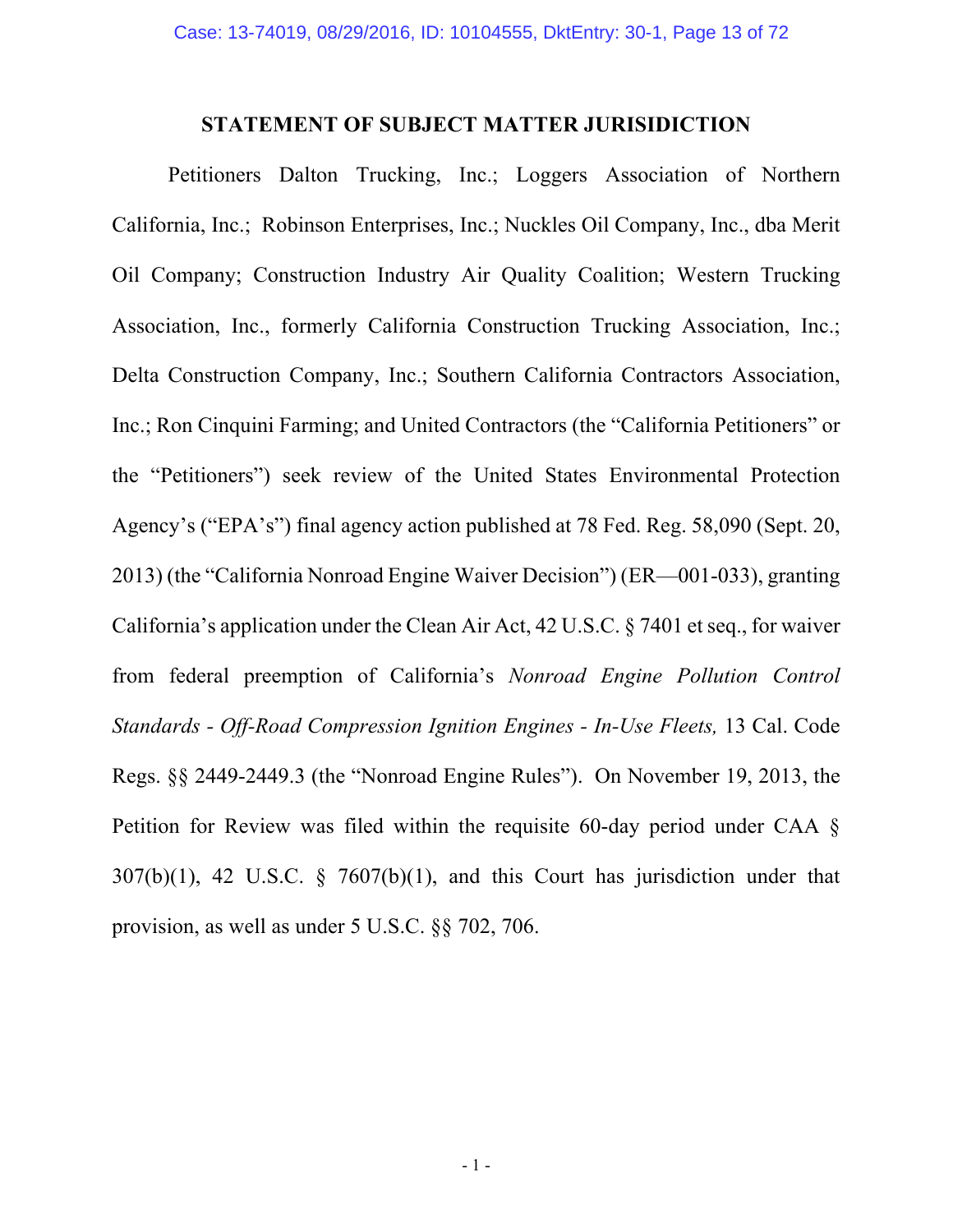### **STATEMENT OF ISSUES**

1. Whether EPA applied the correct statutory standard to make the California Nonroad Engine Waiver Decision;

2. Whether section  $209(e)(2)(a)(ii)$  of the Clean Air Act requires EPA to make California waiver decisions based on compelling and extraordinary conditions in California necessitating the particular air emission standards for which California files a waiver application or whether it is permissible for EPA to base a waiver decision on California's need to have its own motor vehicles emissions program "as a whole;"

3. If EPA's waiver decisions must be based upon California's need for the particular standards for which a waiver application is made, whether there is a rational connection between the facts found by EPA and EPA's decision to grant California's waiver application;

4. Whether EPA's decision to grant the waiver application was arbitrary and capricious or otherwise not in accordance with law.

## **FEDERAL STATUTES AND REGULATIONS**

Pertinent statutes, regulations, and legislative history are in the Statutory Addendum.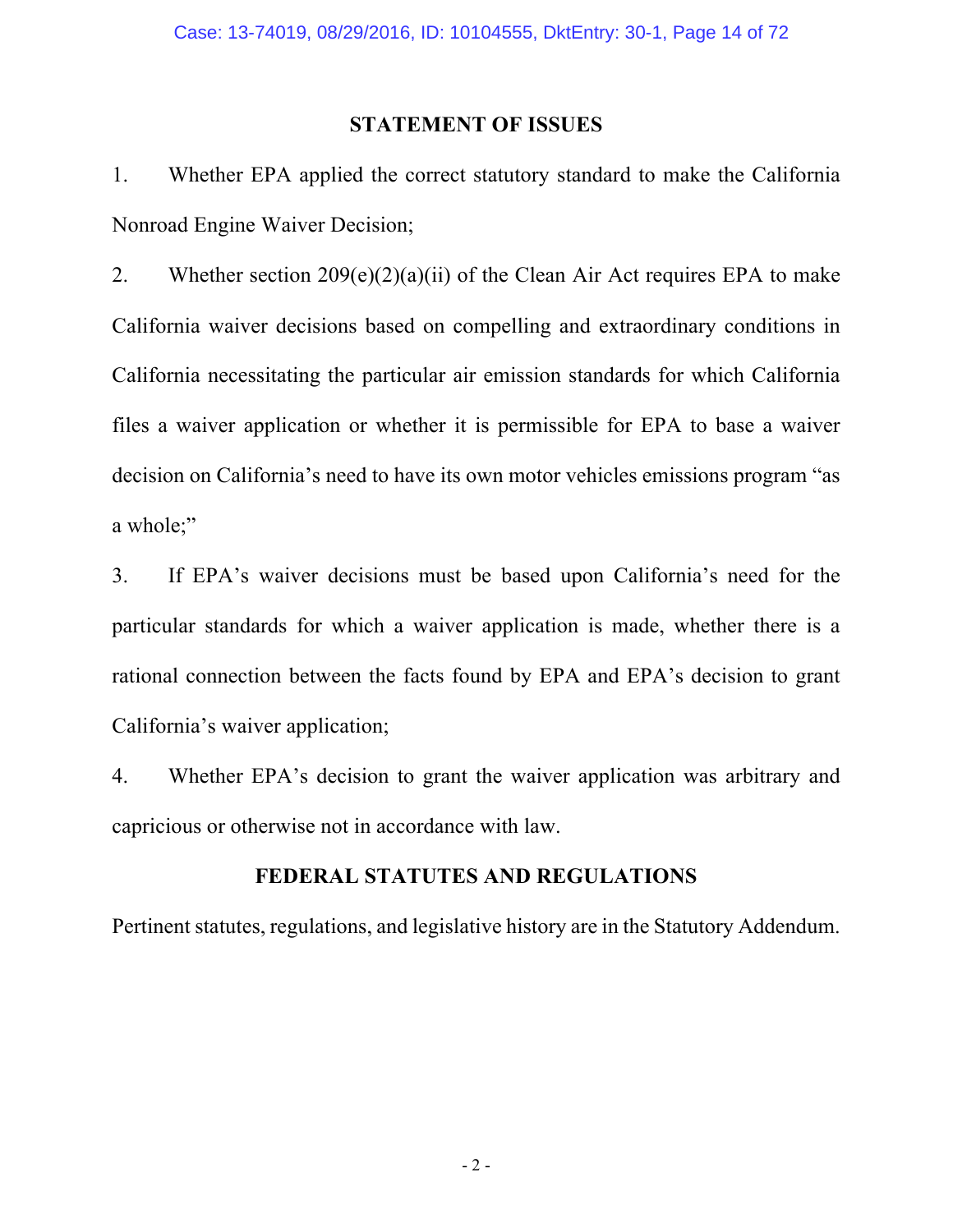#### **STATEMENT OF THE CASE AND FACTS**

This case is about whether EPA used impermissible criteria to grant California's application for a waiver from federal preemption for certain mobile source emissions regulations.

### **Background and Procedural History**

To encourage travel and commerce throughout the nation, the Clean Air Act ("CAA" or "the Act") preempts individual states from adopting standards relating to the control of air emissions from motor vehicles. The preemption provisions apply to vehicles used on roads, such as automobiles and trucks, and to nonroad vehicles, such as tractors. California is granted a special privilege to have its own motor vehicle emissions standards if it applies to EPA and seeks waivers from federal preemption when it wishes to promulgate mobile source emissions controls that differ from the federal ones. In making a waiver application, California must show that it needs the waiver to meet "compelling and extraordinary conditions" in the state. 42 U.S.C.  $\S 7543(e)(2)(a)(ii)$ . This case involves only nonroad vehicles. Specifically, the California Petitioners challenge EPA's California Nonroad Engine Waiver Decision made on September 20, 2013, on the ground that EPA used impermissible criteria when it granted the waiver application at issue in this case.

Petitioners take the position that the "need" set forth in the CAA refers to California's need for the specific standards for which a waiver application is made.

- 3 -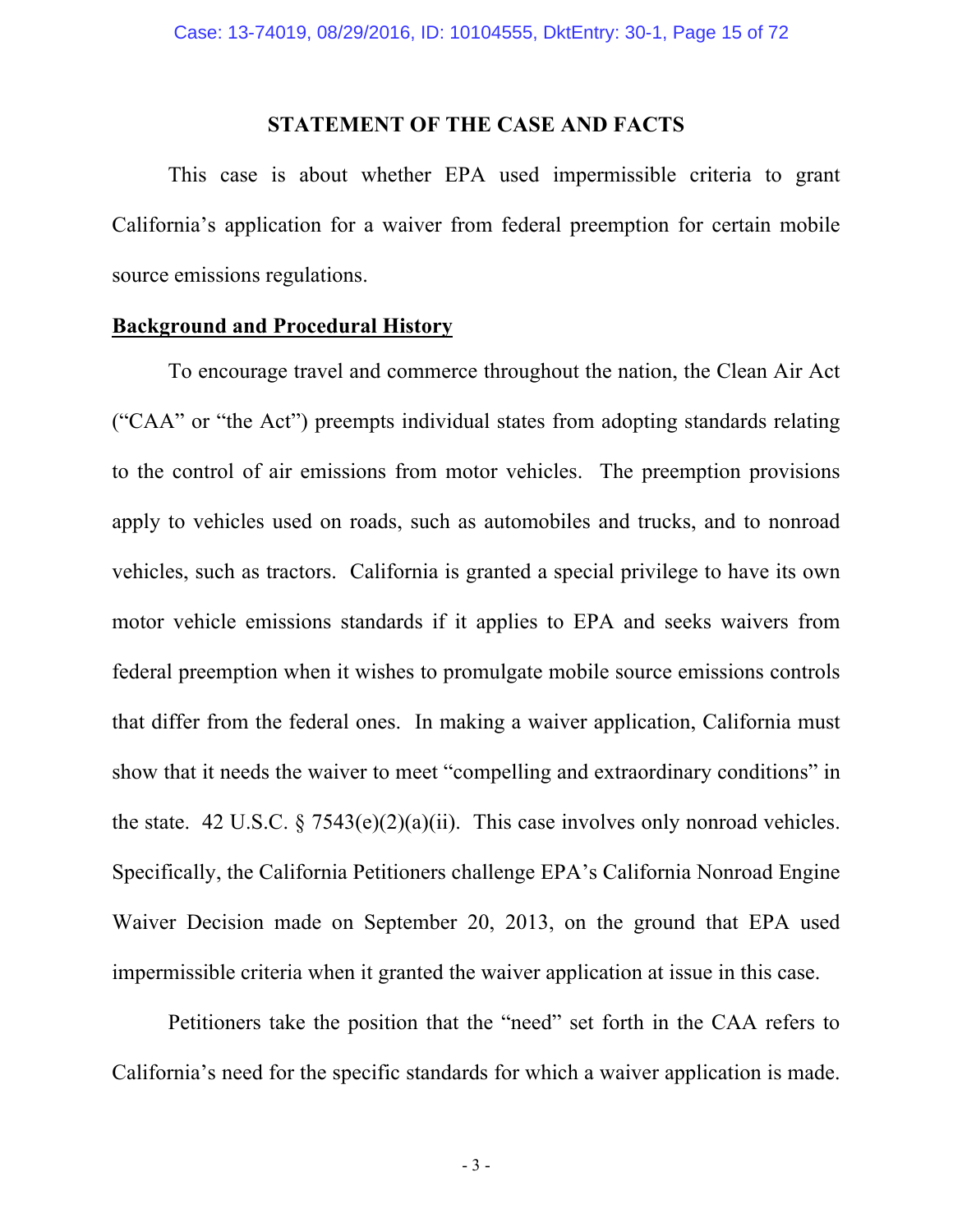#### Case: 13-74019, 08/29/2016, ID: 10104555, DktEntry: 30-1, Page 16 of 72

EPA contests that position, arguing that the "need" test applies not to California's specific need for the particular standards for which a waiver is sought but, rather, California's need to have its own motor vehicle air emissions program "as a whole." *See* 74 Fed. Reg. at 32,761 (July 8, 2009). ER—010 n.57.

The CAA mandates that EPA promulgate regulations implementing the waiver provision, *see* 42 U.S.C. § 7543(e). EPA promulgated the regulations in 1994. *See* 59 Fed. Reg. 36,969 (July 20, 1994) ("EPA's 1994 California Waiver Rule"). The preamble accompanying EPA's 1994 California Waiver Rule states that under CAA section 209(e)(2)(A) "California may adopt, but not enforce, nonroad standards prior to EPA authorization." 59 Fed. Reg. at 36,982. The rule, now codified at 40 C.F.R. § 1074.101(a) and (b), specifies that, in making a waiver application, California must "provide the record on which the state rulemaking was based" and that EPA "will provide notice and opportunity for a public hearing regarding such [waiver] requests." *See* 59 Fed. Reg. at 36,987 (promulgating original version of the rule at 40 C.F.R. § 85.1604(a) and (b) (1994)).

On March 1, 2012, after a California administrative rulemaking process lasting several years, which included two amendments to the original rules submitted to EPA, the California Air Resources Board ("CARB") requested EPA to authorize CARB's current regulations, which require substantial reductions of small particulate matter ("PM 2.5") and oxides of nitrogen ("NOx") emissions from in-use

- 4 -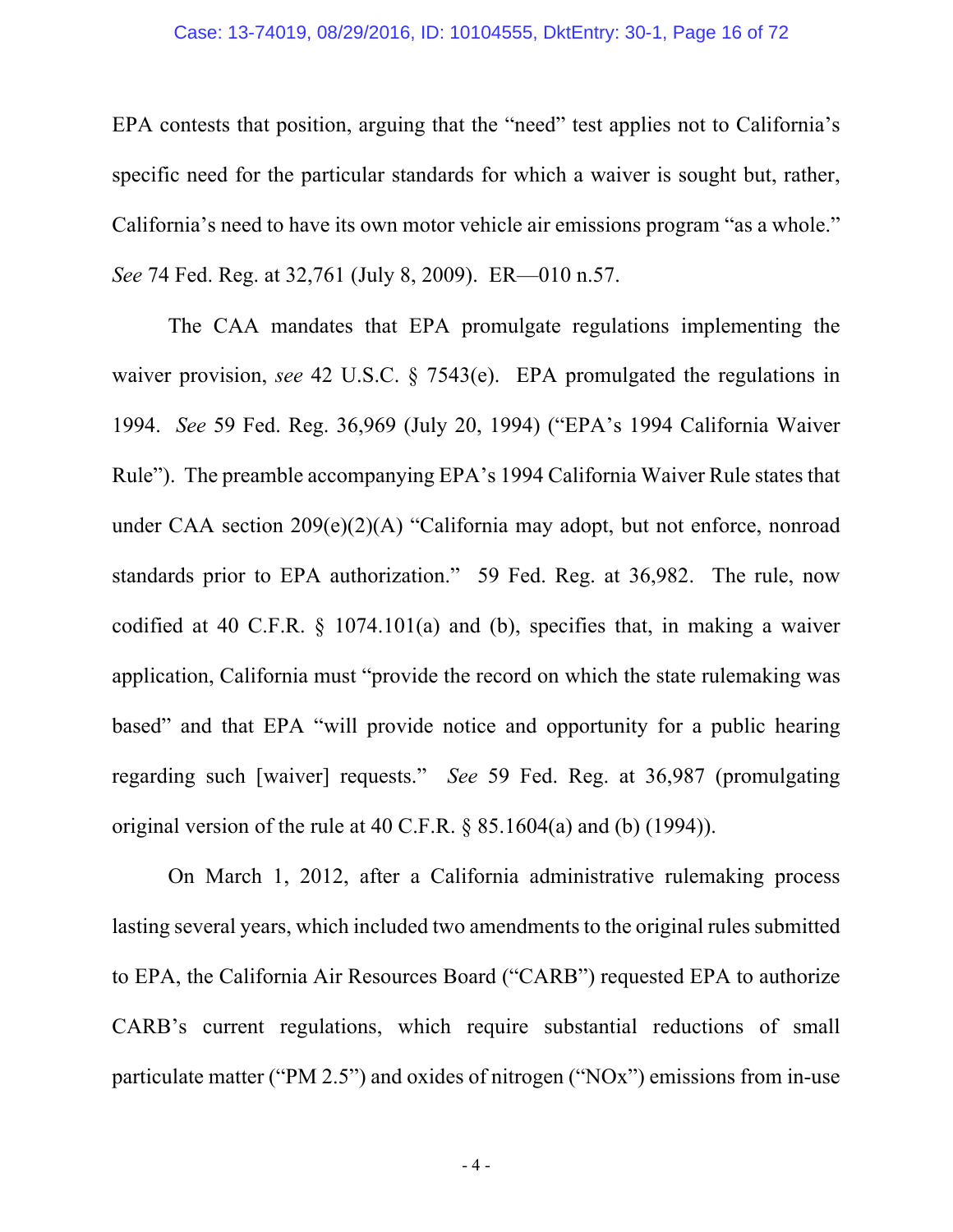#### Case: 13-74019, 08/29/2016, ID: 10104555, DktEntry: 30-1, Page 17 of 72

nonroad diesel fueled equipment (the "Nonroad Engine Waiver Request"). *See generally* 78 Fed. Reg. at 58,093. ER—002, 005.

EPA entertained comments on CARB's Nonroad Engine Waiver Request, 77 Fed. Reg. 50,500 (Aug. 21, 2012), ER—034-036, and held a public hearing on September 20, 2012. 78 Fed. Reg. at 58,093, ER—005. Comments were duly submitted by the California Petitioners and others. *See id*. at 58,094 n.29 (listing written comments) ER-006; *see also* EPA-HQ-OAR-2008-0691 (EPA's ORD Decision docket; Sept. 20, 2012 EPA public hearing) (hereafter, "ORD Decision docket 0691-xxxx").<sup>1</sup> ER – 037-160.

On September 20, 2013, EPA granted CARB's waiver request for California's Nonroad Engine Rules, finding that the grounds needed to grant the waiver under CAA section  $209(e)(2)(A)$ , 42 U.S.C. § 7543 (e)(2)(A), had been met. 78 Fed. Reg. at 58,091, 58,097, 58,111-19. ER—003, 009, 023-031.

CARB's rules establish statewide performance standards for in-use, non-road diesel vehicles in California with a maximum horsepower ("hp") of 25 hp or greater. 78 Fed. Reg. at 58,091. ER-002-03. While specific elements of the Nonroad Engine Rules have changed since they were first presented to EPA for approval in 2008, a summary by CARB staff at that time still holds true:

<u> 1989 - Johann Barn, mars ann an t-Amhain an t-Amhain an t-Amhain an t-Amhain an t-Amhain an t-Amhain an t-Amh</u>

 $<sup>1</sup>$  All "original" EPA administrative docket entries cited in this brief are available</sup> via the publicly - accessible federal website, www.regulations.gov, with "EPA-HQ-OAR-2008-0691" entered as the search term.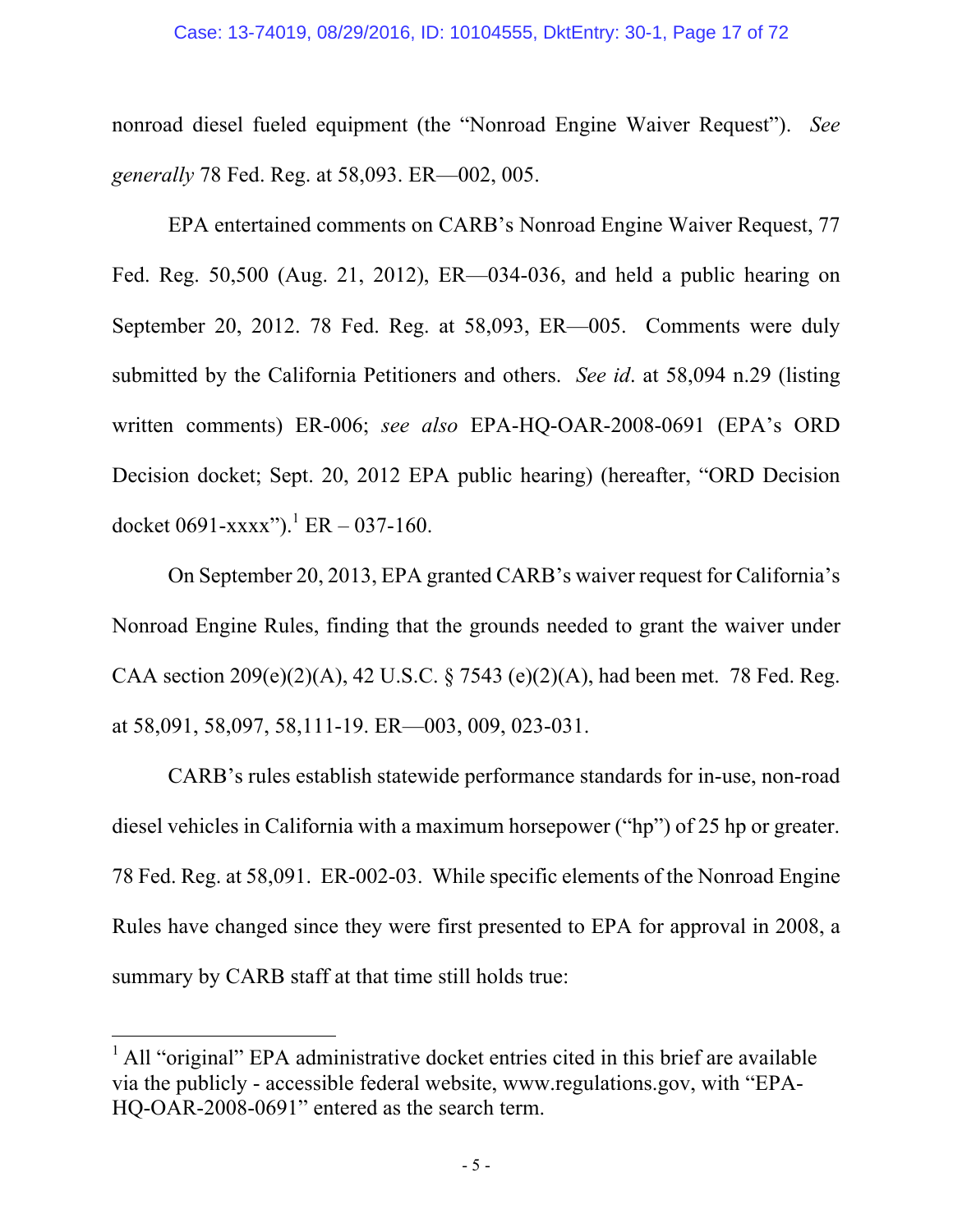The scope of the regulation is far-reaching: vehicles of dozens of types used in over 8,000 fleets, in industries as diverse as construction, air travel, manufacturing, landscaping, and ski resorts . . . . The regulation will affect, among others, the warehouse with one diesel forklift, the landscaper with a fleet of a dozen diesel mowers, the county that maintains rural roads, the landfill with a fleet of dozers, as well as the large construction firm or government fleet with hundreds of diesel loaders, graders, scrapers, and rollers.

ORD Decision docket 0691-0002 at 1. ER—010 n. 59. *See* ER 161-62.

The Nonroad Engine Rules apply to engines used in fleets of nonroad vehicles, defined, inter alia, as vehicles that cannot be registered and driven safely on-road, or vehicles that were not designed to be driven on-road, even if modified so they can be driven on-road safely. *See* ER 163-269. ORD Decision docket 0691- 0292, at 1 (CARB Final Regulation Order, promulgating Cal. Code Regs. tit. 13, § 2449(b)(1)). *See also*, ER—010. 2

The Nonroad Engine Rules require PM and NOx reductions for qualifying fleets on a phased-in basis, with reductions imposed on large fleets (defined as fleets with a total horsepower greater than 5,000 hp) in 2014, medium fleets (between 2,500 and 5,000 hp) in 2017, and small fleets (2,500 hp or less) in 2019. ORD Decision docket 0691-0292, at 40-42, 49-50. (promulgating Cal. Code Regs. tit. 13,

<u> 1989 - Johann Barn, mars ann an t-Amhain an t-Amhain an t-Amhain an t-Amhain an t-Amhain an t-Amhain an t-Amh</u>

<sup>&</sup>lt;sup>2</sup> Specific categories of diesel fleets are excluded from the ORD Fleet Requirements, including, inter alia, recreational off-highway vehicles, husbandry implements, vehicles used solely for agriculture, and "off-road vehicles owned and operated by an individual for personal, non-commercial, non-governmental purposes." ORD Decision docket 0691-0292, at 2 (promulgating Cal. Code Regs. tit. 13, §  $2449(b)(2)(G)$ .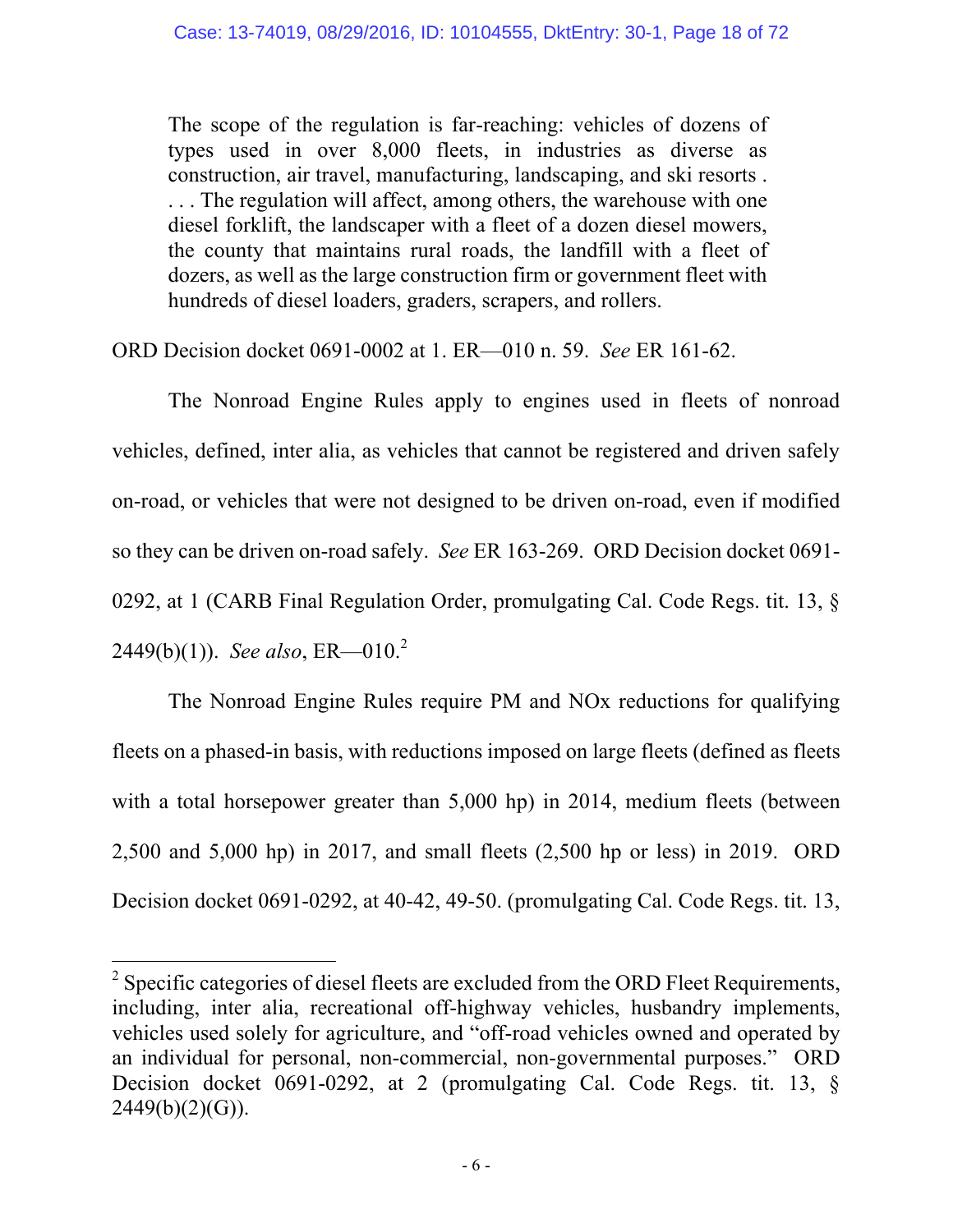§ 2449.1(a) & Tables 3-4). ER—191, 230-32, 239-40 (Tables 3 and 4 are on pgs. 49-50).

The Nonroad Engine Rules apply to any qualifying vehicles operating within California. The rules define "fleet" as "all off-road vehicles and engines owned by a person, business or government agency that are operated within California and are subject to the regulation. A fleet may consist of one or more vehicles. A fleet does not include vehicles that have never operated in California." ORD Decision docket 0691-0292, at 6 (promulgating Cal. Code Regs. tit. 13, § 2449(c)(20)). ER—191, 196. At EPA's September 2012, public hearing on CARB's waiver application, a CARB official (Eric White, Assistant Chief, CARB Mobile Source Control Division) stated that:

The regulation applies equally to all equipment that is operated in the state, regardless of where the fleet itself is located. So if you are a fleet that is wholly contained within the State of California, all of your equipment would be subject to this regulation. If you're a fleet that is a multi-state, has a multistate presence, only the equipment that you would operate within the state of California would be subject to this regulation.

ORD Decision docket 0691 at 122-23 (Sept. 20, 2012 public hearing transcript).

ER—037, 158-59.

After EPA granted the waiver request on September 20, 2013. 78 Fed. Reg. 58,090, et seq., the Petitioners filed petitions to review on November 19, 2013, in this Court and in the United States Court of Appeals for the District of Columbia Circuit, because of the perceived ambiguity in the CAA as to which of the two courts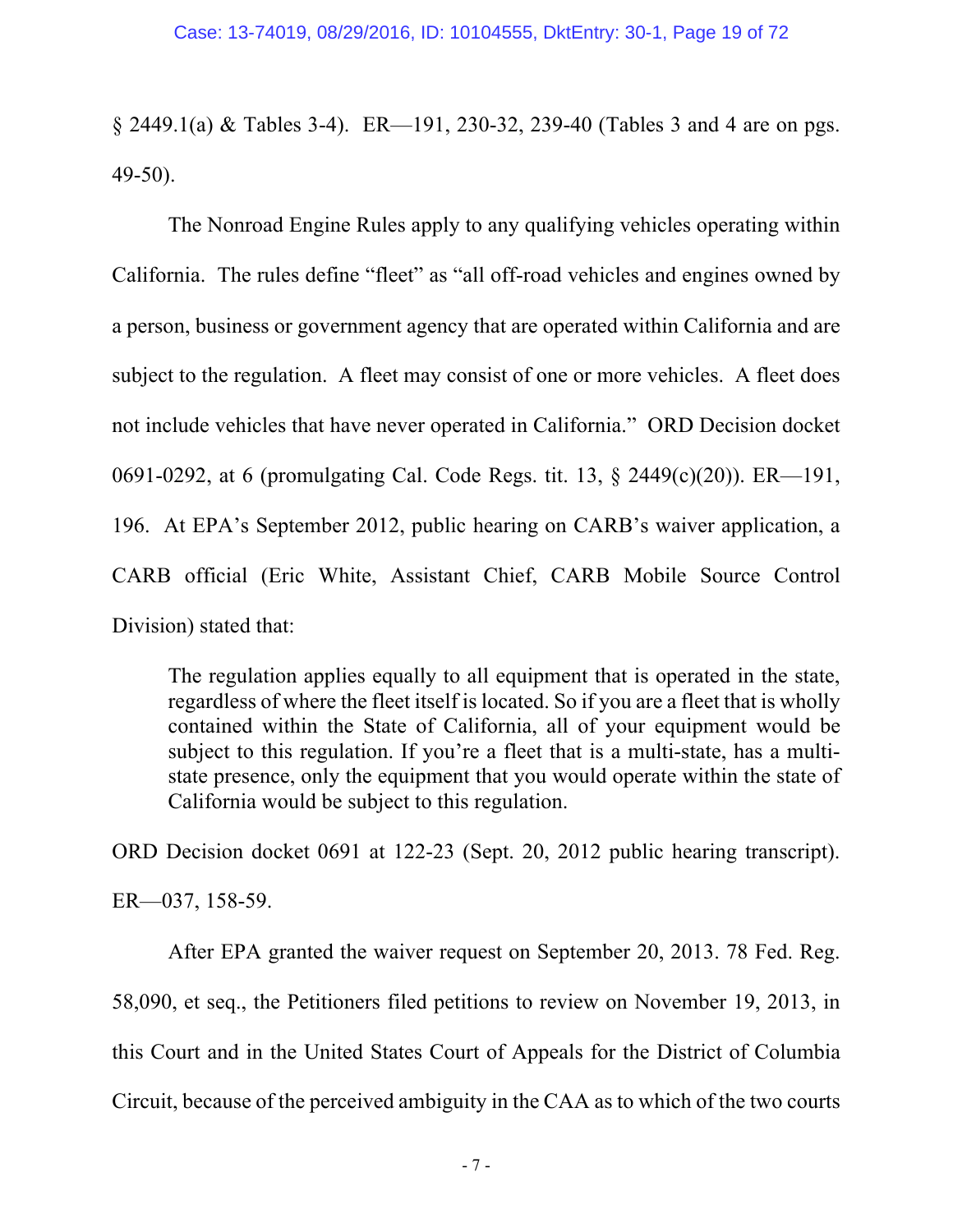was the proper venue. The Federal Respondents filed a motion to dismiss in this Court, arguing that the D.C. Circuit was the proper venue. On March 11, 2014, this Court ruled that it would hold the motion to dismiss in abeyance pending a determination by the D.C. Circuit as to whether the petition for review was properly filed in that Court. Dkt. 19. On December 18, 2015, the D.C. Circuit ruled that venue was not proper in that court. *Dalton Trucking, Inc. v. EPA*, 808 F.3d 875 (D.C. Cir. 2015). Accordingly, on April 18, 2016, the Federal Respondents filed a motion to withdraw their motion to dismiss. Dkt. 22. This Court granted the motion to withdraw and issued a briefing schedule by order dated June 10, 2016. Dkt. 24. On July 12, 2016, Petitioners made a streamlined request for a 30-day extension of the briefing schedule, Dkt. 26, which was granted by the Court on the same day. Dkt. 27.

#### **Standing of the Petitioners**

Declarations of the Petitioners are submitted herewith. Petitioner Delta Construction Company, Inc. ("Delta"), owns and operates a business that utilizes non-road vehicles powered by diesel engines subject to the CARB Nonroad Engine Rules. Norman Brown Decl. ¶¶ 3, 5. Delta is a member of the Western Trucking Association. *Id*. ¶ 2.

Before EPA made its California Nonroad Engine Waiver Decision, CARB could not enforce the rule. *Id*. at ¶ 6. Because of EPA's California Nonroad Engine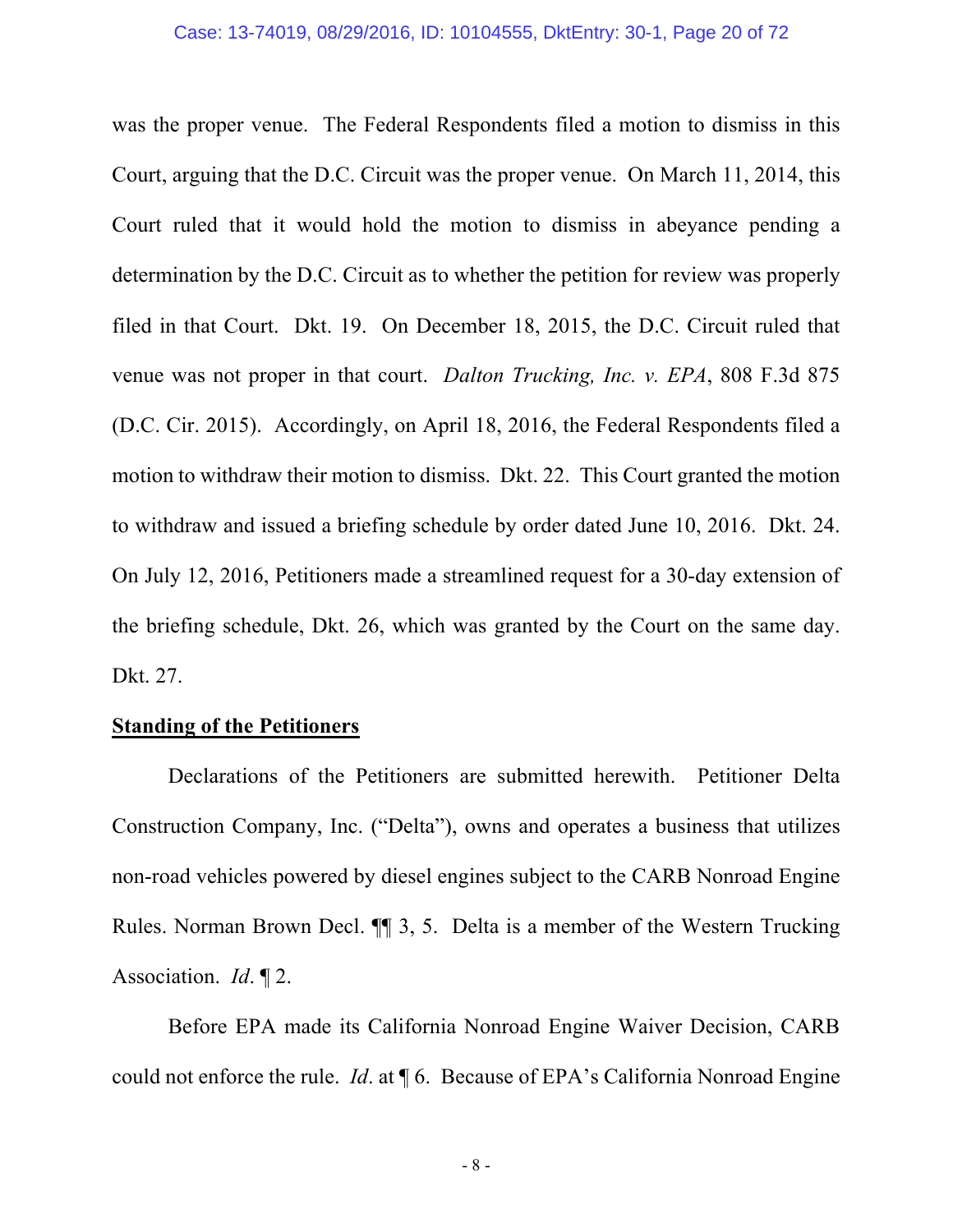Waiver Decision, CARB can enforce the rule. *Id*.; 59 Fed. Reg. at 36,982. Delta is concretely injured by the rule because the rule requires Delta to purchase expensive retrofit equipment in order to comply with the emissions standards set forth in the rule. Norman Brown Decl. ¶ 6. If Delta had the capital or credit necessary to purchase the new retrofit equipment for all of its vehicles subject to the rule, it would do so. *Id*. at ¶ 8. But Delta does not have the capital or the credit required to purchase for all of its vehicles the expensive new equipment mandated by the CARB Nonroad Engine Rules. *Id*. At the same time, Delta is prohibited from operating its off-road diesel vehicles without retrofitting them in compliance with the rules. *Id*.

Because the cost of retrofitting is prohibitive, Delta was forced to take out of service a number of nonroad vehicles, in order to get below the current applicability threshold of 5,000 horsepower, resulting in the instant destruction of the value of the equipment, a decrease in Delta's ability to maintain its former workload, and a consequent loss of profit reflected on its balance sheet. *Id*. at 9. As a result, Delta's ability to borrow money to support even the reduced current operations has been severely damaged. *Id*. Because of the reduction in horsepower capacity, Delta has also been forced to refrain from bidding on new jobs that require the additional capacity, resulting in layoffs of experienced and valuable employees. *Id*.

Even with the decrease in total horsepower capacity and consequent loss of profits, employees, and business opportunities stemming from the rules, Delta will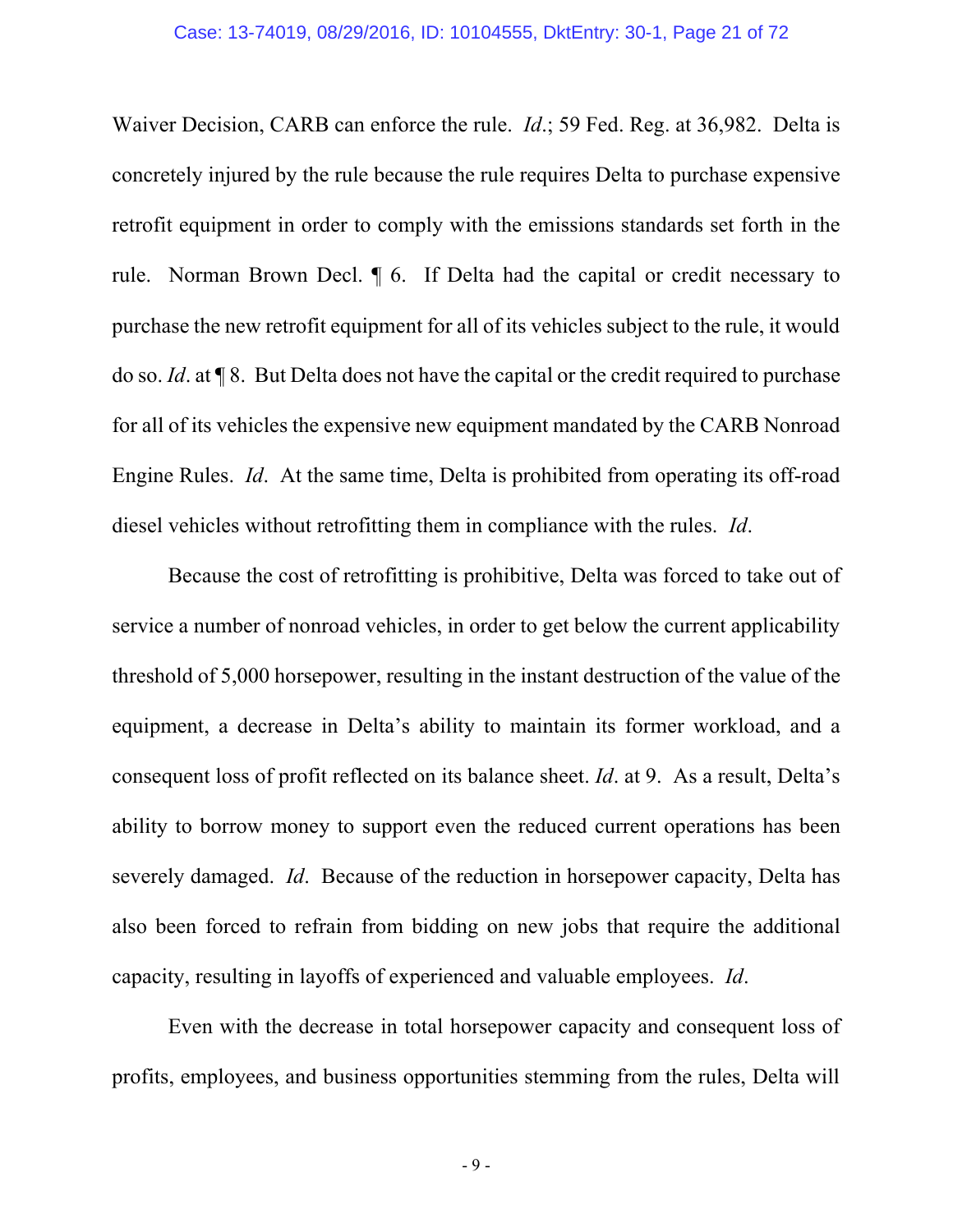be subject to the full retrofit requirements in 2019, when the phase-in period terminates and all of Delta's nonroad equipment will be covered by the rules. *Id*. at ¶ 10. Because its business prospects have been severely damaged by the rules, Delta will not be able to afford the retrofits required in 2019. As a result, Delta will be forced either to go out of business or find ways of cutting costs in other areas by further changing or reducing its business activities. *Id*. In either event, this will likely mean layoffs of employees, and a negation or reduction of profitability. *Id*.

These adverse impacts have injured and will continue to injure Delta, as long as EPA's California Nonroad Engine Waiver Decision (sometimes referred to as "EPA's Waiver Grant") remains effective and in place. *Id*. ¶ 11. If EPA's Waiver Grant were to be vacated, Delta would no longer be injured by the cost increases attributable to the CARB Nonroad Engine Rules because CARB would no longer be authorized to enforce them. Accordingly, Delta would no longer suffer the economic losses caused by EPA's Waiver Grant. *Id*. ¶ 12.

Petitioner Dalton Trucking, Inc. ("Dalton") is also concretely injured by EPA's waiver grant for the Nonroad Engine Rule because the rule requires Dalton to purchase expensive retrofit equipment, if it is to stay in business, in order to comply with the rule's emissions standards. Klenske Decl. ¶ 5-6. Dalton is a member of the Western Trucking Association. *Id*. ¶ 2.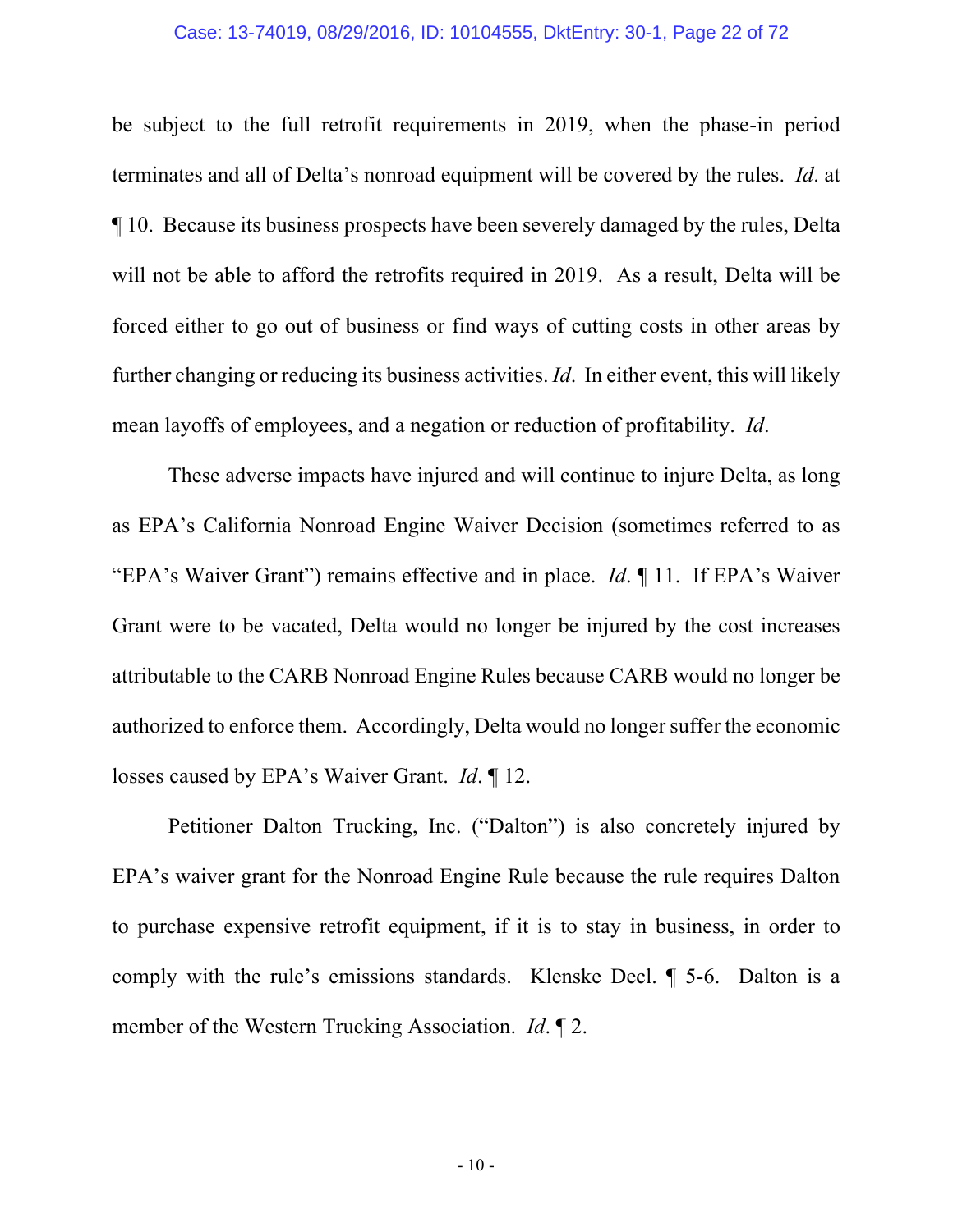Dalton is injured by the rule and the waiver grant because Dalton will incur additional costs to purchase the retrofit equipment for its existing vehicles or will be required to take then out of service. *Id*. at ¶ 7. As a result, Dalton will lose operating funds and borrowing ability, resulting in reduction in profitability, cash flow problems affecting business operations, and possible layoffs of employees, all of which will adversely impact Dalton's Business. *Id*. These adverse impacts have injured and will continue to injure Dalton as long as EPA's Waiver Grant remains effective and in place. *Id*. ¶ 8. If EPA's Waiver Grant were to be vacated, Dalton would no longer be injured by the cost increases attributable to the CARB Nonroad Engine Rules because CARB would no longer be authorized to enforce them. *Id*. ¶ 9. *See* 59 Fed. Reg. at 36,982. Accordingly, Dalton would no longer suffer the economic losses caused by EPA's Waiver Grant. *Id*.

Petitioner Western Trucking Association, Inc., ("WTA") is a trade association representing businesses and individuals concretely injured by the rule and the waiver grant in that they utilize nonroad vehicles in their businesses. The vehicles are subject to the rule's emissions standards and WTA's members are now required to purchase expensive retrofit equipment in order to comply with the emissions standards set forth in the rule. Lee Brown Decl. ¶¶ 3, 5. WTA members are injured by the rule because they either incur additional costs to purchase the expensive new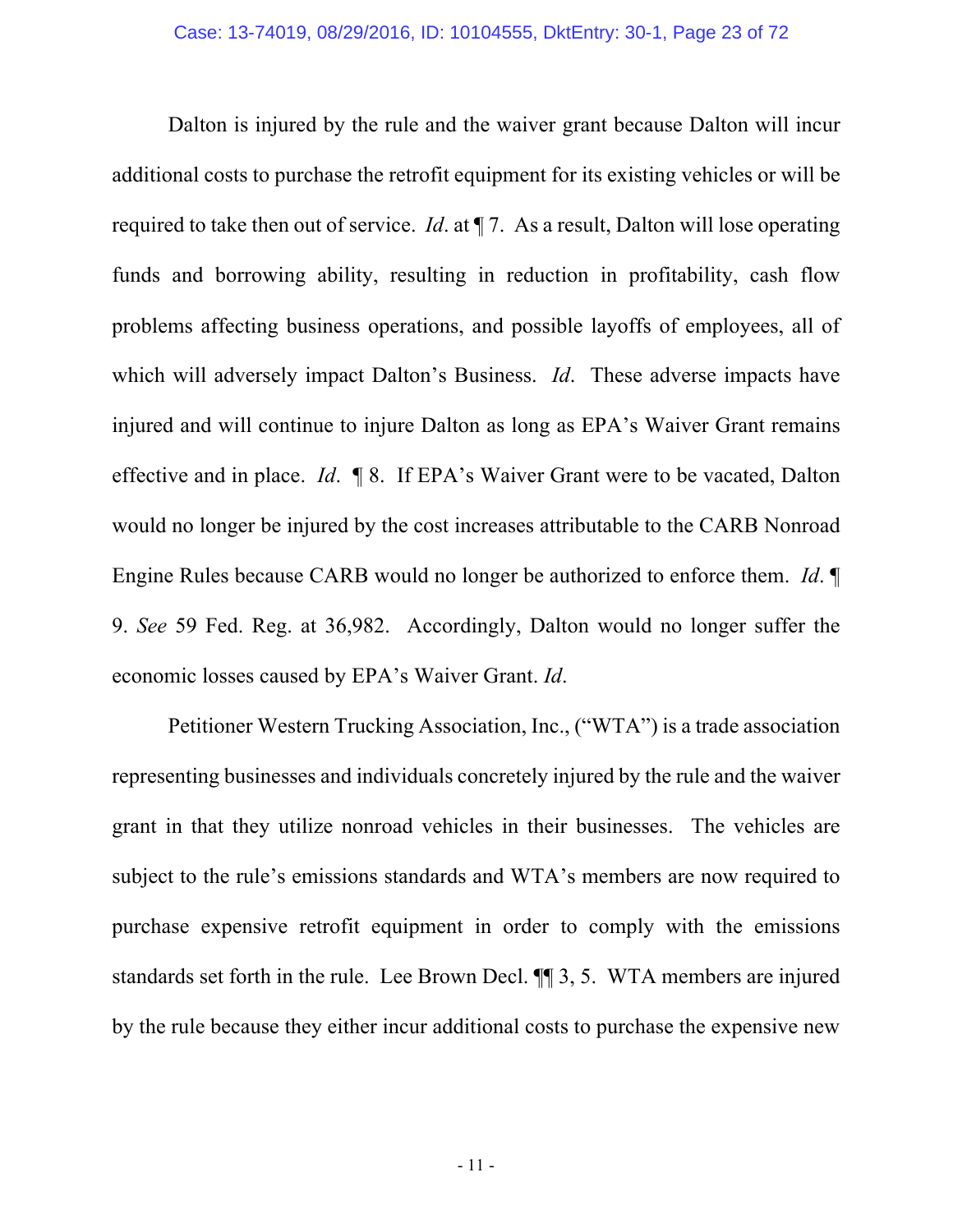#### Case: 13-74019, 08/29/2016, ID: 10104555, DktEntry: 30-1, Page 24 of 72

retrofits for the equipment they use in their businesses or are required to take the equipment out of service. *Id*. at ¶ 7.

For WTA members that have the cash or credit to purchase the expensive retrofits, they are injured because they lose operating funds and borrowing ability, resulting in reduction of profitability, severe cash flow problems affecting business operations, and layoffs of employees. *Id*. Other members cannot afford to install the expensive retrofits mandated by the rules and have been forced to take out of service a number of nonroad vehicles, in order to get below the current applicability threshold of 5,000 horsepower, resulting in the instant destruction of the value of the equipment, a decrease in their ability to maintain their former workload, and a consequent loss of profit reflected on their balance sheets. *Id*. ¶ 8. As a result, they will either go out of business or find ways of cutting costs in other areas by further changing or reducing their business activities. *Id*. In either event, this will mean further layoffs of employees, a negation or further reduction of profitability, and, in some cases, business shutdowns. *Id*. These adverse impacts have injured and will continue to injure the members of WTA, as long as the waiver grant remains effective and in place. *Id*. ¶ 9. If EPA's Waiver Grant were to be vacated, the members of WTA would no longer be injured by the cost increases attributable to the CARB rules because CARB would no longer be authorized to enforce them. *Id*.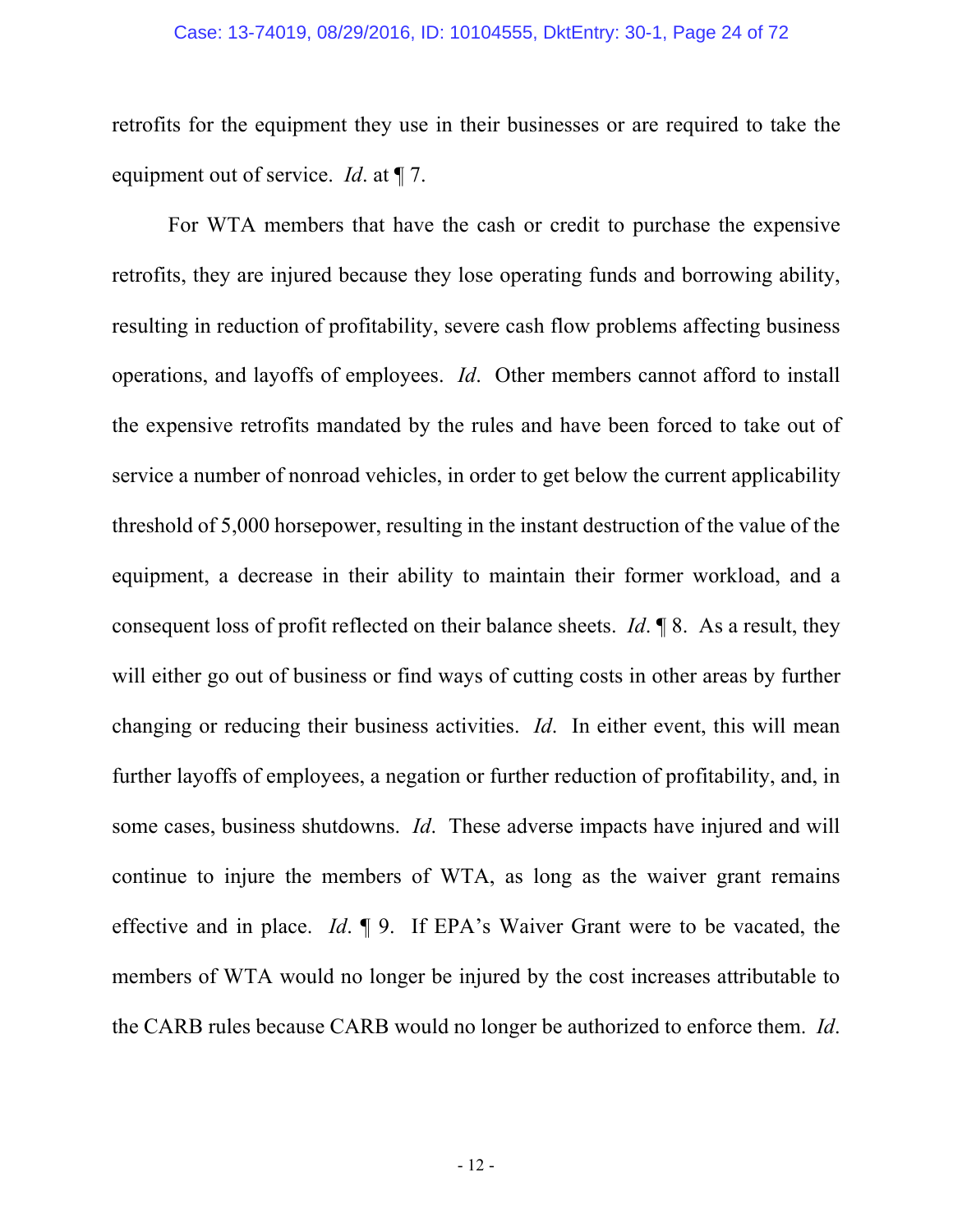¶ 10. *See* 59 Fed. Reg. at 36,982. Accordingly, WTA members would no longer suffer the economic losses caused by EPA's Waiver Grant. Lee Brown Decl. ¶ 10.

One of the missions of WTA is to preserve and foster regulatory programs that encourage the use of business equipment for the duration of its useful life without the need for stringent retrofits or replacements. To that end, WTA has been forced to expend its resources on challenging EPA's Waiver Grant. *Id*. ¶ 11. These are resources that WTA could have devoted to accomplish its other missions, such as representing the interests of its members in a variety of other contexts, including legislative and regulatory reforms to benefit its members in a variety of ways, such as encouraging, among other things, highway and infrastructure repair for the safety of WTA members. *Id*. The channeling of resources away from accomplishing those important goals of WTA has directly injured WTA as an organization. *Id*. That injury will be redressed if EPA's Waiver Grant is vacated because WTA will no longer be required to devote any resources to challenging or encouraging amendment or repeal of the CARB rules. *Id*.

These adverse impacts have injured and will continue to injure the members of WTA, as long as EPA's Waiver Grant remains effective and in place. *Id*. ¶ 8. If EPA's Waiver Grant were to be vacated, the members of WTA would no longer be injured by the cost increases attributable to the CARB Off-Road Diesel Rules because CARB would no longer be authorized to enforce them. Accordingly, the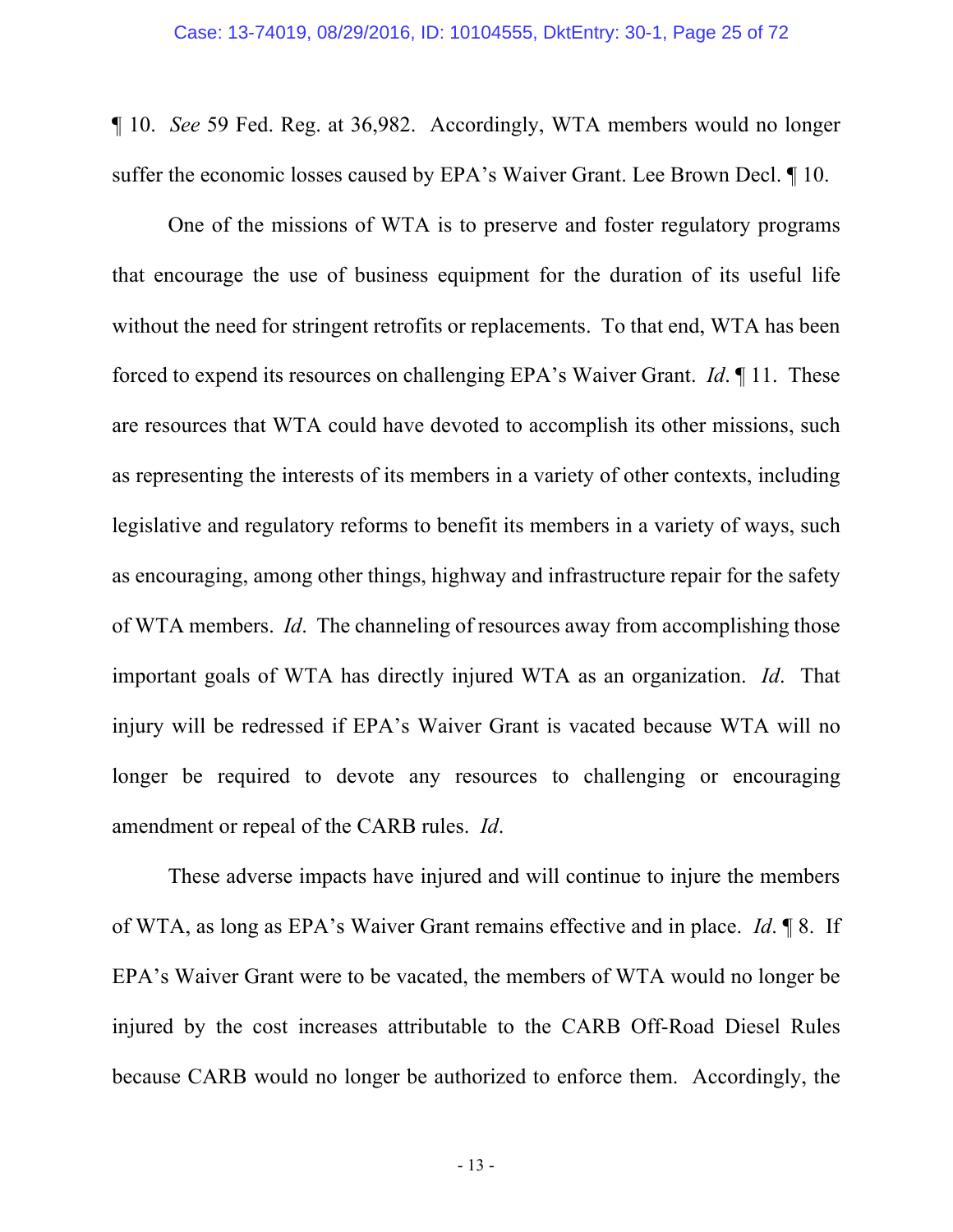members of WTA would no longer suffer the economic losses caused by EPA's Waiver Grant. *Id*. ¶ 9. *See* 59 Fed. Reg. at 36,982.

If any one of the Petitioners has standing, the case may proceed. *City of Las Vegas, Nev. v. F.A.A.,* 570 F.3d 1109, 1114 (9th Cir. 2009). Accordingly, this challenge to the waiver grant presents a "case or controversy" under Article III of the United States Constitution.

### **STANDARD OF REVIEW**

The Court sets aside agency action or inaction when (1) the agency fails to comply with a nondiscretionary statutory duty, *Bennett v. Spear*, 520 U.S. 154, 172 (1997); (2) the agency action is "arbitrary, capricious, an abuse of discretion, or otherwise not in accordance with law" or "without observance of procedure required by law," 5 U.S.C. § 706, 42 U.S.C. § 7607(d)(9); (3) the action contradicts congressional intent, *Chevron, U.S.A., Inc. v. Natural Res. Def. Council, Inc*., 467 U.S. 837, 843 n.9 (1984); or (4) there is no rational connection between the facts found and the choice made by the agency. *Motor Vehicle Manufacturers Ass'n of the United States v. State Farm*, 463 U.S. 29, 43 (1983); *see* 5 U.S.C. § 706.

Further, when analyzing an agency's interpretation of a statute, "courts often apply the two-step framework announced in *Chevron*. *See King v. Burwell*, 135 S.Ct. 2480, 2488 (2015). Under that framework, the court asks, "whether the statute is ambiguous and, if so, whether the agency's interpretation is reasonable." *Id.*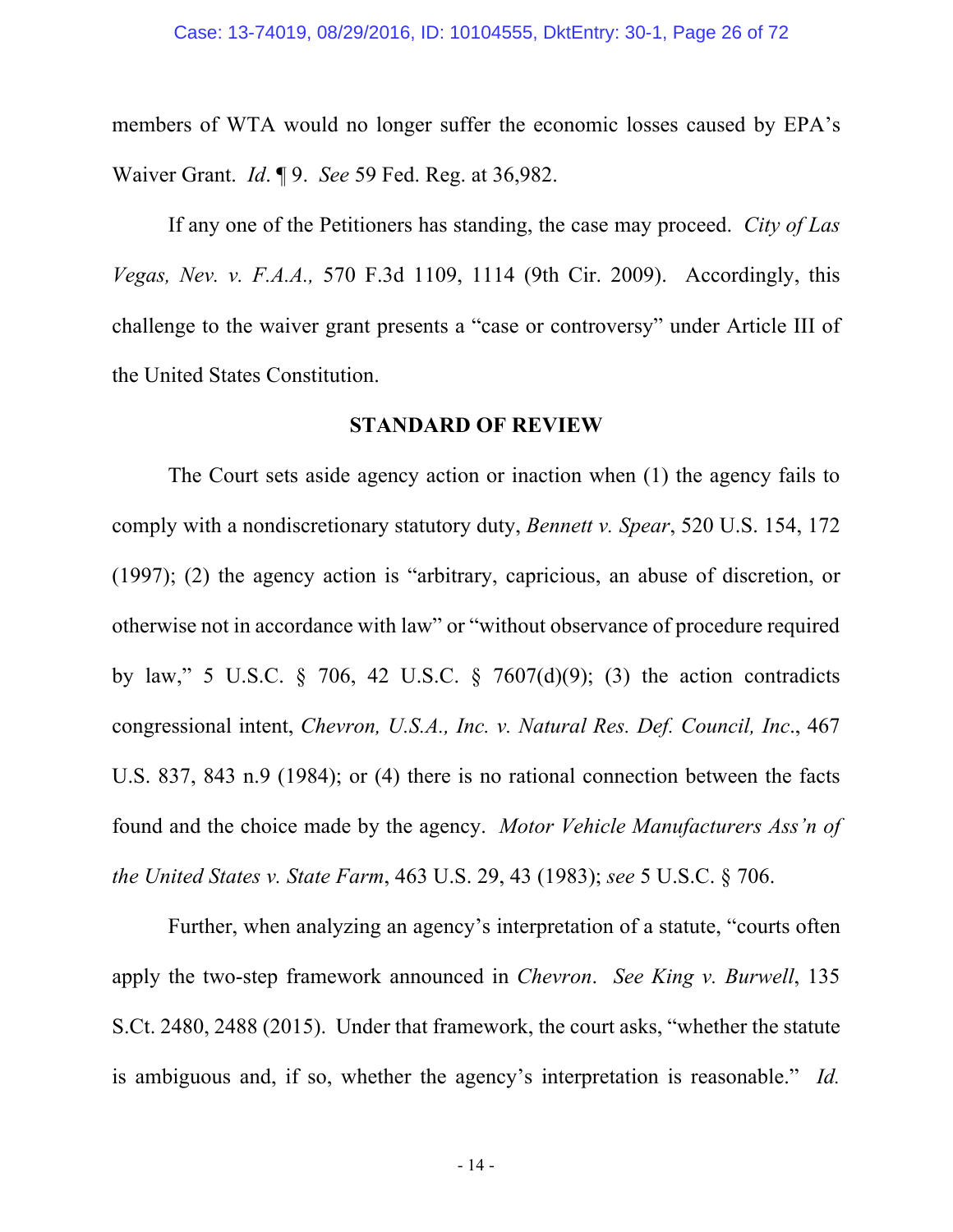*Chevron's* interpretation is not proper, however, when the interpretation of a statutory provision raises a "question of deep economic and political significance that is central to the statutory scheme." *Id.* at 2489 (internal quotation marks omitted.) In such circumstances, it is the court's task to determine the correct reading of the statute. *Id.*

#### **SUMMARY OF ARGUMENT**

The Court should vacate EPA's California Nonroad Engine Waiver Decision and remand it to the Agency. Section  $209(e)(2)(A)(ii)$  of the CAA provides that EPA may authorize California to adopt and enforce on a case-by-case basis standards for nonroad engines and vehicles that differ from the federal ones, but "no such authorization shall be granted if [EPA] finds that . . . California does not need such California standards to meet compelling and extraordinary conditions." Thus, to deviate from federal standards California must (1) apply for a waiver from federal standards for each nonroad mobile source emission standards it seeks to enforce, and (2) EPA may not grant any waiver application unless California makes a showing that it has "compelling and extraordinary conditions" necessitating the standards for which the waiver is sought.

The record does not show that California needs the statewide Nonroad Engine Rules to meet statewide compelling and extraordinary conditions. Accordingly, the CAA prohibits EPA from granting the waiver application.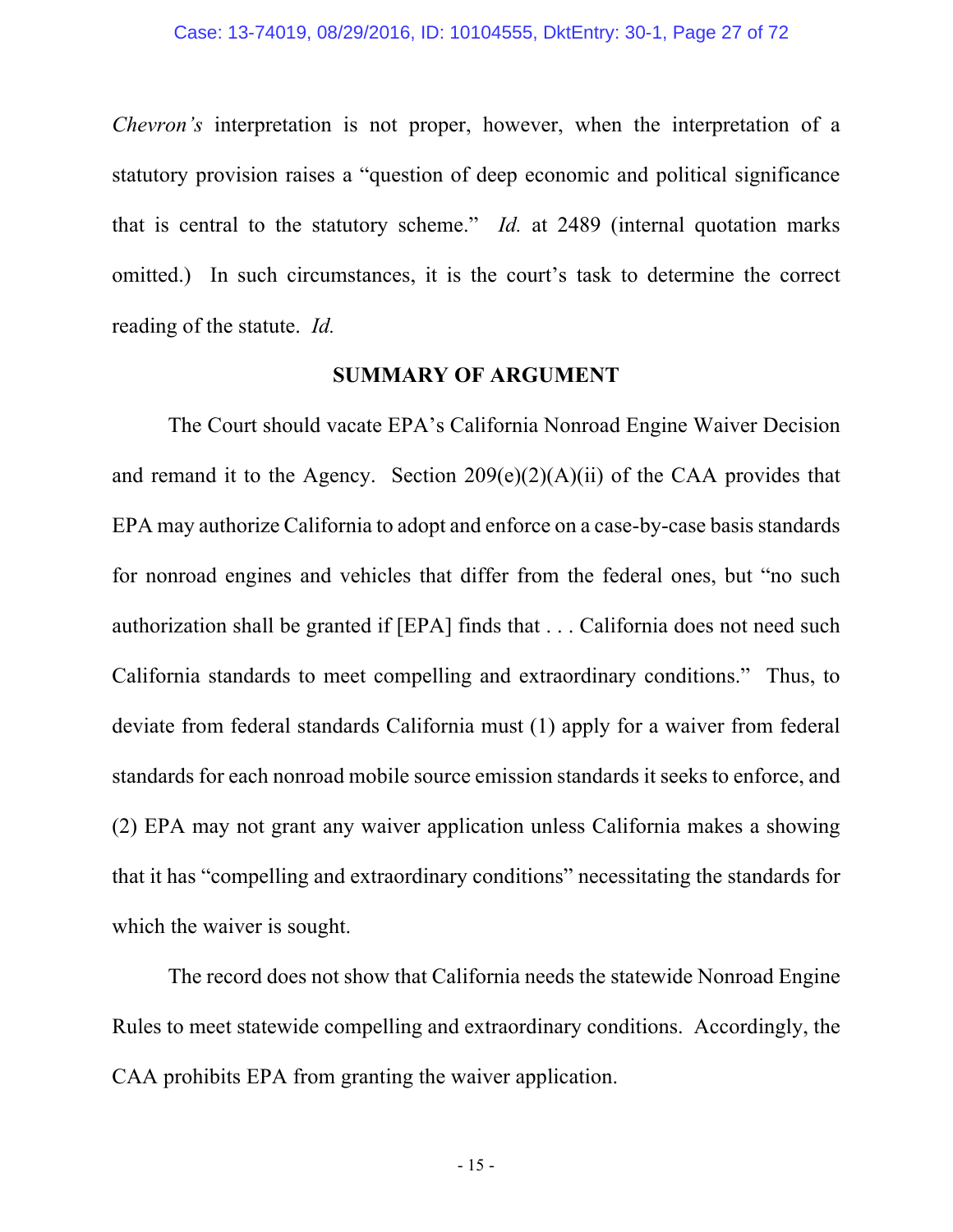EPA takes the position that California's "need" for any particular emissions standards refers not to the need for the standards for which a waiver application is made, but to the "need" for California to have its own motor vehicle air emissions program "as a whole." *See* 74 Fed. Reg. at 32,761, ER—037, 079. Such an interpretation is impermissible under the CAA, because the plain language of Section 209(e)(2)(A)(ii) refers to California's need for the particular standards for which a waiver application is made. There is no indication in the Act that by using the term "standards" Congress really meant California's mobile source program "as a whole." Here, EPA did not make its waiver decision based on California's need for the emissions standards set forth in the Nonroad Engine Rules. Rather it made the waiver decision based upon whether California needs its own motor vehicle regulatory program "as a whole." In so doing, EPA used the wrong test to grant the waiver.

In response to comments submitted by the California Petitioners, EPA offered what it called an "alternative" rationale for granting the waiver application, justifying its decision by stating that the waiver would help bring two California air quality control regions into attainment with the federal standards for PM 2.5 and 8 hour ozone. 78 Fed. Reg. at 58098. ER—010. But California has 14 air quality control regions, a fact EPA conveniently ignored in it waiver decision. EPA has not justified the application of *statewide* standards to solve two localized concerns.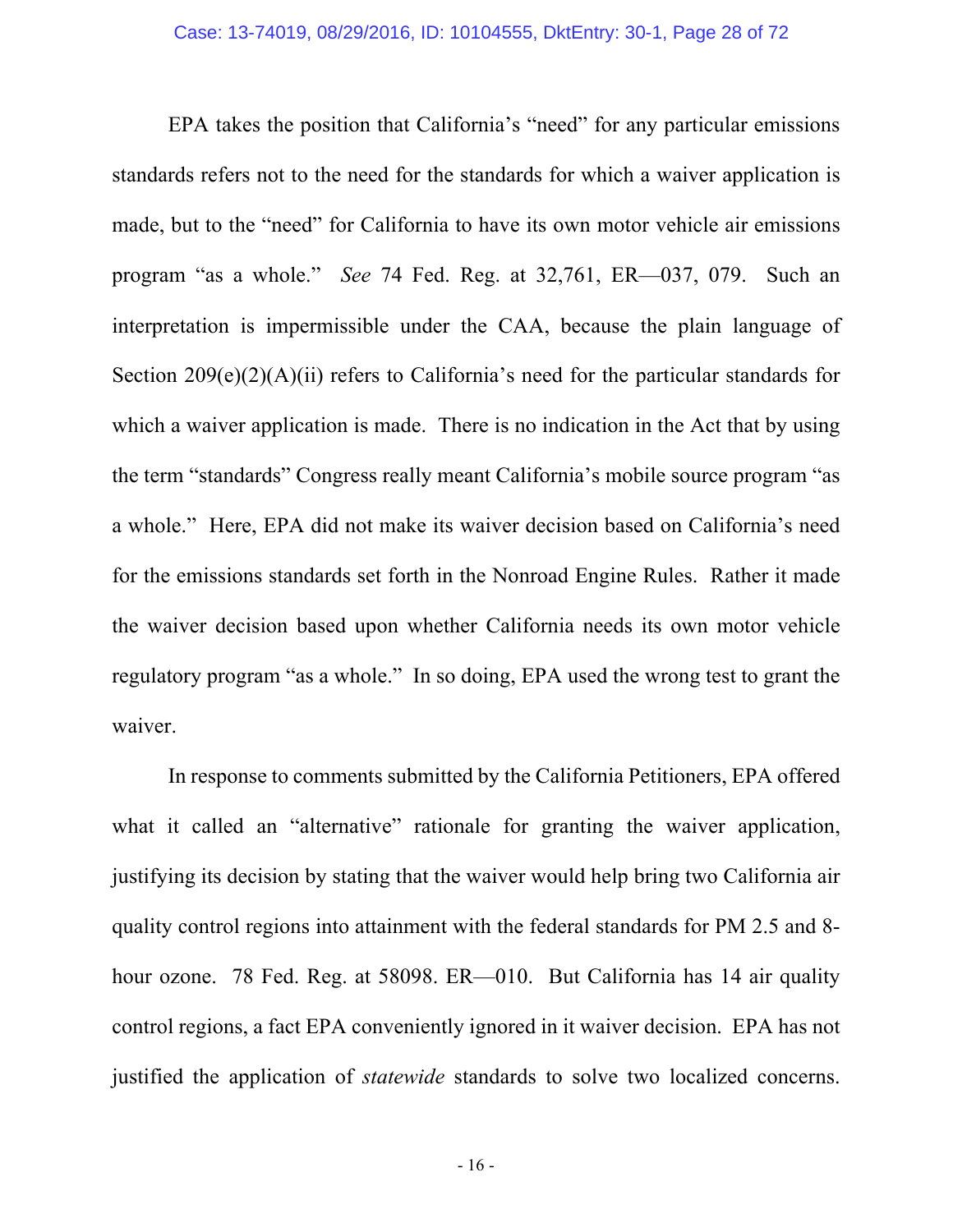Indeed, as both CARB and EPA have admitted, the nature of California's topography and geography create a situation in which air quality issues are particularly localized. *See* 78 Fed. Reg. at 58098 (justifying more stringent nonroad emissions standards to address "localized health risk") (citing CARB Resolution 10–47 at EPA–HQ–OAR– 2008–0691–0283) (ER—010). Stringent controls beyond the federal standards for PM 2.5 and NOx (a precursor to 8-hour ozone) in the two nonattainment areas may theoretically assist those two areas in reaching attainment status. But neither CARB nor EPA have taken the position that applying those controls to the twelve other regions are required to achieve attainment with the State Implementation Plan. Therefore, there are no "compelling or extraordinary circumstances" necessitating statewide application of the emissions standards. Accordingly, under the so-called "alternative" test applied by EPA, there is no rational connection between the facts found and the choice made to grant a statewide waiver from federal preemption.

Finally, the public was never given the opportunity to make meaningful comment on EPA's application of the "alternative" test. The Federal Register notice setting forth the opportunity for comment on the waiver application was silent regarding the possibility that any such "alternative" test would be either applied or even contemplated. *See* ER – 034-35. Accordingly, both remand and vacatur are appropriate.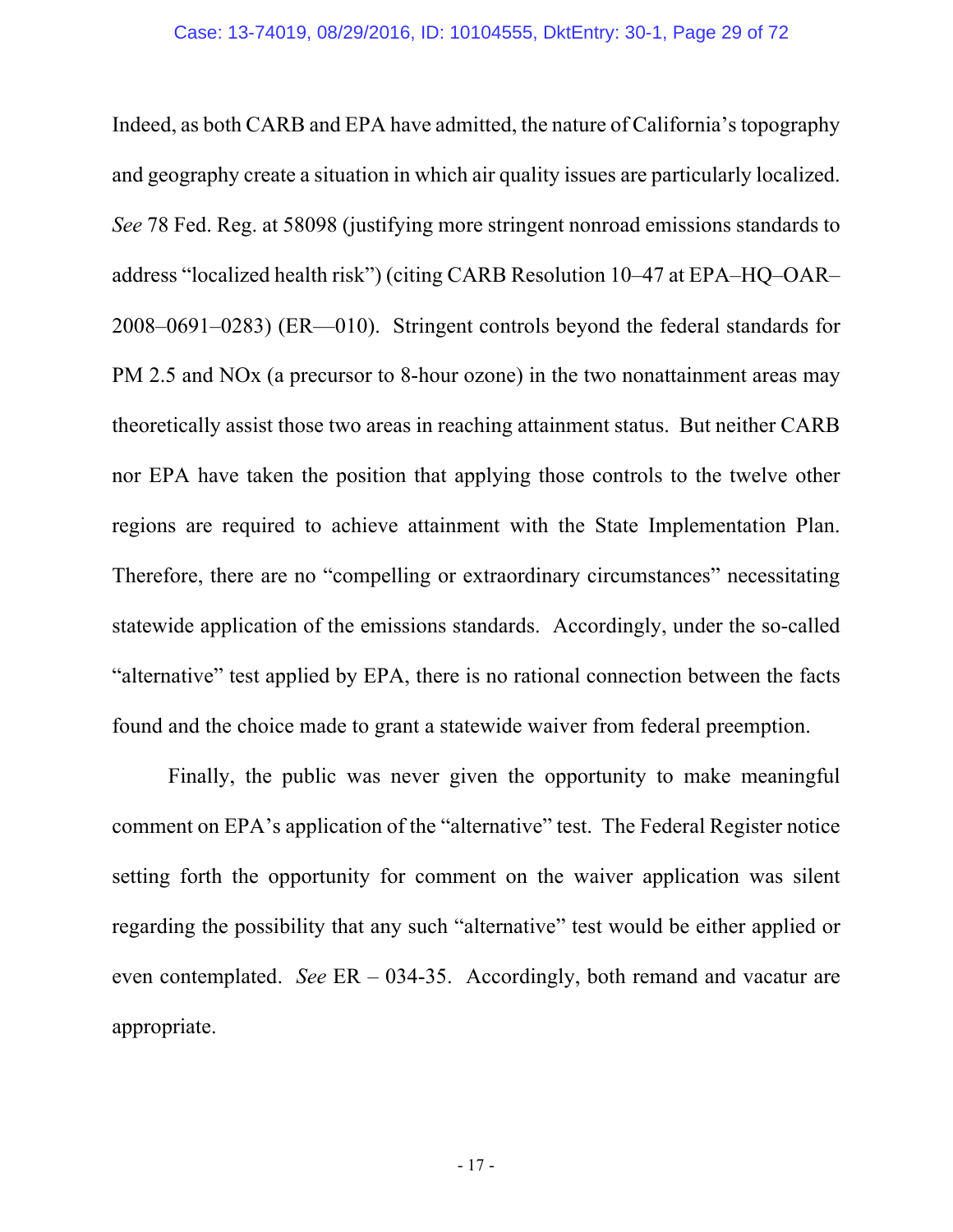### **ARGUMENT**

### **I.**

## **EPA APPLIED AN INCORRECT STANDARD IN GRANTING THE CARB WAIVER APPLICATION**

By singling out California for special treatment, the wavier provision departs from the fundamental constitutional principle of equal sovereignty among states, requiring that the waiver provision be interpreted so as to minimize the disparate treatment. With an understanding of the Congressional policy decisions underlying the statutory text, a close reading of the provision's language reveals that EPA's interpretation violates both the rule against surplusage and the doctrine of last antecedent, while at the same time impermissibly conflating two distinct decision making criteria that Congress intended to function independently of each other.

## **A**. **The Clean Air Act Strikes A Delicate Balance Between Mobile Source Emissions Controls and Interstate Commerce, Limiting EPA's Authority to Grant Waivers to California**

The CAA was enacted by Congress to protect human health and welfare from the adverse impacts of air emissions. *Motor and Equip. Mfrs. Ass'n, Inc. v. Environmental Protection Agency*, 627 F.2d 1095, 1118 n. 47 (D.C. Cir. 1979) ("*MEMA I*"). At the same time, by preempting state regulation of emissions from *mobile* sources, the Act requires EPA to establish uniform, national emissions controls for such sources, to ensure that interstate commerce is not unduly burdened as a result of potentially conflicting state emissions standards. *Id*. at 1109.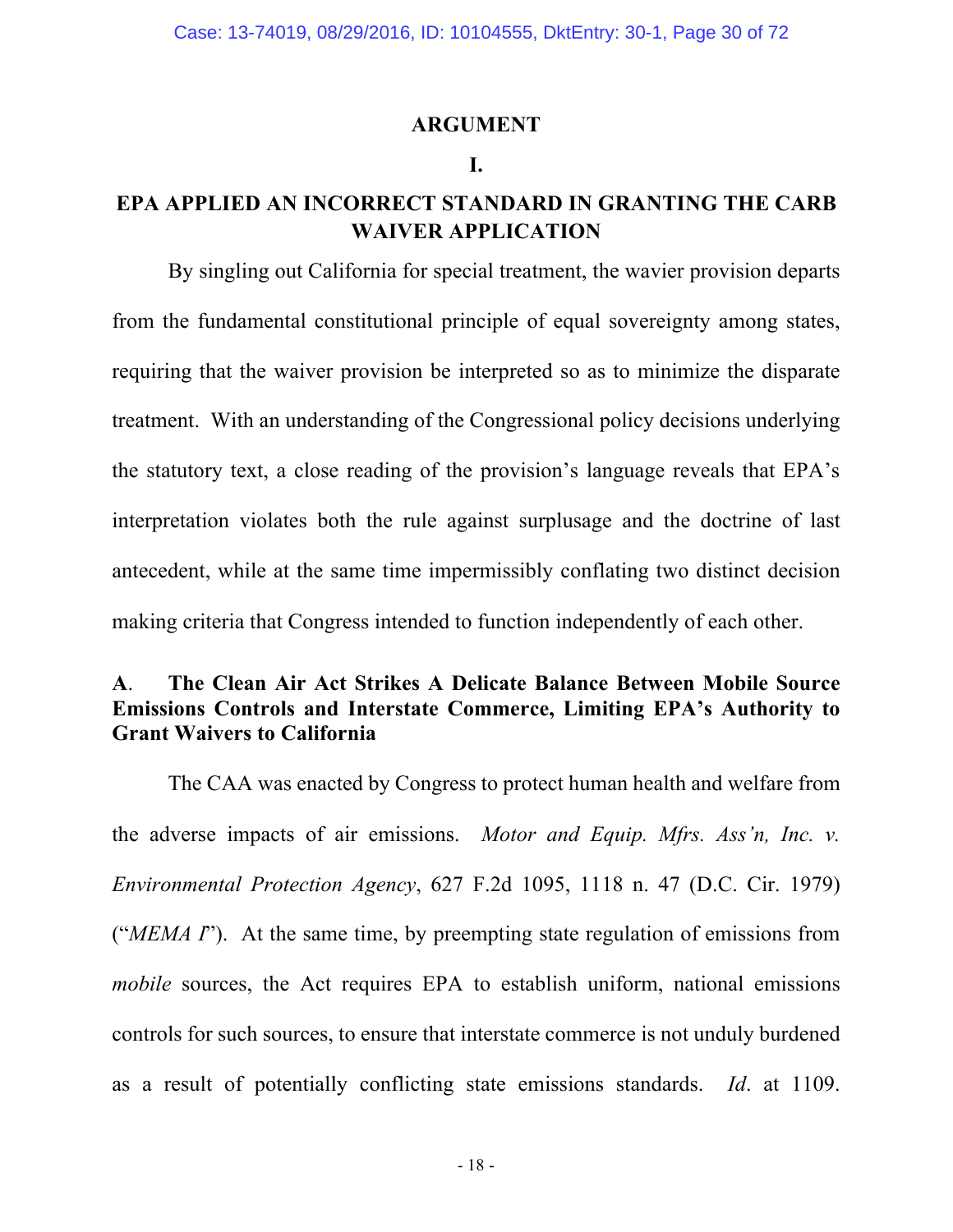#### Case: 13-74019, 08/29/2016, ID: 10104555, DktEntry: 30-1, Page 31 of 72

California is provided with a special dispensation in the statutory scheme due to its geography and topography, which can trap emissions in certain localities. *See* S.Rep. No. 403, 90th Cong., 1st Sess. 33 (1967) (committee recognized California's "unique problems" with regard to localized air pollution). This is particularly true in the Los Angeles and Central Valley air basins. 78 Fed. Reg. at 58098, ER-010. Thus, with regard to mobile source emissions controls in California, Congress made a policy judgment to strike a balance between the interests of health protection and interstate commerce.

The key statutory text is set forth in Section  $209(e)(2)(A)(ii)$ , which provides that EPA may authorize California to adopt standards for nonroad engines and vehicles, but that "no such authorization shall be granted if [EPA] finds that . . . California does not need such California standards to meet compelling and extraordinary circumstances." Importantly, California must apply for waivers from federal mobile source standards on a case-by-case basis. *MEMA I,* 627 F.2d at 1111; *Engine Mfrs. Ass'n v. United States EPA*, 88 F.3d 1075, 1090 (D.C. Cir. 1996).

To avoid constitutional issues, statutes that treat one state or jurisdiction differently from others are construed so as to minimize the differences in treatment. "[A] departure from the fundamental principle of *equal sovereignty* [among the states] requires a showing that a statute's disparate geographic coverage is sufficiently related to the problem it targets." *N.W. Austin Mun. Util. Dist. No. One*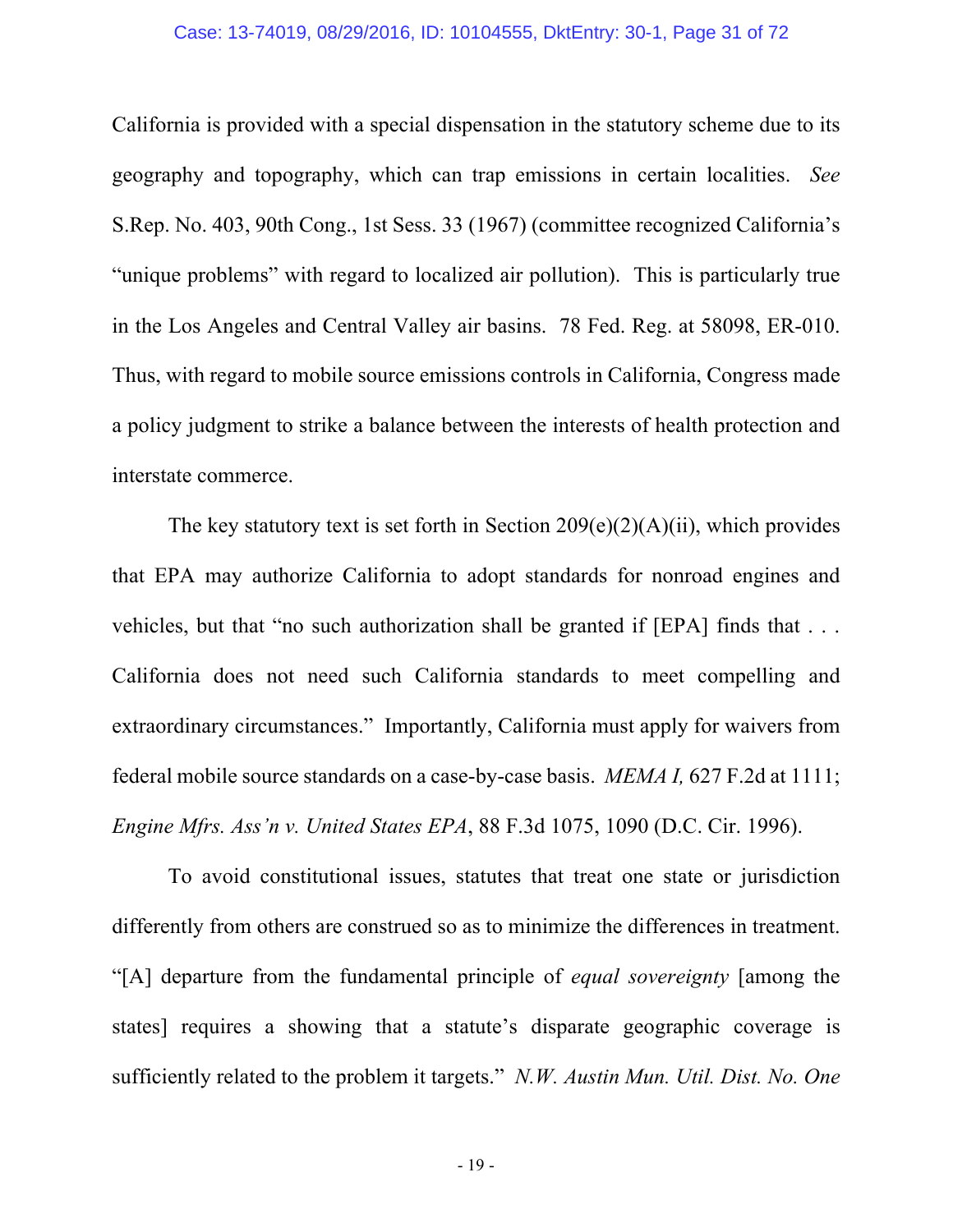*v. Holder*, 557 U.S. 193, 203 (2009) (emphasis added). In *N.W. Austin*, the Supreme Court was asked to determine whether the bailout provision of the Voting Rights Act applied to a certain municipal entity seeking protection. The Court refused to defer to the federal government's interpretation, noting that the Voting Rights Act created a constitutional tension by treating some states differently from others, and that, accordingly, the statute should be read to avoid such tension, to the extent possible. The Court concluded that the government's interpretation did not adequately address the constitutional tension. *Id*. at 206-11. In reaching its decision, the Court looked carefully at the statutory text of Section 4(b), as well as its statutory history particularly the history of that section's amendments. *Id*. at 210. ("[A]fter the 1982 amendments, the government's position is untenable.")

Here, as in *N.W. Austin,* the waiver provisions at issue create a constitutional anomaly, whereby one state, California, is treated differently than the others under the CAA's mobile source provisions. California's special position harms other states in two ways: (1) it gives California an outsize role in determining future federal emission regimes since it is the only state that can act as a laboratory; and (2) differing emissions standards harm the flow of interstate commerce by limiting the degree to which (a) existing vehicles can move interstate into California without first complying with California's distinct requirements and (b) engine manufacturers can build to one national standard. *See Engine Mfrs. Ass'n*, 88 F.3d at 1079 (federal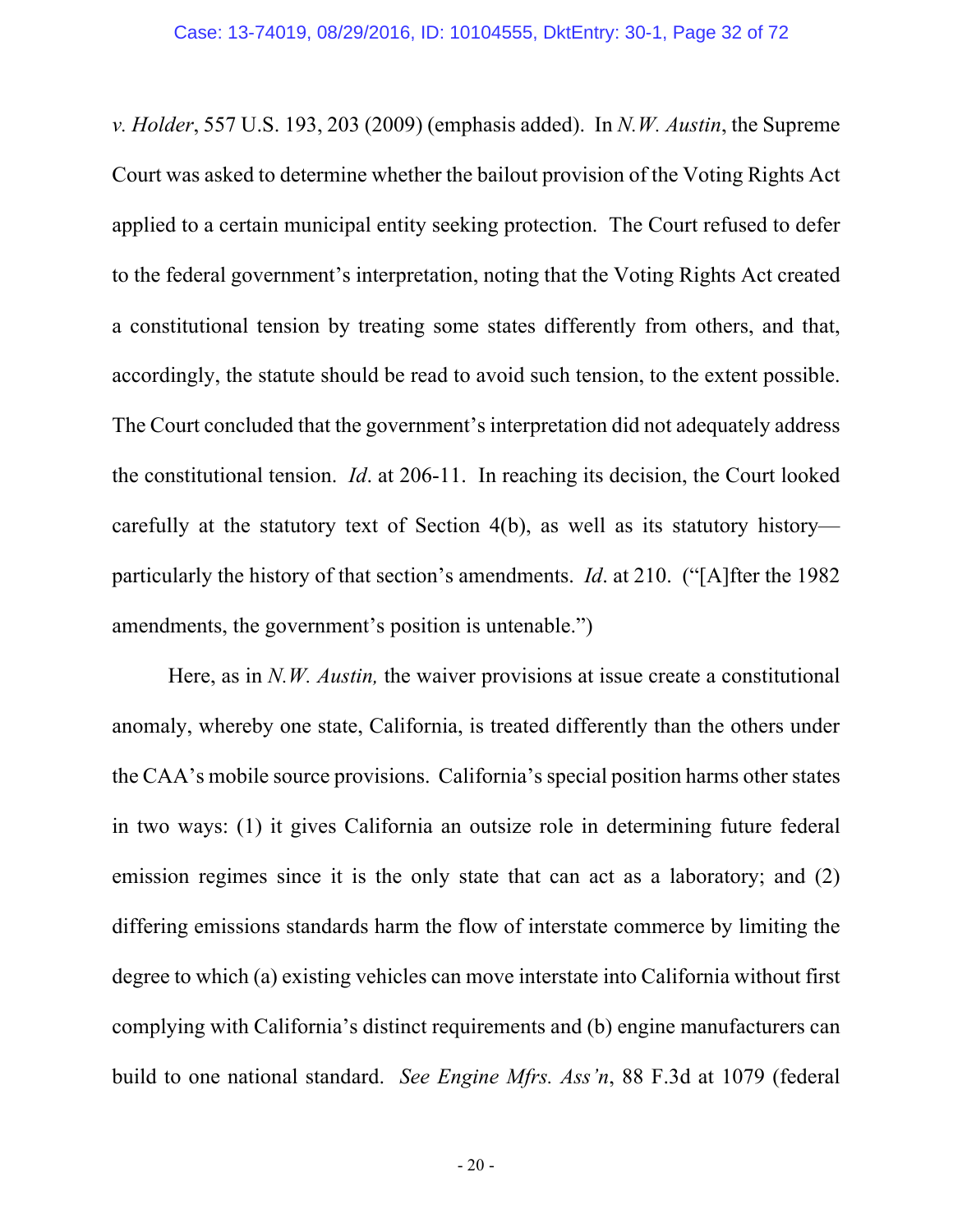#### Case: 13-74019, 08/29/2016, ID: 10104555, DktEntry: 30-1, Page 33 of 72

preemption necessary because motor vehicles "readily move across state boundaries," and subjecting them to potentially 50 different sets of state emissions requirements raises the spectre of "an anarchic patchwork" of regulation that could threaten both interstate commerce and the automobile manufacturing industry); *See also, Motor Vehicles Mfrs. Ass'n of the United States, Inc. v. New York State Dep't of Envtl. Conservation*, 17 F.3d 521,526 (2d Cir. 1994) (federal preemption of state motor vehicle emissions standards is "cornerstone" of Title II of the CAA). The waiver provision cuts across the grain of federal preemption by allowing California to impact interstate commerce in a unique way not available to other states. Such impacts on interstate commerce can have substantial economic and political significance.

Congress would not leave the implementation and interpretation of such an important "cornerstone" statutory provision solely, or even substantially, to agency discretion. *See Util. Air Reg. Group v. E.P.A.*, 134 S. Ct. 2427, 2444 (2014) ("We expect Congress to speak clearly if it wishes to assign to an agency decisions of vast economic and political significance."); *see also, Food and Drug Admin. v. Brown & Williamson Tobacco Corp.*, 120 S. Ct. 1291, 1315 (U.S. 2000) ("[I]t is highly unlikely that Congress would leave the determination of whether an industry will be entirely, or even substantially, rate-regulated to agency discretion."). This Court should ensure that EPA's interpretation of the waiver provisions does not disturb the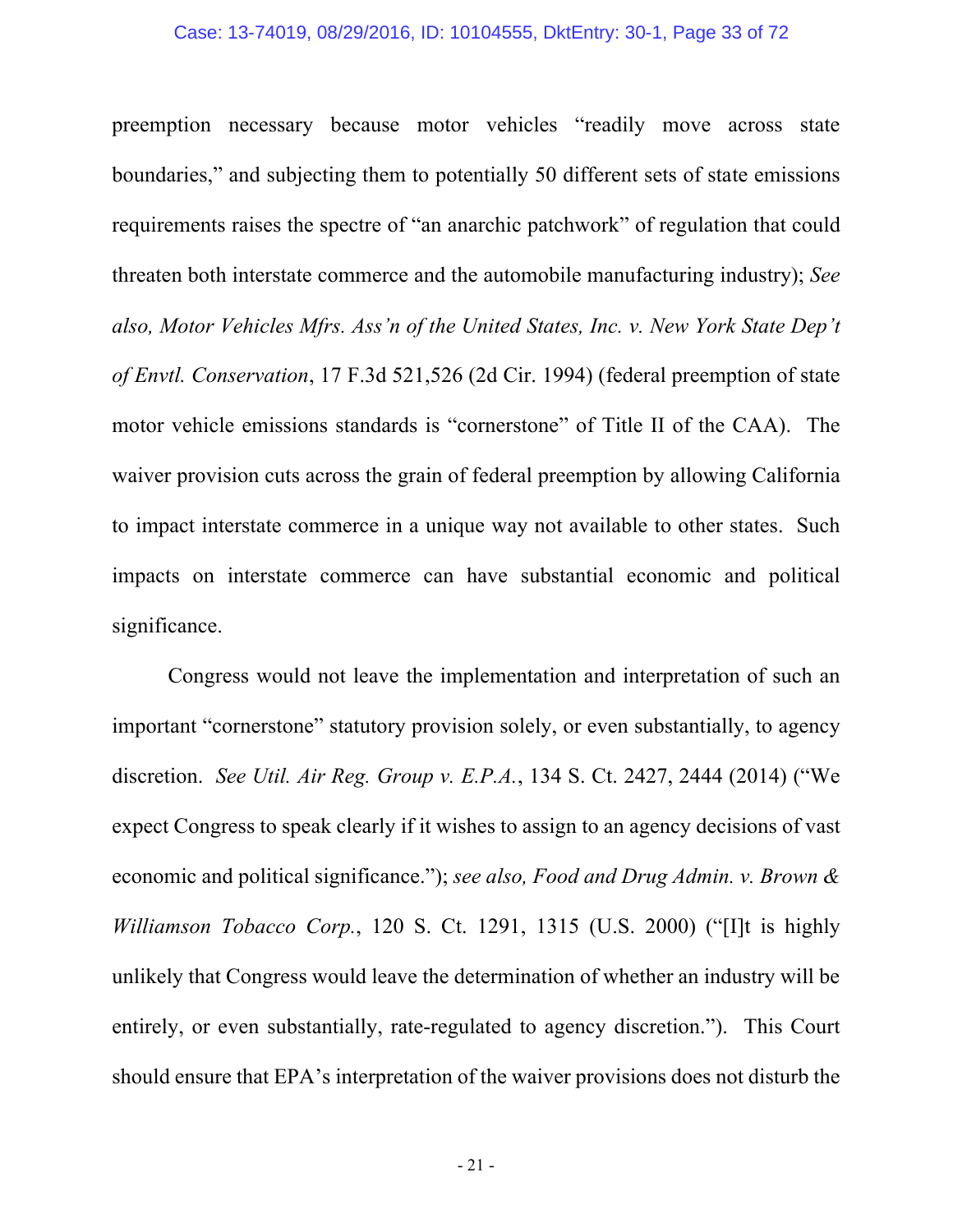#### Case: 13-74019, 08/29/2016, ID: 10104555, DktEntry: 30-1, Page 34 of 72

delicate balance Congress established between the needs of all states in the free flow of interstate commerce against the needs of one particular state, California, in protecting the health and welfare of its residents. *See United States v. Louisiana,*  363 U.S. 1, 16 (1960) (referring to the historic tradition that states enjoy "equal sovereignty").

EPA takes the position that California's "need" for any particular emissions standards refers not to the need for the specific standards for which a waiver application is made, but rather, to the need for California to have its own motor vehicle air emissions program "as a whole." *See* 74 Fed. Reg. at 32,761. That broad interpretation is at odds with the "equal sovereignty" principle articulated in *N.W. Austin* and *Louisiana*, as well as the "clear statement" principle articulated in *Util. Air Reg. Group* and *Brown & Williamson*. It is also contrary to the actual language and plain meaning of the statute and its amendment history.

Section  $209(e)(2)(A)(ii)$  mandates that the EPA withhold its approval of waiver applications if California does not need particular air emission standards to meet "compelling and extraordinary conditions" in the state. "Congress intended the word 'standards' in section 209 to mean quantitative levels of emissions." *MEMA I*, 627 F.2d at 1112-13 (citing Senate Report on Air Quality of 1967, S. Rep. No. 403, 90th Cong., 1st Sess. 32 (1967)). There is no indication in the legislative or amendment history that by using the term "standards" Congress really meant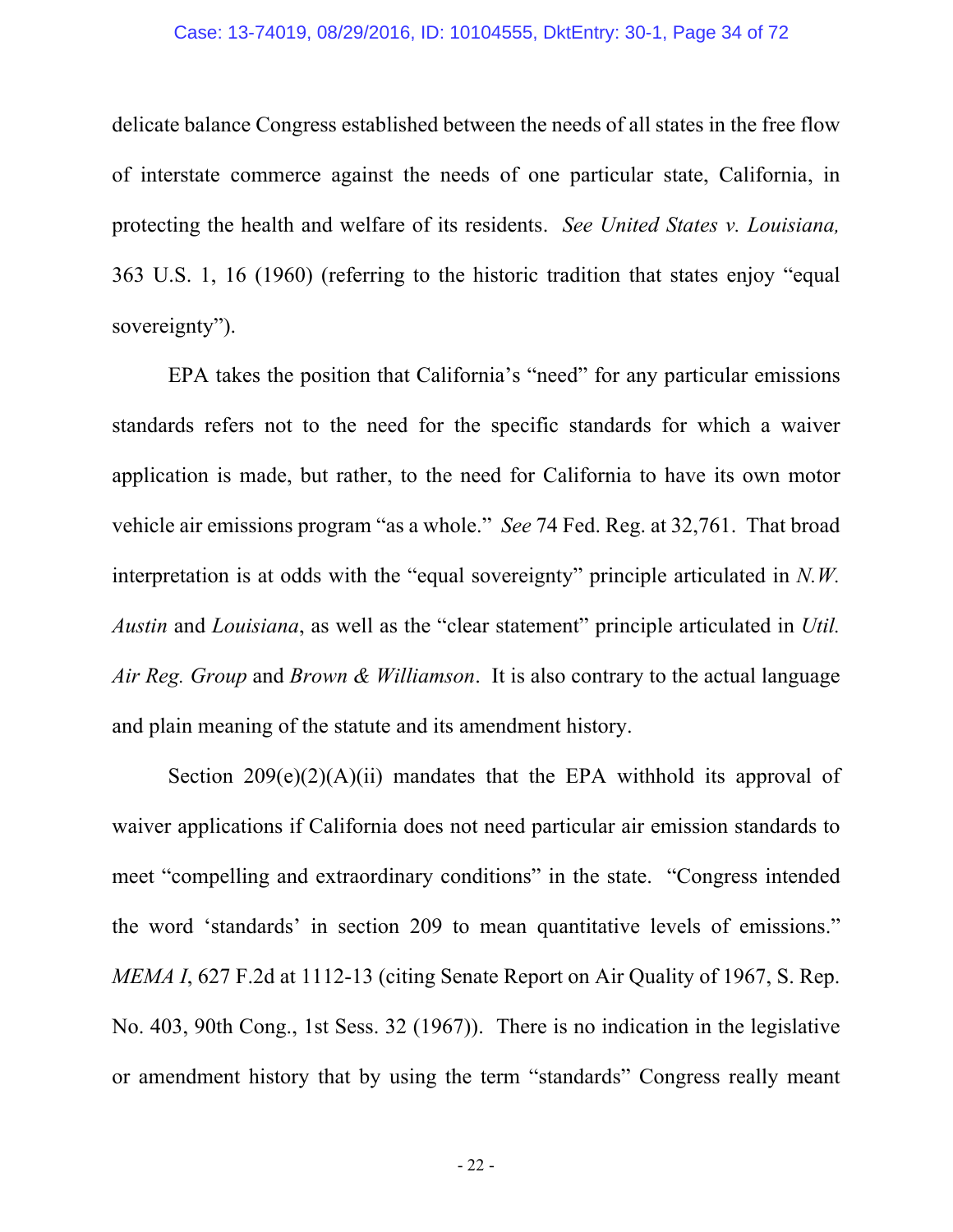"mobile source program as a whole." As stated by the Supreme Court with specific reference to Section 209 of the Clean Air Act, "a standard is a standard" and not something else.<sup>3</sup> *Engine Mfrs. Ass'n.*, 541 U.S. at 254. The origin, evolution, and current form of Section  $209(e)(2)(A)(ii)$  is crucial to the issue of how far EPA should be permitted to bend the actual statutory text.

# **B. The Amendment History of Section 209(e)(2)(A)(ii) Inexorably Drives the Conclusion That the "Needs" Test Must Be Applied on a Standard-By-Standard Basis**

An understanding of the policy choices Congress made in enacting the current version of the waiver provision is essential to understanding the statutory language.

## **1. The Air Quality Act of 1967**

<u> 1989 - Johann Barn, mars ann an t-Amhain an t-Amhain an t-Amhain an t-Amhain an t-Amhain an t-Amhain an t-Amh</u>

The original Clean Air Act did not contain a preemption provision for motor vehicles. *See* Pub. L. No. 89-272, 79 Stat. 992 (Oct. 20, 1965). In 1967, Congress enacted the "Air Quality Act of 1967," which amended the Clean Air Act so as to include: (1) a provision explicitly preempting state emission standards for new motor vehicles, (2) a recognition that California had certain "compelling and extraordinary" conditions that could require the state to promulgate new motor vehicle emissions standards that differed from the federal ones, and (3) a provision

 $3$  The Supreme Court has construed the term "standards" as used in Section 209 to "denote . . . numerical emissions levels with which vehicles or engines must comply." *Engine Mfrs.*, 541 U.S. at 254. *See Adamo Wrecking Co. v. United States*, 434 U.S. at 286 ("standard" means a quantifiable level of emissions to be attained by the use of techniques, controls, and technology).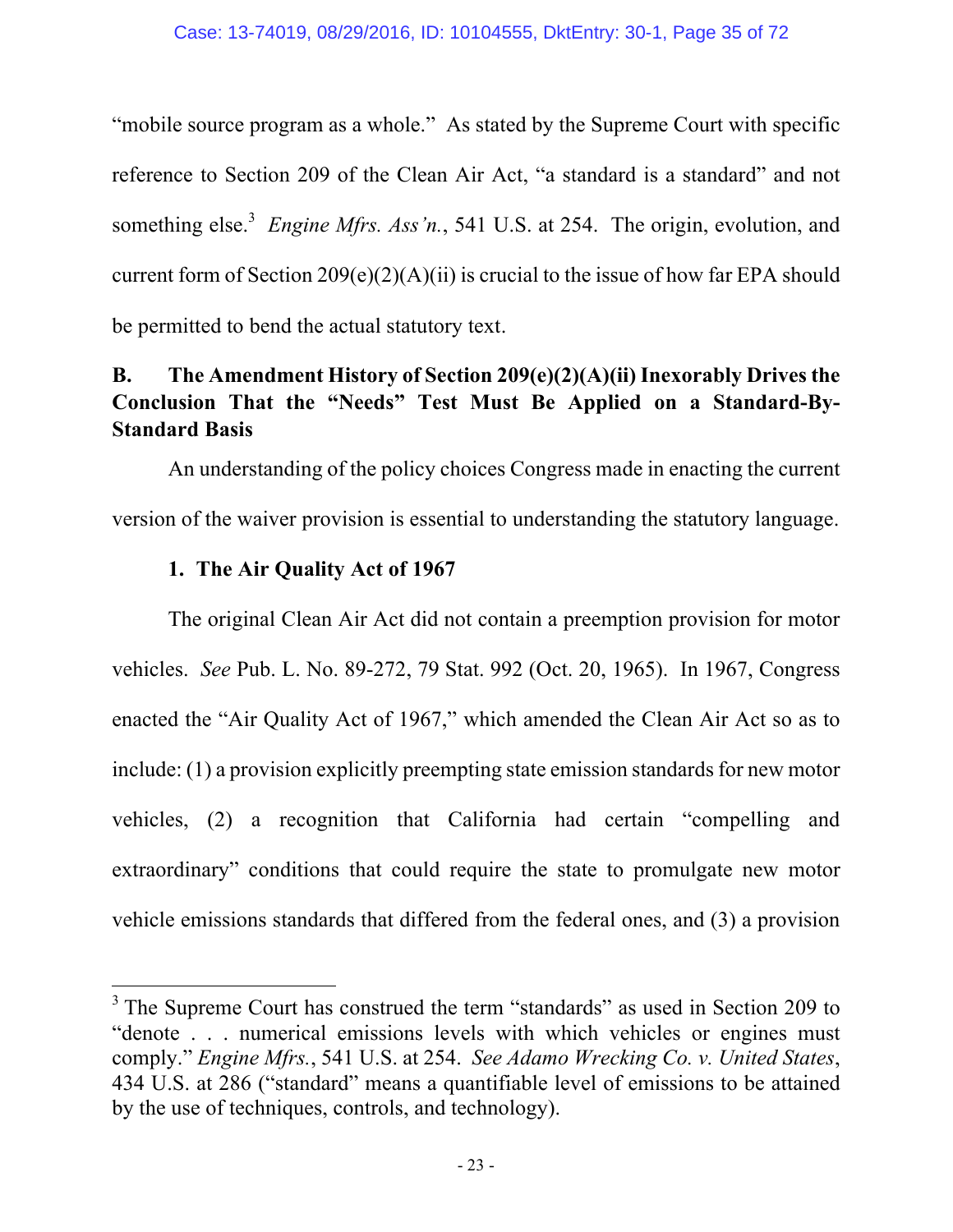authorizing California to request waivers from federal preemption on a case-by-case basis when California could make a showing that it needed a particular emission standard to meet its "compelling and extraordinary conditions." In relevant part, the text of then-Section 208 reads:

- (a) No State or any political subdivision thereof shall adopt or attempt to enforce any standard relating to the control of emissions from new motor vehicles or new motor vehicle engines subject to this title. . . .
- (b) The Secretary shall, after notice and opportunity for public hearing, waive application of this section *to any State which has adopted standards* (other than crankcase emission standards), *for the control of emissions from new motor vehicles or new motor vehicle engines prior to March 30, 1966,* unless he finds that such State does not require standards *more stringent than applicable Federal standards* to meet *compelling and extraordinary conditions*, or that such State standards and accompanying enforcement procedures are not consistent with section 202(a) of this title.

Pub. L. No. 90-148, 81 Stat. 485 (Nov. 21, 1967). (Emphasis added). The only state that had new motor vehicle standards in place prior to March 30, 1966, was California.

Thus, from its beginning, the waiver provision applied solely to specific "standards" that California may require based on compelling and extraordinary conditions in the state. Congress authorized EPA's predecessor to grant waivers from federal preemption but only when EPA found that California required "standards more stringent than applicable Federal standards." Had Congress wanted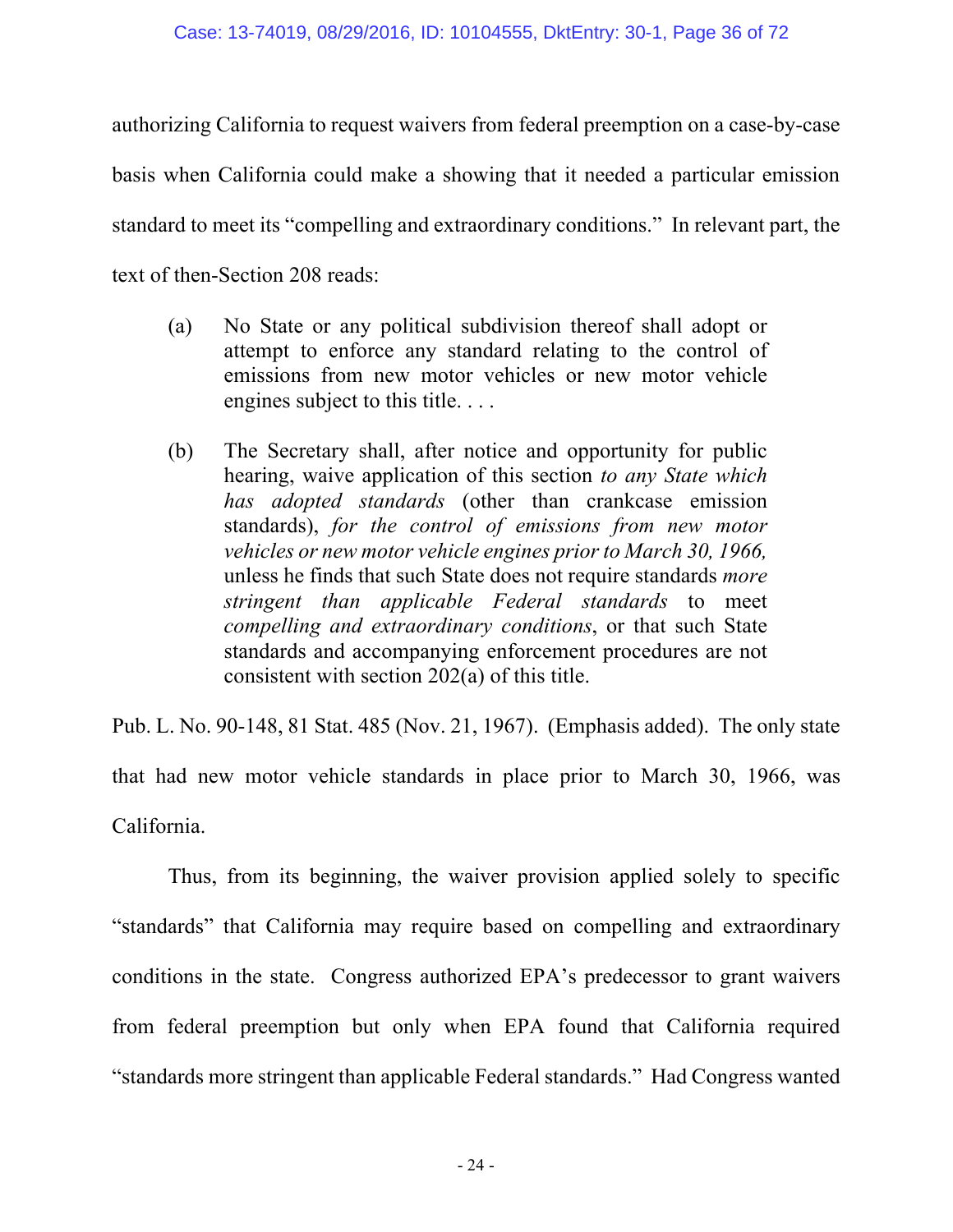### Case: 13-74019, 08/29/2016, ID: 10104555, DktEntry: 30-1, Page 37 of 72

to apply the waiver provision to California's need for a separate motor vehicles emissions program as a whole, it could have used the term "program" rather than the term "standards" in the amendments, but it did not. Rather, Congress made the policy determination that, because of California's "extraordinary and compelling conditions," California could have the option of promulgating its own motor vehicle emissions standards on a case-by-case basis. Having made that overarching policy decision, Congress delegated to EPA's predecessor the authority to determine whether California requires or, more precisely, "does not require" the particular emissions standards for which waiver from federal preemption is sought.

In the 1967 amendments, Congress recognized that California's conditions are "sufficiently different from the Nation as a whole to justify standards . . . [that] *may*, *from time to time*, need to be more stringent than national standards." S. Rep. No. 90-403 at 33 (1967) (emphasis added). Thus, Congress intended that "from time to time" California could submit waiver applications based on "compelling and extraordinary circumstances" that "may . . . need to be more stringent than national standards" and that EPA would deny such periodic waiver applications if it found that California "does not require" any particular standards for which a waiver application is made.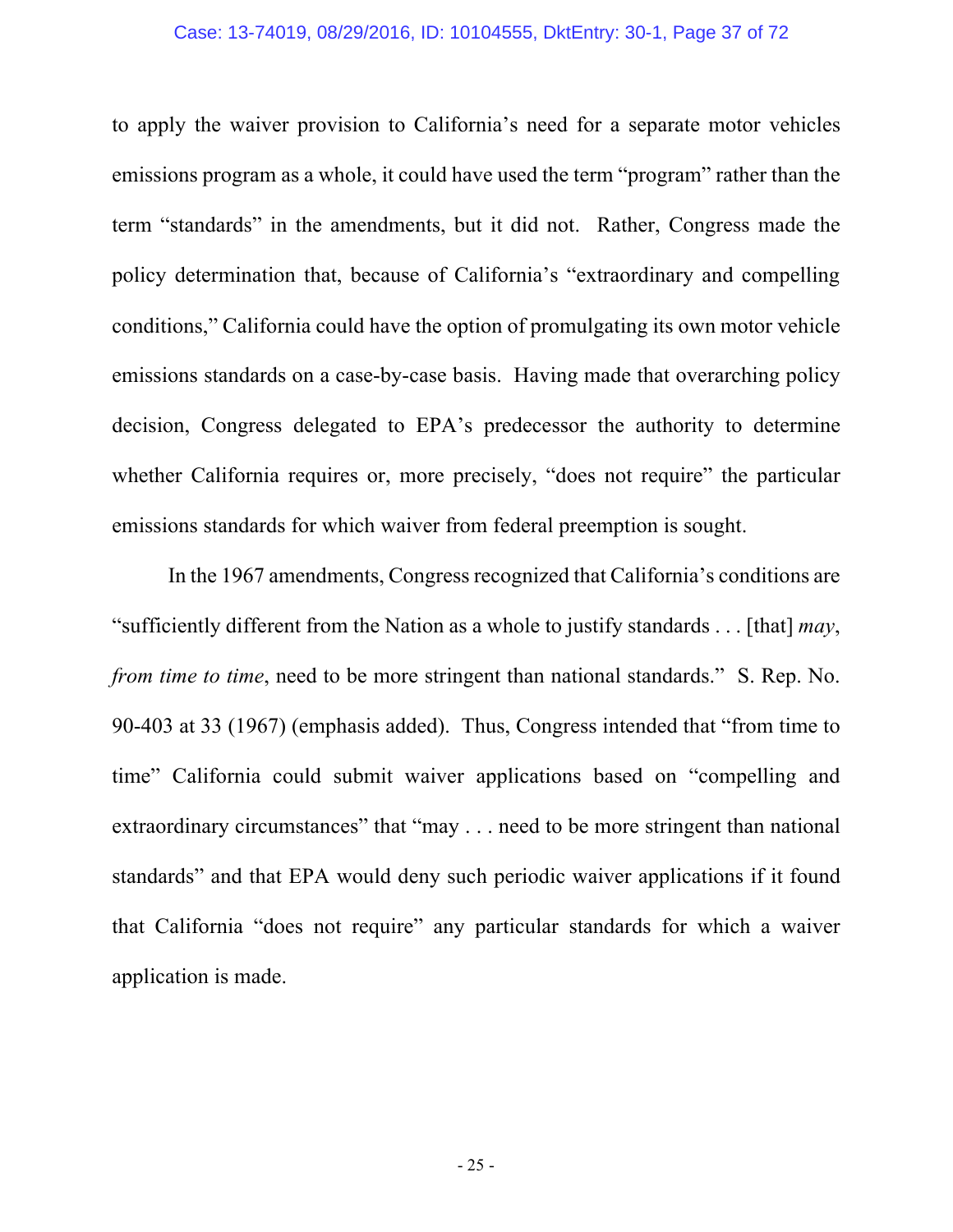## **2. The Clean Air Act Amendments of 1977**

Ten years after the 1967 preemption provision was enacted, the "more stringent" requirement proved unworkable, because the same technologies that would reduce some emissions would also increase others. To deal with this technological anomaly, in 1977 Congress replaced the requirement that *each*  standard be more stringent with the more flexible "Protectiveness Test," and at the same time counterbalanced that test by adding a separate "Needs Test" that addresses the national interest in the free flow of interstate commerce. *MEMA I,* 627 F.2d 1095, 1110 (D.C. Cir. 1979).

In relevant part, the 1977 Amendments to the waiver provision set forth in Section 209(b) reads:

(1) The Administrator shall, after notice and opportunity for public hearing, waive application of this section to any State which has adopted standards . . . for the control of emissions from new motor vehicles or new motor vehicle engines prior to March 30, 1966, if the State determines that the State standards will be, *in the aggregate, at least as protective of public health and welfare* as applicable Federal standards. *No such waiver shall be granted* if the Administrator finds that:

(A) the determination of the State is arbitrary and capricious,

(B) such State does *not need* such State standards to meet *compelling and extraordinary conditions*, or

(C) such State standards and accompanying enforcement procedures are not consistent with section 202(a) of this part.

Clean Air Act Amendments of 1977, § 207, Pub. L. No. 95-95, 91 Stat. 685 (Aug.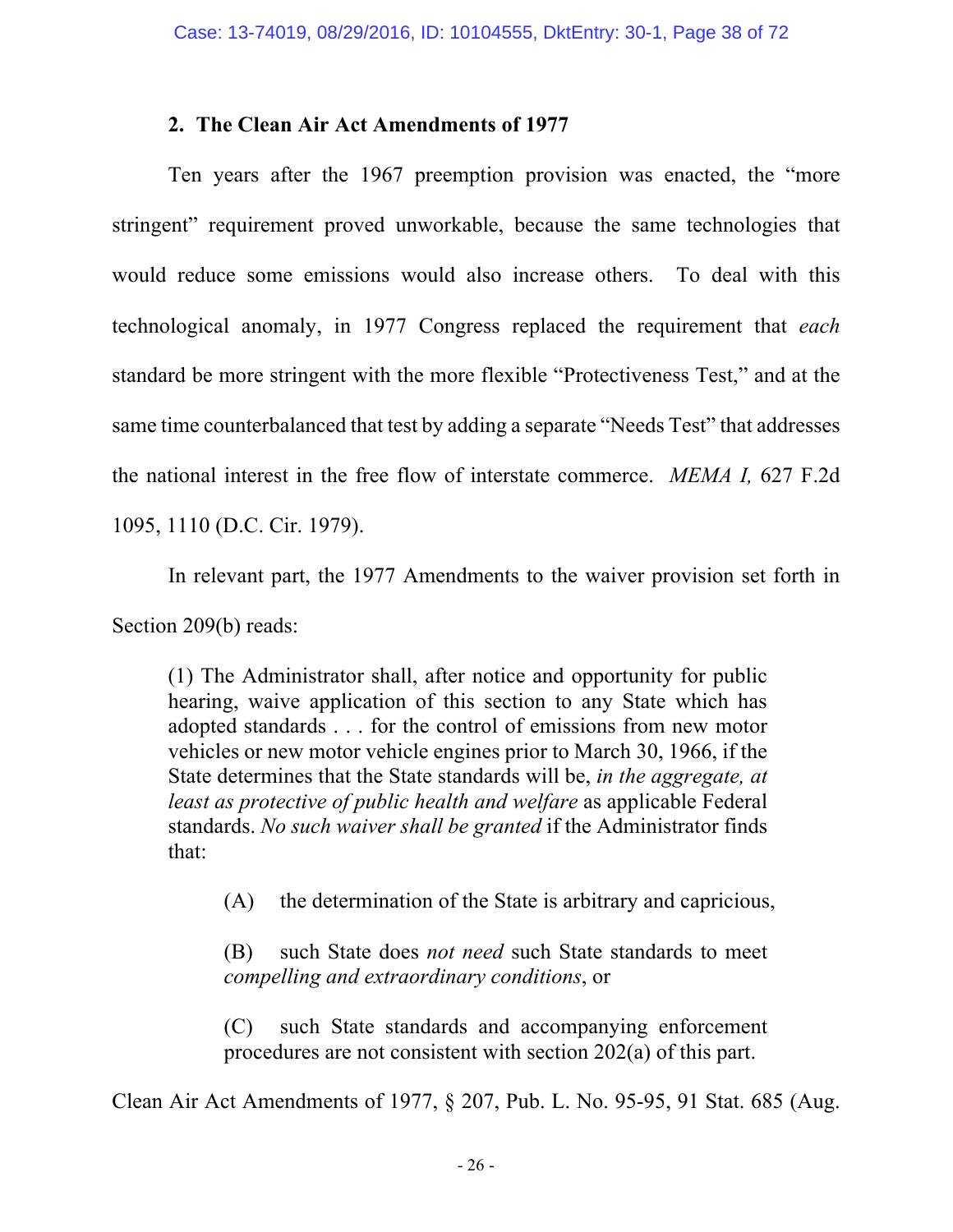7, 1977) (emphasis added). Thus, the 1977 Amendments did away with the 1967 requirement that each California standard be "more stringent" than the corresponding federal standard and created *two* separate tests with differing purposes: (a) the Protectiveness Test, <sup>6</sup> which is designed to ensure California has the ability to adequately protect its residents' health; and (b) the Needs Test, which is designed to ensure that California's mobile source emission regime does not unnecessarily burden interstate commerce.

To meet the Protectiveness Test under the 1977 amendments, the waiver application need only show that California has made a determination that its mobile source emissions standards "in the aggregate" will as protective of health and welfare as applicable federal standards. Once EPA satisfies itself that California has in fact made such a determination, EPA's inquiry stops under the Protectiveness Test. On the other hand, under the Needs Test EPA is prohibited from approving the waiver application if California "does not need" such standards. Accordingly, California is required to affirmatively demonstrate to EPA that it needs the preferred state-specific standards to meet "compelling and extraordinary conditions." Thus, Congress provided California substantial latitude with respect to guarding its own citizens' health while limiting its ability to adopt standards that would burden

<u> 1989 - Johann Barn, mars ann an t-Amhain an t-Amhain an t-Amhain an t-Amhain an t-Amhain an t-Amhain an t-Amh</u>

<sup>6</sup> Petitioners do not challenge Defendants' determinations under the Protectiveness Test.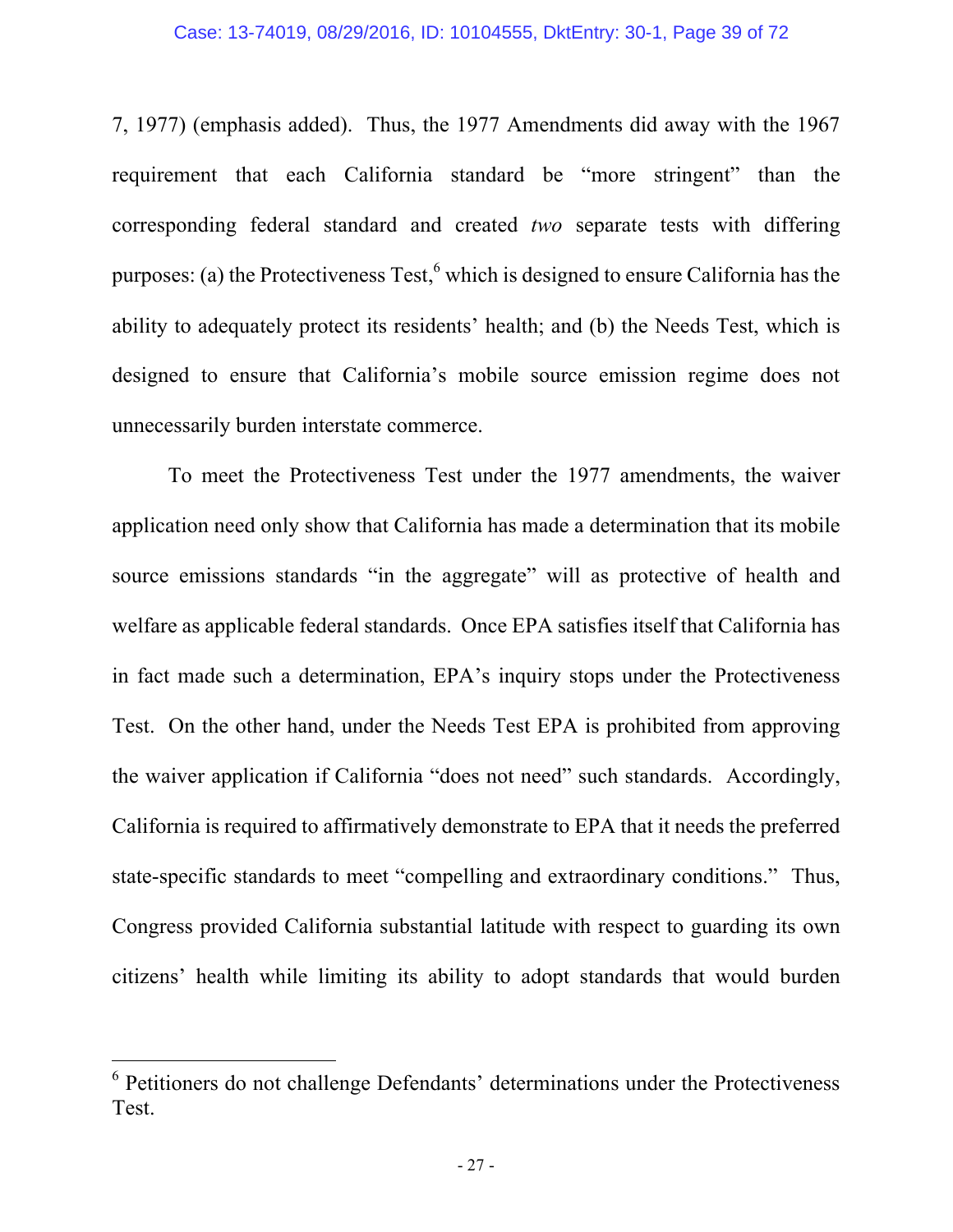#### Case: 13-74019, 08/29/2016, ID: 10104555, DktEntry: 30-1, Page 40 of 72

interstate commerce without an explicit showing of "compelling and extraordinary conditions" necessitating the standards for which a waiver is sought. Significantly, in describing the change made in the waiver provision in 1977, the House Report observes that California may need to have specific "quantitative" standards that differ from the federal ones. H.R. Rep. No. 294, 95th Cong. 1st Sess. 302 (1977). As set forth in more detail in Sections II, *infra,* there is no indication that, by using the term "standards," Congress intended to delegate to EPA the authority to determine whether California needed its own "program," as Congress itself had already made that policy decision.

Thus, the Protectiveness Test applies to the issue of whether the California standards "in the aggregate" are at least as protective of human health and the environment as the federal standards are in the aggregate. The separate Needs Test focuses on whether California needs the *particular* standards for which waiver is sought, based upon "compelling and extraordinary conditions" in the state.

### **3. Clean Air Act Amendments of 1990**

By its own terms, Section 209(b) is limited to new motor vehicles and engines used on roads. It was only in 1990 that the Clean Air Act was amended to cover nonroad vehicles and engines, both new and existing, in a new Subsection 209(e):

### (e) NONROAD ENGINES OR VEHICLES.

(1) PROHIBITION ON CERTAIN STATE STANDARDS. No State or any political subdivision thereof shall adopt or attempt to enforce any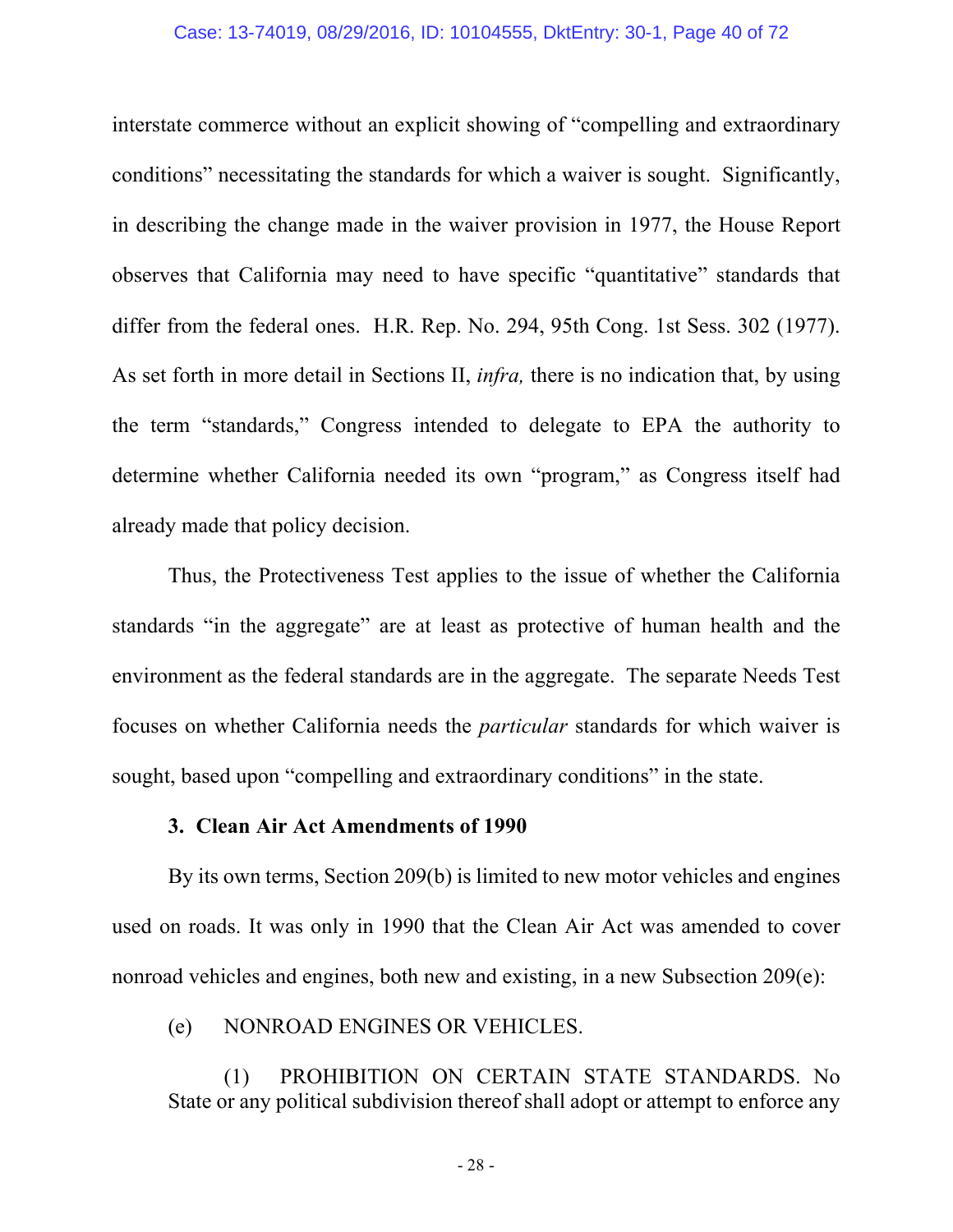standard or other requirement relating to the control of emissions from either of the following new nonroad engines or nonroad vehicles subject to regulation under this Act.

- (A) New engines which are used in construction equipment or vehicles or used in farm equipment or vehicles and which are smaller than 175 horsepower.
- (B) New locomotives or new engines used in locomotives.

. . .

(2) OTHER NONROAD ENGINES OR VEHICLES. (A) In the case of any nonroad vehicles or engines other than those referred to in subparagraph (A) or (B) of paragraph (1), the Administrator shall, after notice and opportunity for public hearing, authorize California to adopt and enforce standards and other requirements relating to the control of emissions from such vehicles or engines if California determines that California standards will be, in the aggregate, at least as protective of public health and welfare as applicable Federal standards. No such authorization shall be granted if the Administrator finds that:

- (i) the determination of California is arbitrary and capricious,
- (ii) California does not need such California standards to meet compelling and extraordinary conditions, or
- (iii) California standards and accompanying enforcement procedures are not consistent with this section.

Clean Air Act Amendments of 1990, § 222(b), 1990 S. 1630 (Nov. 9, 1990). While Section  $209(e)(1)$  is not at issue in this case, Section  $209(e)(2)$  is the operative language for nonroad engines and vehicles at issue here, and the language in that subsection is substantially similar to the language for on-road vehicles and engines in Section 209(b) added by the 1977 Amendments. Accordingly, the analysis set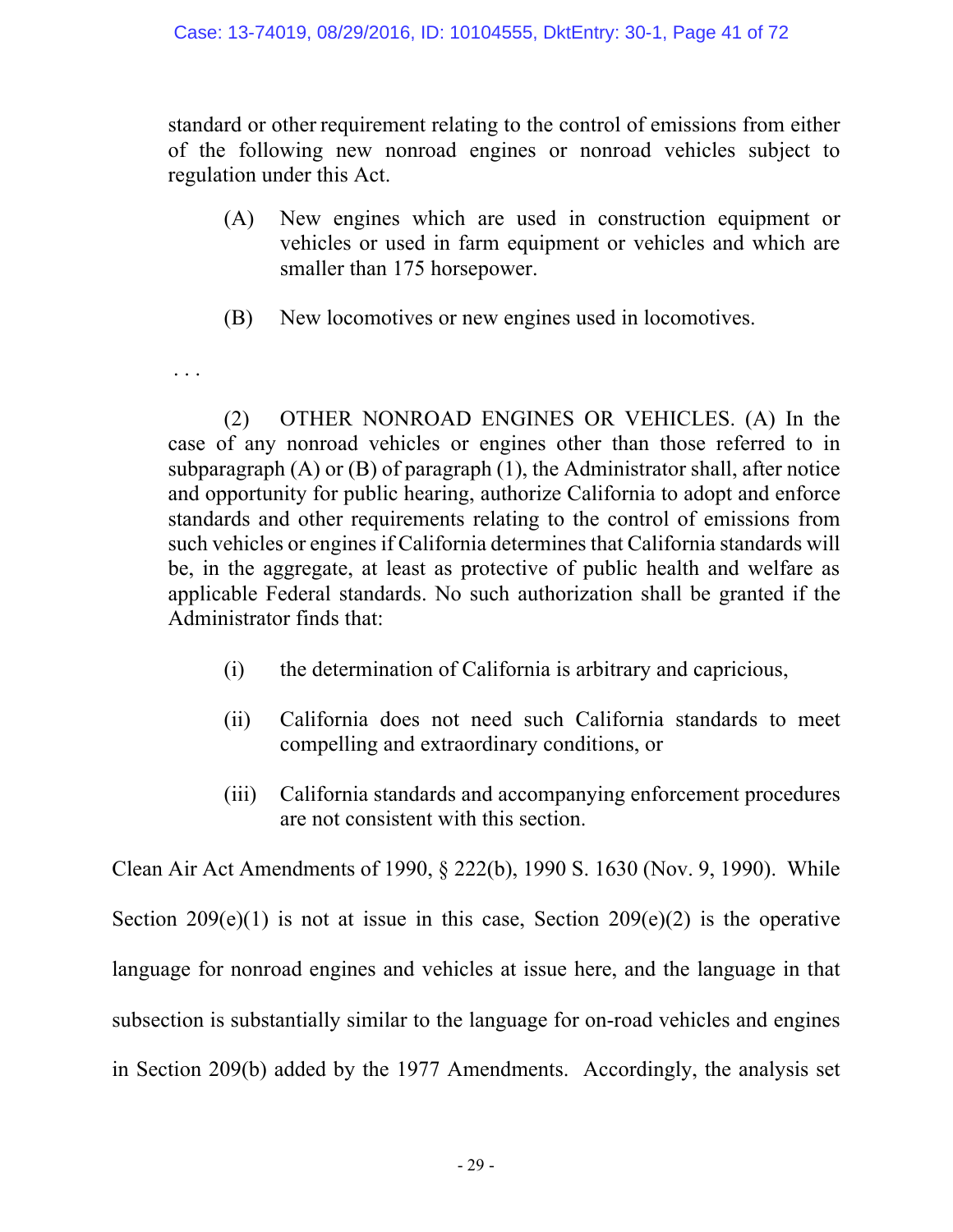forth in Section I.B.2., supra, applies with equal weight to the relevant language in the 1990 Amendments governing nonroad engines and vehicles.

"Under the new act, as under current law, States with nonattainment areas may adopt California vehicle *emissions performance standards* if a waiver has been granted under section 209 *for those standards*." Extended Remarks of Mr. Symms on Passage of S. 1630, Nov. 2, 1990, 6 Environment and Natural Resources Policy Division, Library of Congress, A Legislative History of the Clean Air Act Amendments of 1990, 10726 (1998) (Emphasis added). Again, waiver grants apply to "those standards" for which a waiver application is made.

In sum, the amendment history of the Clean Air Act's California waiver provisions shows that Congress intended the Needs Test set forth in Sections  $209(b)(1)(B)$  (for on-road vehicles) and  $209(e)(2)(A)(ii)$  (for nonroad vehicles) to apply to whether there was a need for the particular quantitative emissions standards for which a waiver application is made. On the other hand, the Protectiveness Test focuses on whether California's standards are as stringent as EPA's standards "in the aggregate." While EPA tries to conflate the two tests, in fact each test addresses a different issue and sets forth different criteria.

# **C. The Plain Meaning of the Text Requires EPA to Consider Each Standard Individually Under the Needs Test**

With an understanding of the policy decisions Congress made in amending the waiver provision in 1977, it is evident that EPA's interpretation that the term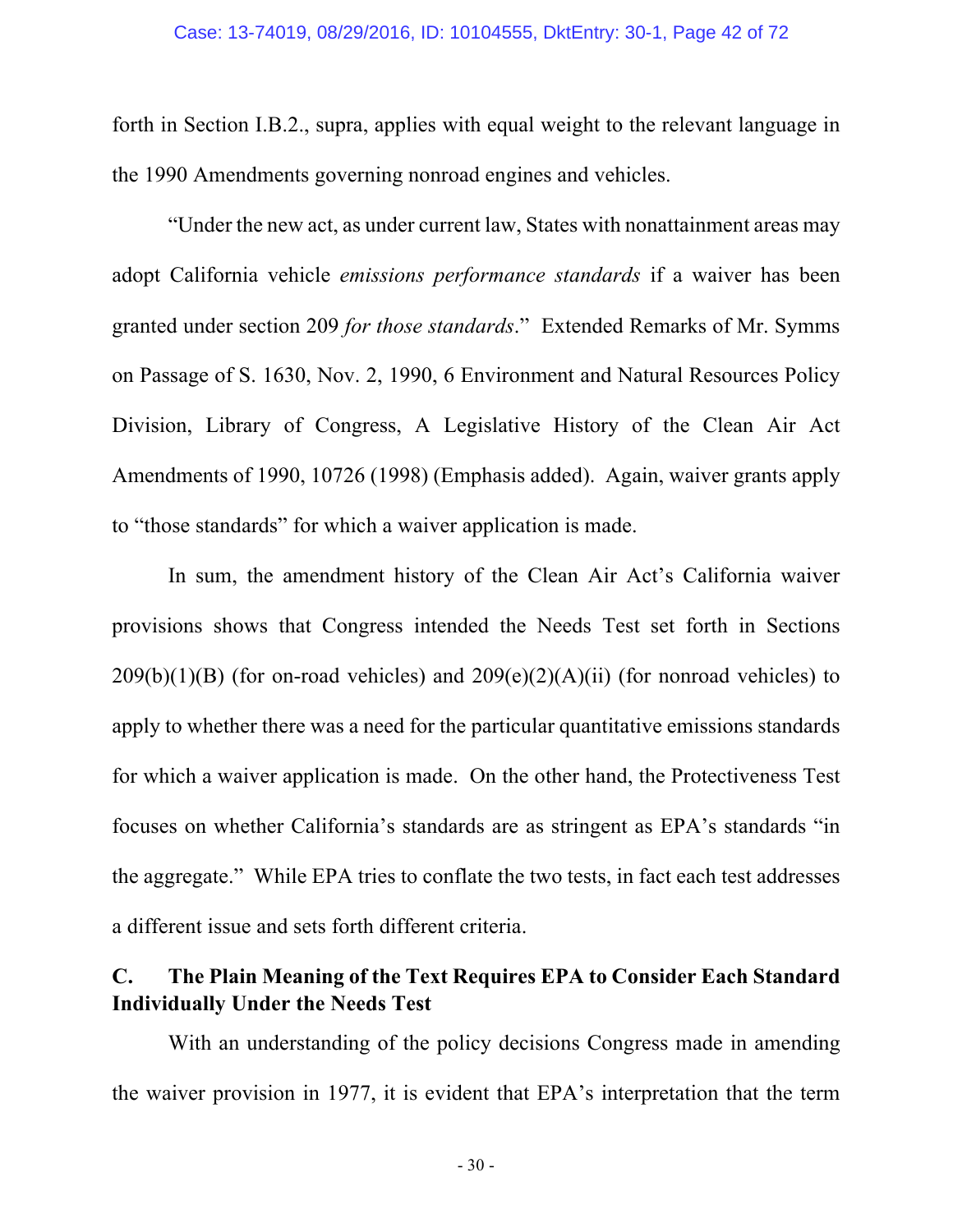### Case: 13-74019, 08/29/2016, ID: 10104555, DktEntry: 30-1, Page 43 of 72

"standards" in the Needs Test means "program as a whole" or "standards, in the aggregate" is unsupportable. This is confirmed by a careful reading of the statutory text, applying traditional cannons of statutory construction. Reading "standards" to mean "standards, in the aggregate" renders the "in the aggregate" language of the 1977 amendments redundant. It also contradicts Supreme Court precedent applying the "rule of the last antecedent" which holds that a limiting phrase should only be read as modifying the noun or phrase it directly follows. Correctly applying the rule of last antecedent results in the term "in the aggregate" modifying "standards" only in the Protectiveness Test and not in the more remote Needs Test. The relevant inquiry under the Needs Test is whether the specific standards for which a waiver application is made are needed to address compelling and extraordinary circumstances unique to California.

# **1. EPA's Interpretation of the Term "Standards" As Used in Section 209(e)(2)(A)(ii) Is Contrary to the Plain Meaning of the Statutory Text**

# **a. "Standards" is not the textual equivalent of "standards, in the aggregate"**

The term "such California standards," as used in Section  $209(e)(2)(A)(ii)$ , does not refer to the entire California mobile source emissions program, because the term "program" is not used even once in Section 209. Nor has it ever been used in Section 209's legislative predecessors.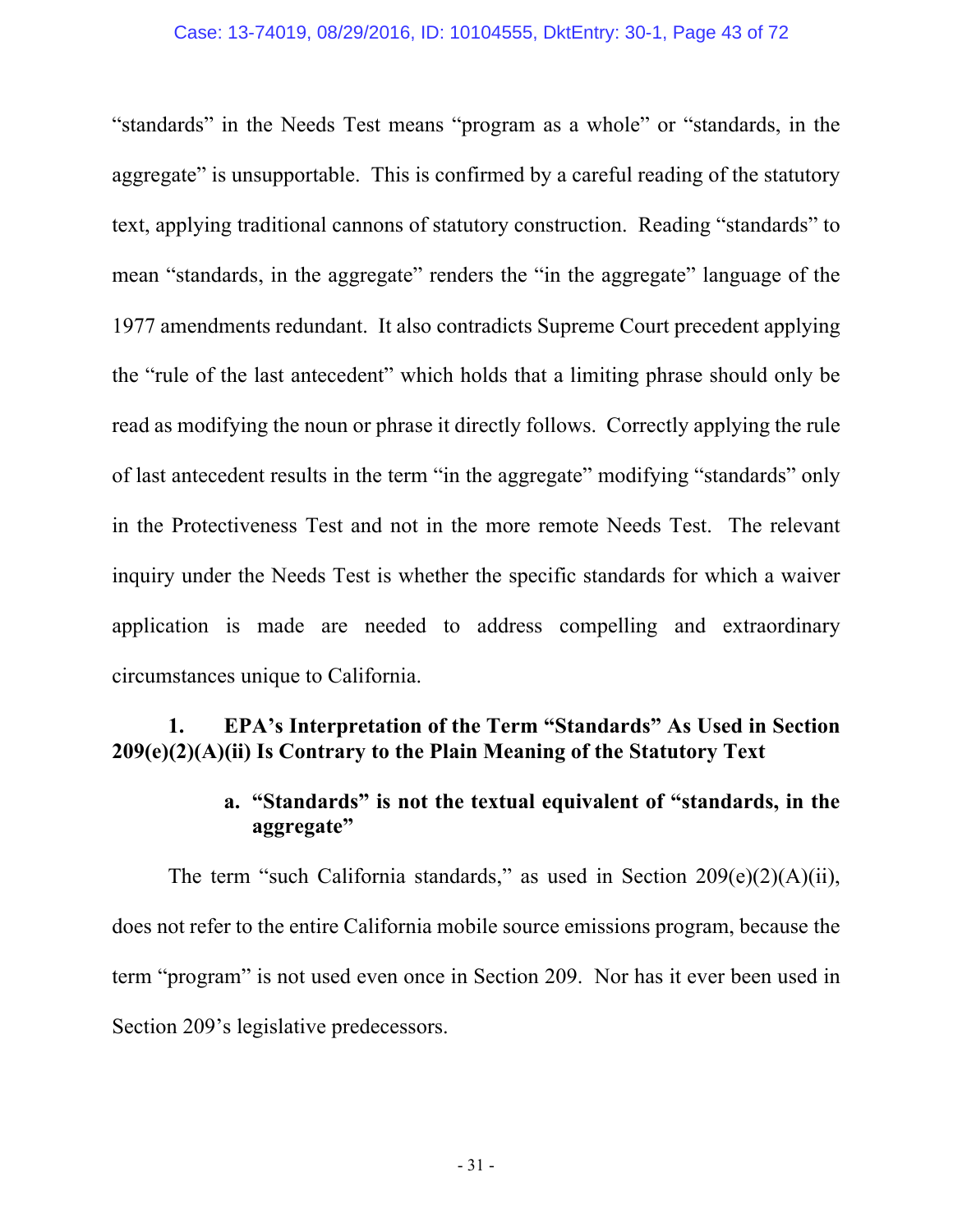Furthermore, the term "in the aggregate" appears in Section 209 only as part of a separate sentence addressing the Protectiveness Test, and is set off by commas, evidencing that the term refers solely to the Protectiveness Test established in that sentence:

[T]he Administrator shall . . . authorize California to adopt and enforce standards and other requirements . . . if California determines that California standards will be, *in the aggregate*, at least as protective of public health and welfare as applicable Federal standards.

(Emphasis added). On the other hand, the Needs Test appears in a subsequent sentence, embedded in a clause that is prefaced by proscriptive language that does not appear in the Protectiveness Test:

*No such authorization shall be granted* if the Administrator finds that:  $(i)$ ...

(ii) California does not need such California standards to meet compelling and extraordinary condition.

(Emphasis added).

The "in the aggregate" language appearing in the sentence establishing the Protectiveness Test is independent of and does not modify the language in the separate sentence establishing the Needs Test, as is made clear by three specific textual details showing that the term "standards" cannot be read to equate to "standards in the aggregate." First, the outcome of the Protectiveness Test depends on whether *California* makes a protectiveness finding, while the outcome of the needs test depends on whether *EPA* makes a needs finding. Thus, not only are the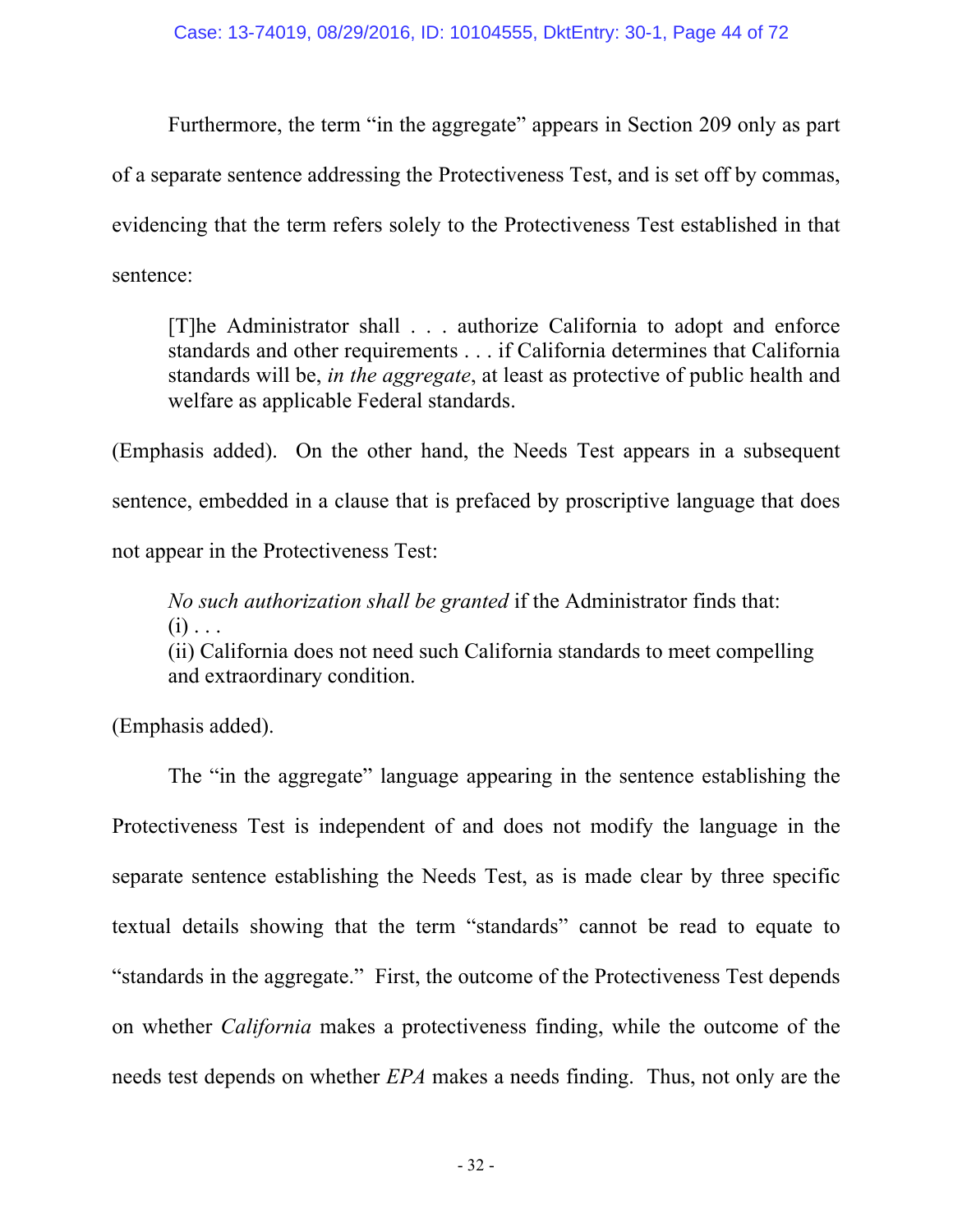### Case: 13-74019, 08/29/2016, ID: 10104555, DktEntry: 30-1, Page 45 of 72

*findings* different but they must be made by different entities. Accordingly, the language modifying the Protectiveness Test finding should not be conflated with language addressing the Needs Test finding, which contains no such modifying language. *See Bates v. United States*, 522 U.S. 23, 29–30 (1997) ("[w]here Congress includes particular language in one section of a statute but omits it in another section of the same Act, it is generally presumed that Congress acts intentionally and purposely in the disparate inclusion or exclusion.").

Second, the language in the sentence establishing the Protectiveness Test *affirmatively mandates* that EPA approve the waiver application if California makes the requisite protectiveness finding, while the language in the sentence establishing the Needs Test *expressly prohibits* EPA from granting a waiver application unless EPA makes the requisite needs finding. Thus, the Protectiveness Test is drafted to broaden the likelihood of granting a waiver, while the Needs Test is drafted to narrow the likelihood of granting a waiver. In enacting the 1977 Amendments, Congress engaged in a legislative trade-off. Any California standard that was less stringent than its corresponding federal standard could be approved if all the California standards, "in the aggregate," were at least as stringent as all the federal standards in the aggregate. On the other hand, Congress prohibited EPA from approving any waiver application if California did not have a need for the emissions standards set forth in the application based upon "extraordinary and compelling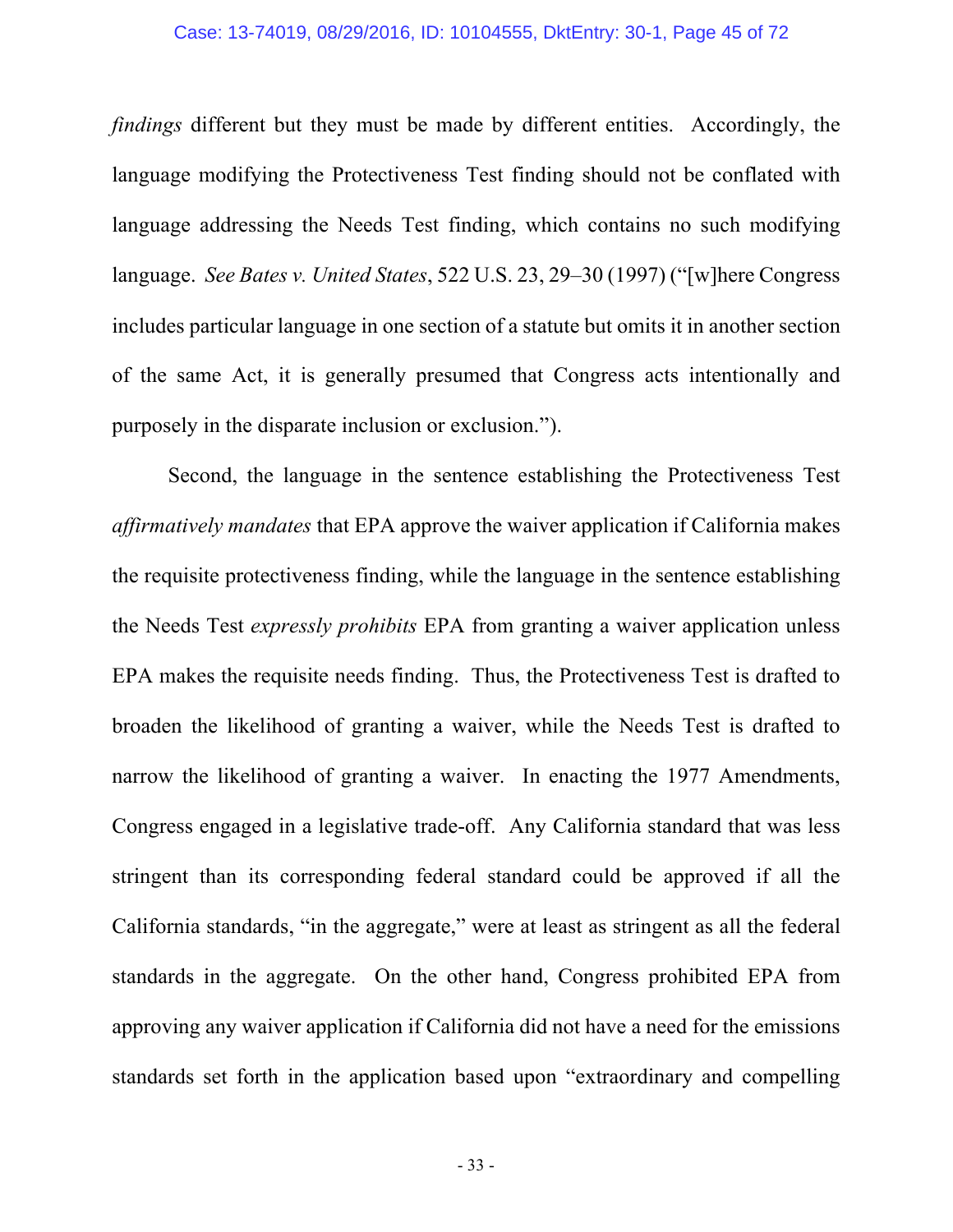#### Case: 13-74019, 08/29/2016, ID: 10104555, DktEntry: 30-1, Page 46 of 72

conditions" in the state. The two different tests were intended to address entirely different issues, and Congress gave greater authority to EPA to approve waivers under the Protectiveness Test, but lesser authority to approve waivers under the separate and grammatically independent Needs Test.

Third, the sentence establishing the Protectiveness Test applies to both "standards and *other requirements*" (emphasis added), while the sentence establishing the needs test refers only to "standards," further evidencing that the sentence establishing the Protectiveness Test was drafted to address California's regulatory efforts holistically. On the other hand, to ensure that California did not abuse the privilege of veering from a uniform national system governing emissions from motor vehicles, Congress insisted that EPA deny a waiver application if it found under the Needs Test that California did not need a particular emissions standard to meet "compelling and extraordinary conditions" in the state.

Accordingly, the fact that Congress chose in 1977 to insert the "in the aggregate" language into the Protectiveness Test but not into the Needs Test shows that the modifier is intended to apply to the former but not to the latter, and nothing in the CAA suggests otherwise. "In statutory interpretation, . . . the plain language of a statute [must be given effect] unless 'literal application of a statute will produce a result demonstrably at odds with the intentions of its drafters.'" *Cent. Valley Chrysler-Jeep, Inc. v. Goldstene*, 563 F. Supp. 2d 1158, 1163 (E.D. Cal. 2008)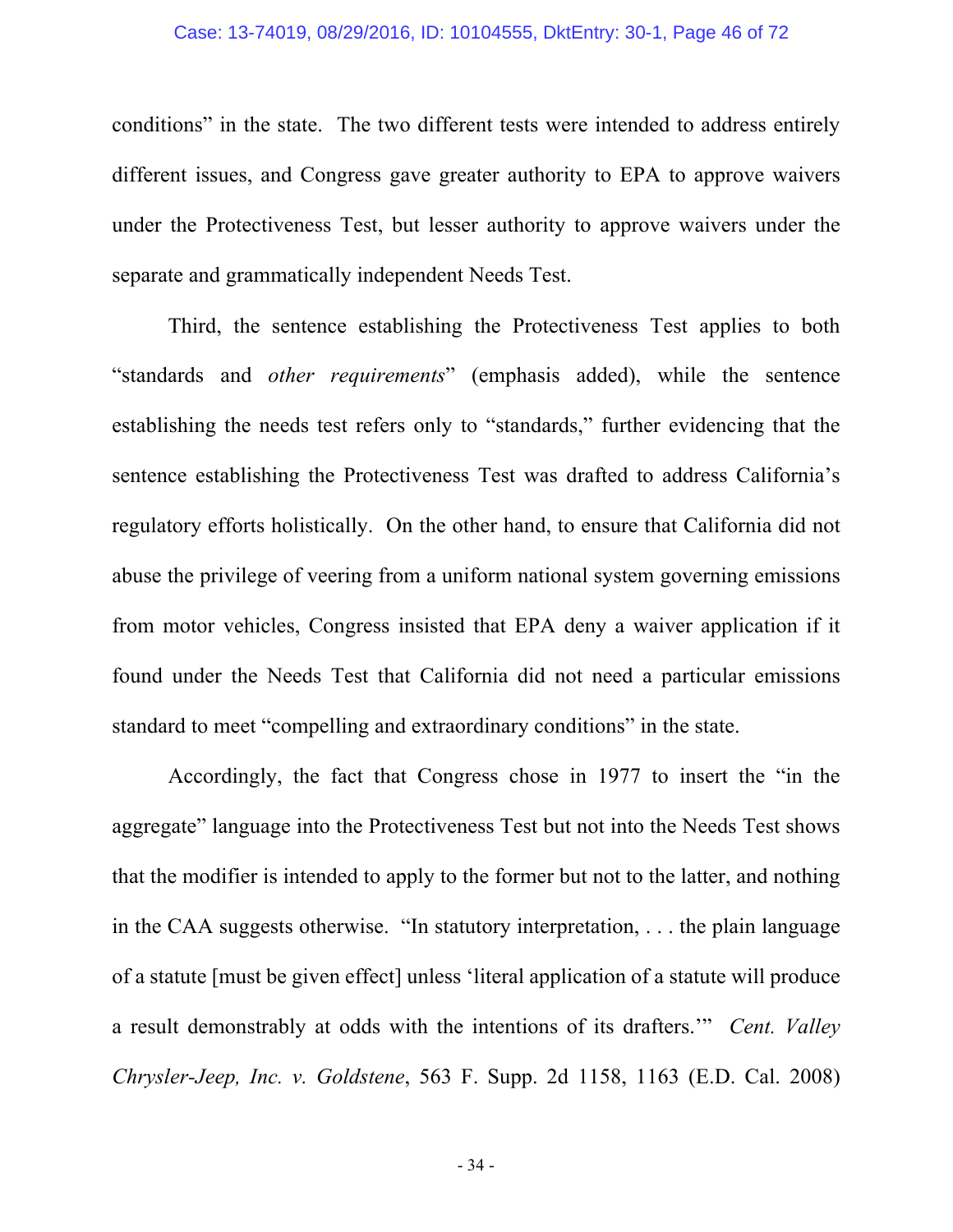(quoting *Resolution Trust Corp. v. Bayside Developers*, 43 F.3d 1230, 1236 (9th Cir. 1995)). Referring to similar differences in the language Congress chose to include or exclude from the Clean Air Act, the D.C. Circuit observed, "Congress was certainly capable of adding the phrase 'accompanying enforcement procedures' wherever the word 'standards' appeared if it desired the statutory findings to apply to both. We see no reason to assume that its failure to do so is attributable to sloppy draftsmanship." *Motor & Equipment Mfrs.*, 627 F.2d at 1113. Just as Congress intentionally inserted the phrase "accompanying enforcement procedures" to modify some terms and not others, Congress intentionally inserted the modifying phrase "in the aggregate" in the Protectiveness Test and not in the Needs Test.

The line drawn by Congress is eminently sensible. Section 209 gives California discretion to enforce a portfolio of standards that collectively maximizes overall "protectiveness" by allowing some individual standards to be more stringent than the federal ones, while allowing other standards to be less stringent. That flexibility afforded to California is balanced by a requirement that EPA confirm that each component of the portfolio is actually "needed" to protect the health and welfare of California residents. This gives California leeway to enact a "mix" of emission standards that furthers its interests, yet ensures that EPA protects the national interest in the mobility of motor vehicles against California imposing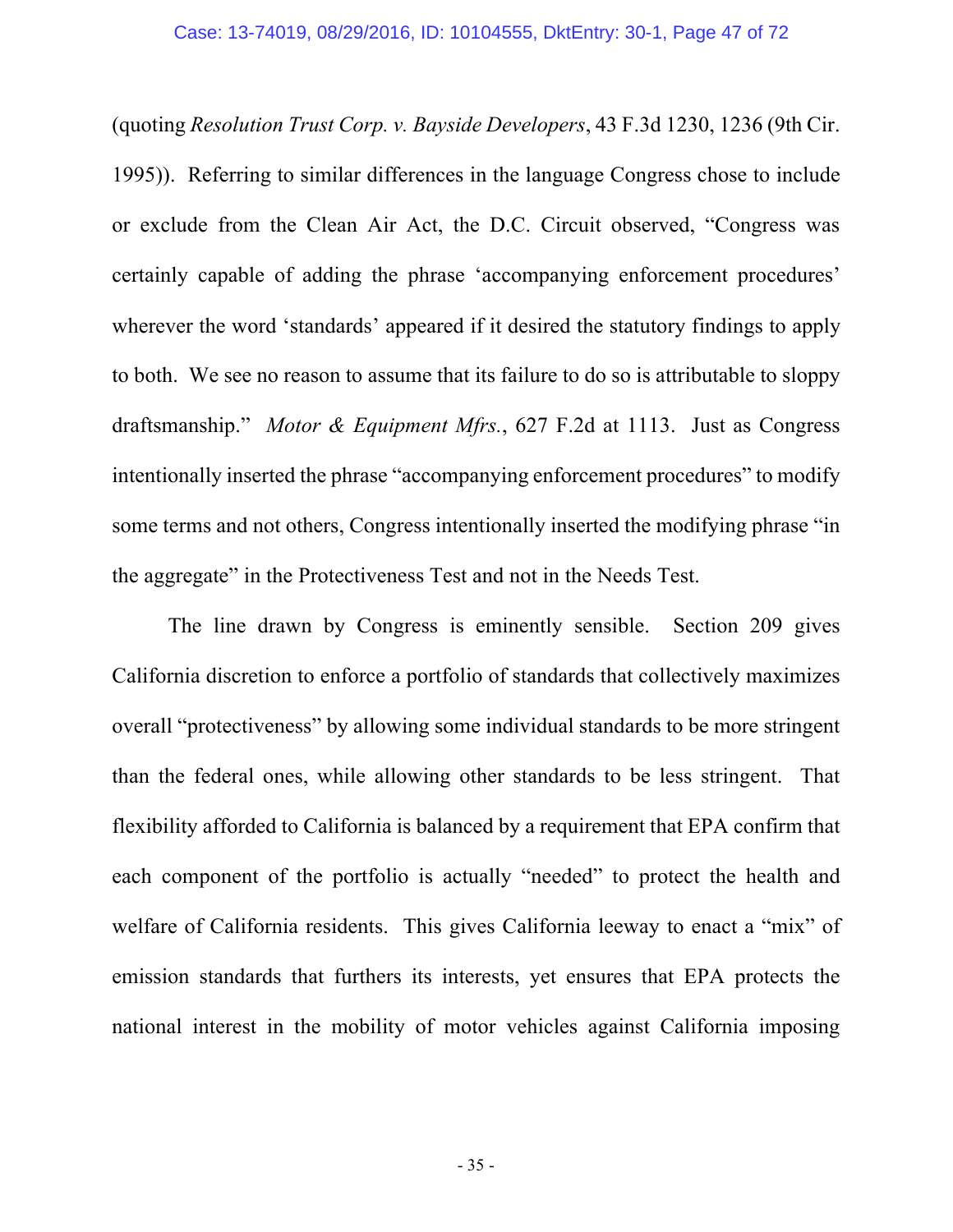regulations that do not address California's local needs. Other aspects of the statutory text further clarify the meaning.

# **b. If "standards" means "standards, in the aggregate," then the statute's "in the aggregate" language is surplusage.**

If "standards" in the Needs Test means "standards, in the aggregate," then the 1977 amendments of Section 209 that included the term "in the aggregate" as part of the Protectiveness Test would be surplusage. Although the term "standards" appears in both the Needs Test and the Protectiveness Test, Congress attached the modifier only to the Protectiveness Test, while the term "standards," stands alone in the Needs Test, without the modifier. If Congress had intended the term "standards" to mean all the California standards collectively, rather than the specific standards for which a waiver application is made, there would have been no need to add the "in the aggregate" language to the Protectiveness Test, making the term mere surplusage. Courts must "give effect, if possible, to every clause and word of a statute." *U.S. v. Menasche*, 348 U.S. 528, 538-39 (1955). An interpretation that renders a term meaningless surplusage should be avoided. *Duncan v. Walker*, 533 U.S. 167, 174 (2001). That is especially so when the term occupies a "pivotal [] place in the statutory scheme." *Id*. Certainly the determination of whether EPA must apply the Needs Test on a case-by-case basis or on the basis of the need for the mobile source program "as a whole" is pivotal to the balance struck by Congress in Section 209 with regard to the interests of all of the states in the free flow of interstate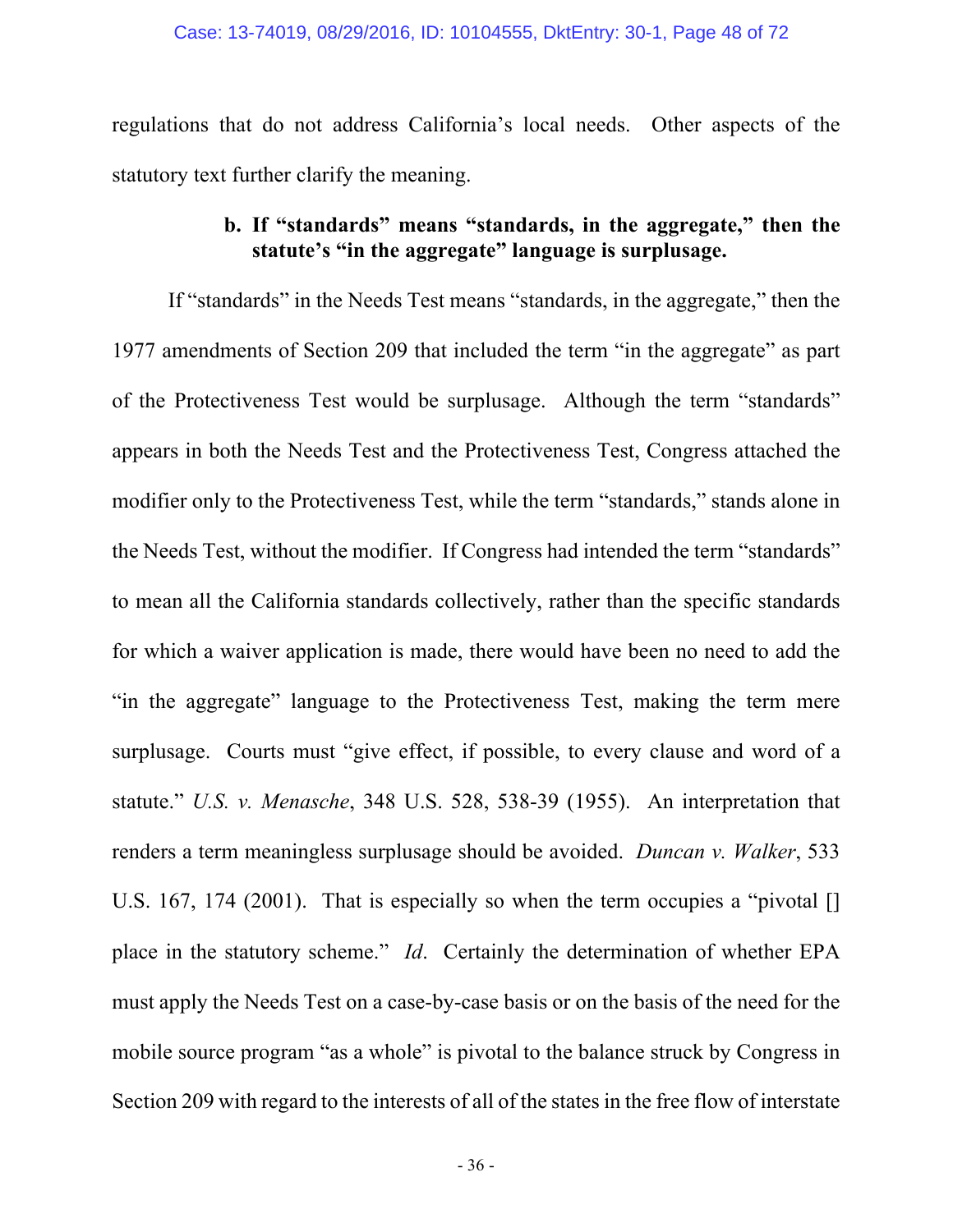commerce and the interests of California in regulating the health and safety of its residents. *See Motor Vehicles,* 17 F.3d at 526 (federal preemption is "cornerstone" of Title II of CAA).

Amendments to statutes are generally viewed in the context of the statute prior to their adoption, to determine whether an interpretation would render the amendment surplusage. *See, e.g., Ali v. Fed. Bureau of Prisons*, 552 U.S. 214, 221- 22 (2008) (looking to amendment history to determine meaning of statute.)<sup>4</sup> Prior to its amendment in 1977, the CAA waiver provision provided that:

The Administrator shall…waive application of this section to [California] . . . unless he finds that [California] . . . does *not require standards more stringent than applicable Federal standards*....

Clean Air Act. Pub. L. No. 90-148, 81 Stat. 485 (Nov. 21, 1967) (emphasis added). Under this language, each California emission standard had to be equally stringent or more stringent than the federal standard. For example, California's carbon monoxide emissions standards, as well as its NOx standards, had to match or exceed

<u> 1989 - Johann Barn, mars ann an t-Amhain an t-Amhain an t-Amhain an t-Amhain an t-Amhain an t-Amhain an t-Amh</u>

the corresponding federal standards.

<sup>4</sup> *See also Food and Drug Admin. v. Brown & Williamson Tobacco Corp.*, 120 S. Ct. 1291, 1306 (U.S. 2000) ("At the time a statute is enacted, it may have a range of plausible meanings. Over time, however, subsequent acts can shape or focus those meanings. The classic judicial task of reconciling many laws enacted over time, and getting them to 'make sense' in combination, necessarily assumes that the implications of a statute may be altered by the implications of a later statue.")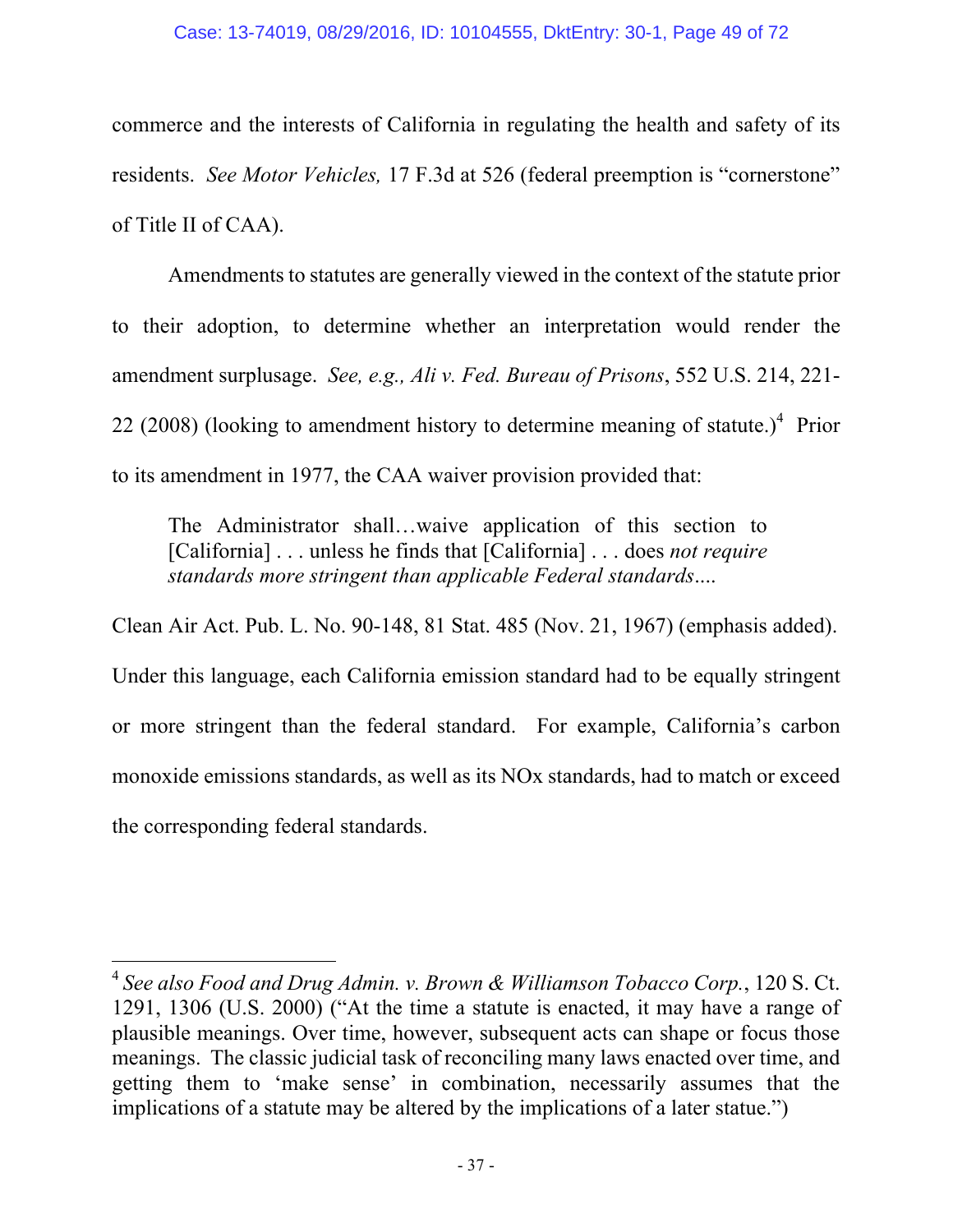#### Case: 13-74019, 08/29/2016, ID: 10104555, DktEntry: 30-1, Page 50 of 72

The 1977 amendment changed this provision to allow California to adopt a lower standard for a given pollutant, provided that California's emissions "standards" would be, "in the aggregate, at least as protective of public health and welfare as applicable Federal standards." Thus, under the then-new Protectiveness Test, California would no longer have to justify each individual standard against its corresponding federal standard, provided that California's standards, taken together, were just as protective as the federal standards.

California took advantage of this new leeway in its first waiver application after the 1977 amendments took effect. In 1979, California proposed a "NOx standard [for 1983 and subsequent years that was] 0.4 grams per mile while the comparable federal *standard* [was] 1.0 grams per mile." *Ford Motor Co. v. Envtl. Protec. Agency*, 606 F.2d 1293, 1306 n. 38 (D.C. Cir. 1979) (emphasis added). The proposed "California carbon monoxide *standard* for 1983 [was] 7.0 grams per mile while the federal *standard* [was] 3.4 grams per mile." *Id*. (emphasis added). EPA approved the waiver. The DC Circuit noted that this loosening of the standard-bystandard approach was "precisely what Congress anticipated" when it adopted the aggregation principle for the Protectiveness Test. *Id*. at 1306.

Under Federal Defendants' definition of "standards," however, the 1977 amendments were wholly unnecessary. If the term "standards" means standards "as a whole," *see* 74 Fed. Reg. at 32,761 or "emissions program," then aggregation was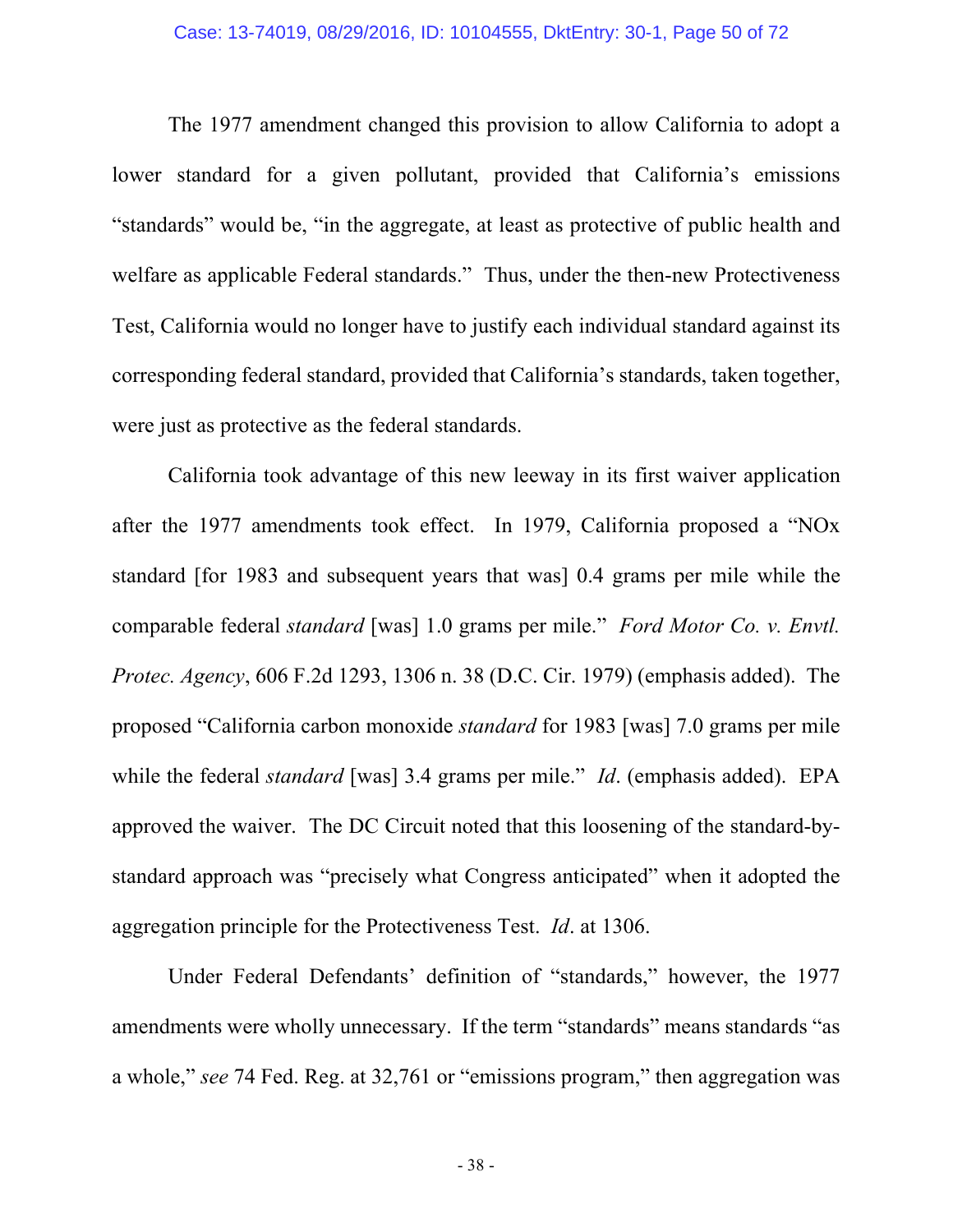possible prior to the 1977 amendment. But in 1977 Congress disagreed, by adding the modifier "in the aggregate" to the sentence establishing the Protectiveness Test. By contrast, the term "standards" was used in the sentence establishing the Needs Test *without* the modifier. The term "standards," standing alone, must mean the same thing in both the Protectiveness Test and the Needs Test unless something in the statute itself requires otherwise. Nothing in the CAA requires otherwise. *Gustafson v. Alloyd Co.*, 513 U.S. 561, 569 (1995) (A court must interpret the statute "as a symmetrical and coherent regulatory scheme,"); *FTC v. Mandel Brothers, Inc.*, 359 U.S. 385, 389 (1959) (The proper interpretation of a statute must "fit, if possible, all parts into a harmonious whole."). Accordingly, a careful reading of the text, as informed by the amendment history, shows that the term "in the aggregate" does not modify the term "standards" in the Needs Test. *See Ali v. Fed. Bureau of Prisons*, 552 U.S. 214, 221-22 (2008) ("[T]he amendment . . . is relevant because our construction of [related provisions] must, to the extent possible, ensure that the statutory scheme is coherent and consistent."); *see also, Bates v. United States*, 522 U.S. 23, 29–30 (1997) (quoting *Russello v. United States*, 464 U.S. 16, 23 (1983) ("Where Congress includes particular language in one section of a statute but omits it in another section of the same Act, it is generally presumed that Congress acts intentionally and purposely in the disparate inclusion or exclusion.").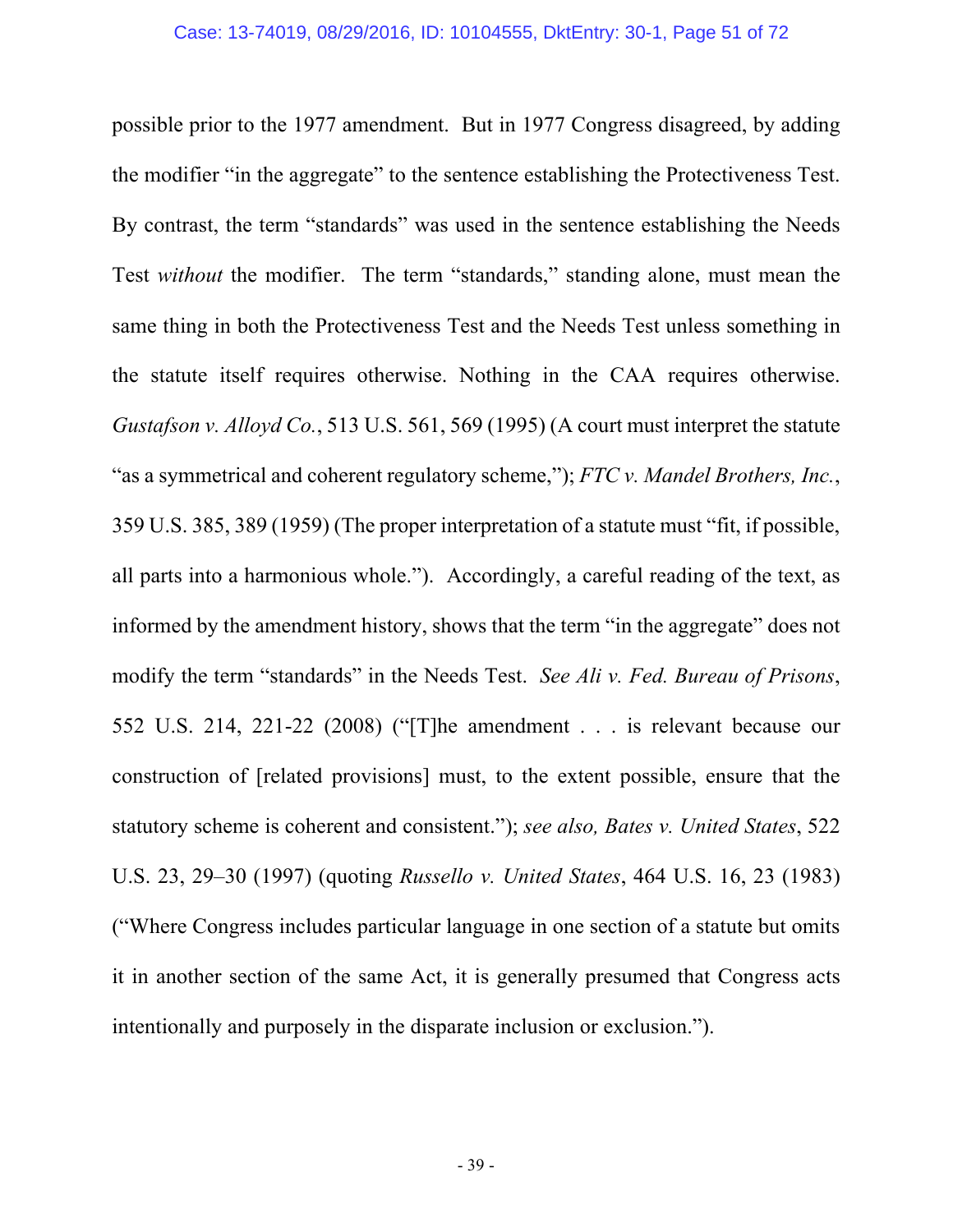## **c. The rule of the last antecedent prevents "in the aggregate" from modifying "such California standards."**

In addition to rendering the "in the aggregate" language of the 1977 amendments surplusage, the EPA's interpretation violates the rule of the last antecedent. "A limiting clause or phrase… should ordinarily be read as modifying only the noun or phrase that it immediately follows." *Barnhart v. Thomas*, 540 U.S. 20, 26 (2003) (reversing lower court because its decision was "contrary to the grammatical 'rule of last antecedent.'"). "[I]n the aggregate" only appears in the Protectiveness Test, and it appears immediately after the phrase "standards." Therefore, "in the aggregate" can modify only the immediately preceding word "standards" in the Protectiveness Test and not the subsequent and more remote term "standards" in the Needs Test. Accordingly, under the rule of "last antecedent" the term "standards" in the Needs Test should be construed without reference to the modifier "in the aggregate," which appears only in the separate and preceding sentence setting forth the Protectiveness Test.

The construction principle of the last antecedent should be followed where, as here, the statutory text, context, and amendment history support its application. *See Lockhart v. US*, 136 S. Ct. 958, 963 (2015) ("[H]ere the interpretation urged by the rule of the last antecedent is not overcome by other indicia of meaning. To the contrary, [the provision's] context fortifies the meaning that principle commands.").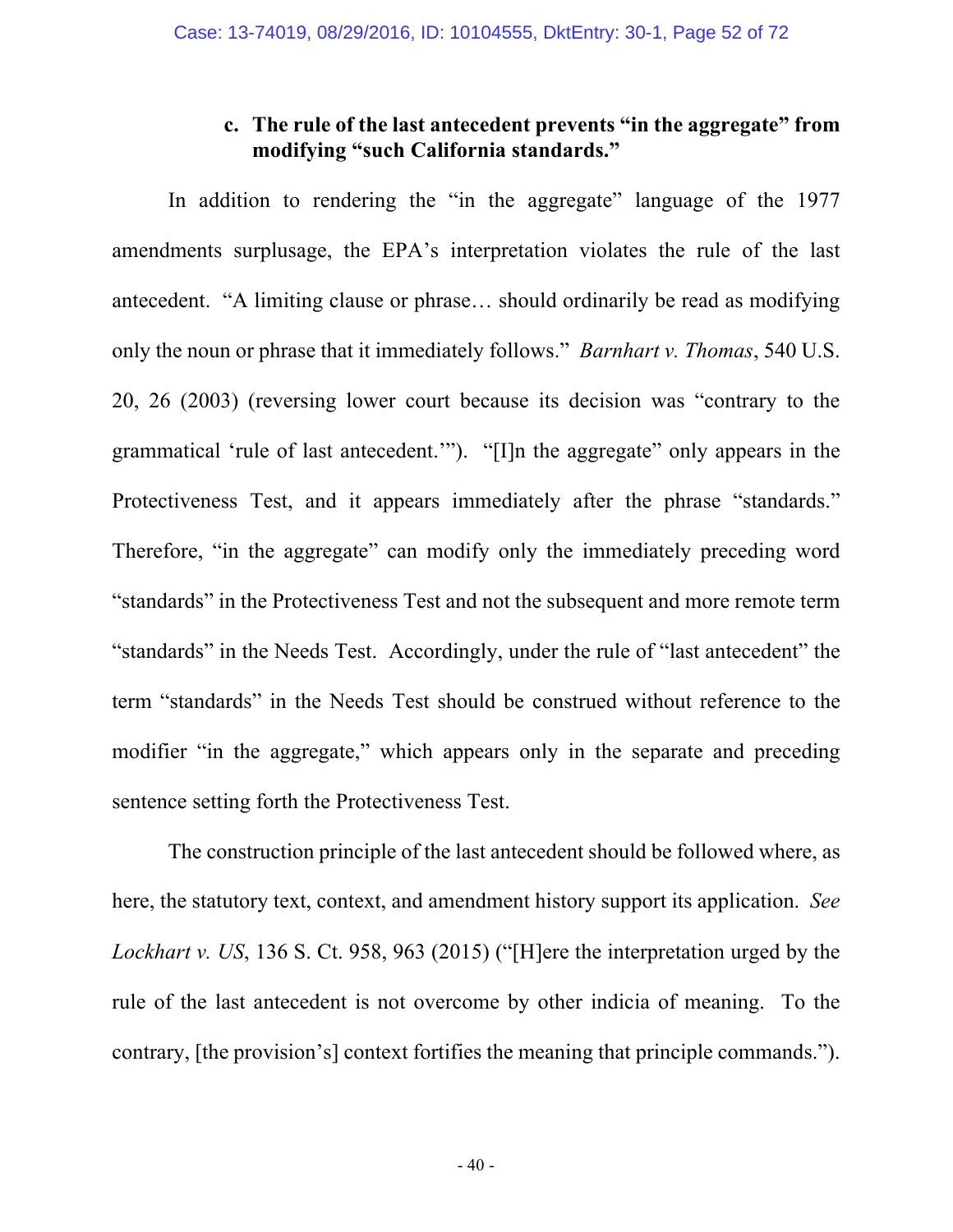## **2. The Operation of the Waiver Provision Indicates that Each Waiver Application Must be Evaluated Individually.**

The operation of the waiver provision further undercuts EPA's interpretation. EPA interprets the Needs Test as an inquiry into whether California needs its emissions program as a whole. 78 Fed. Reg. at 58099. ER-011. That interpretation is in tension with the fact that the test is triggered each time California adopts a new standard. If EPA were required to evaluate the need for California's emission program as a whole, there would be no need for EPA to waive federal preemption every time California wanted to enforce a new set of mobile source emissions standards. Congress determined that "from time to time," as California became aware of a need to promulgate certain emissions standards different from the federal ones, it would apply to EPA for waivers. Nothing in the Act suggests that Congress delegated to EPA the policy decision of whether California needed its own mobile source program as a whole. Congress itself had already made that decision.

Further, EPA's interpretation is inconsistent with the last part of the subsection, Section 209(e)(2)(B), which allows other states to adopt "standards" identical to those approved for California. *See* 42 U.S.C. § 7543(e)(2)(B). As acknowledged by EPA's counsel during oral argument before the D.C. Circuit, EPA interprets this provision to allow states to adopt only a subset of California's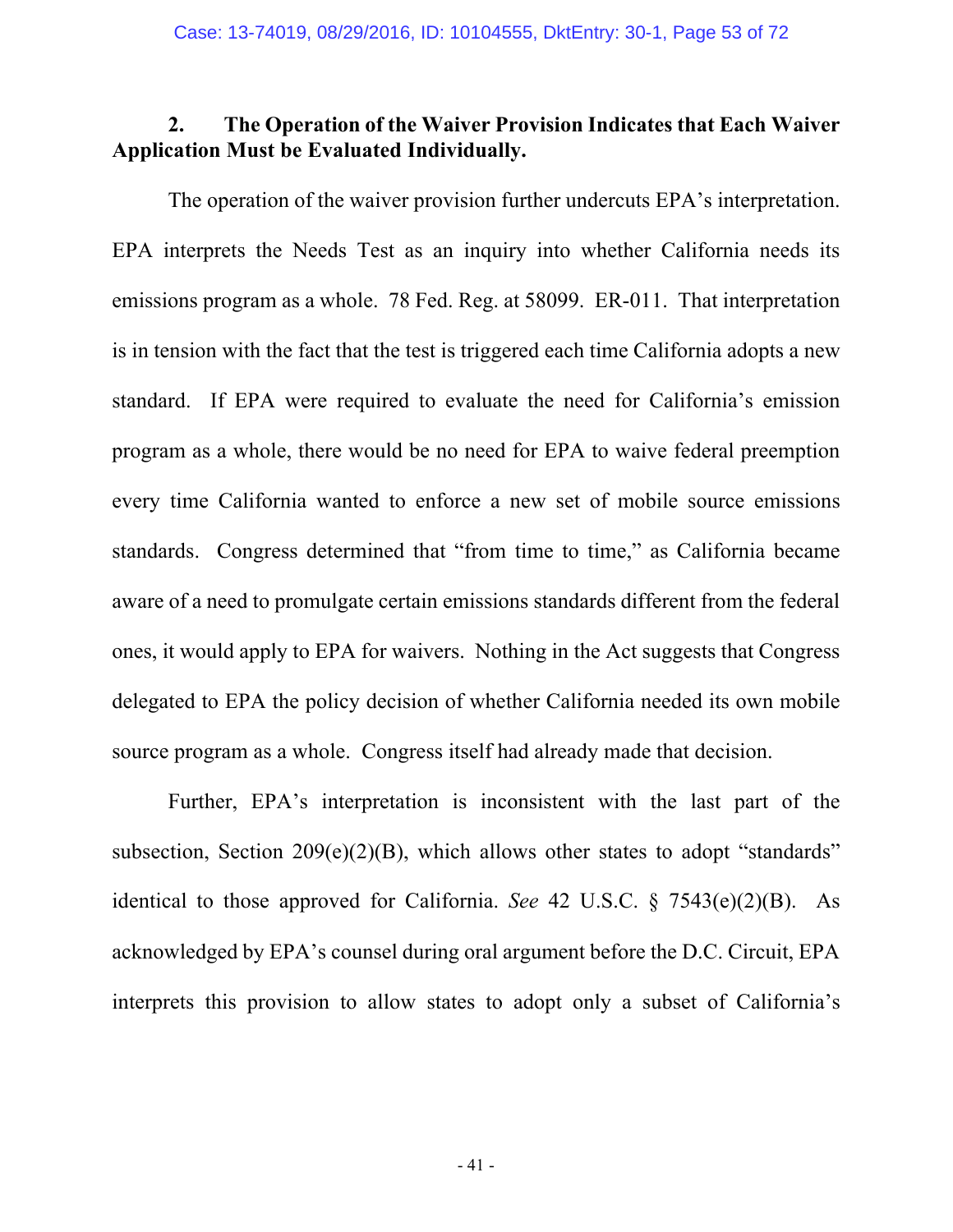standards.<sup>5</sup> In other words, other states need not adopt California's program "as a whole" but may pick-and-choose which EPA-approved standards to adopt. Petitioners' interpretation is superior, as it assigns the same word, "standards" the same meaning in subsections (A) and (B). *See Gustafson v. Alloyd Co*., 513 U.S. 561, 569 (1995) (A court must interpret the statute "as a symmetrical and coherent regulatory scheme,"); *FTC v. Mandel Brothers, Inc*., 359 U.S. 385, 389 (1959) (The proper interpretation of a statute must "fit, if possible, all parts into an harmonious whole."). Thus, the statute's operation and structure drives the required inquiry under the Needs Test: whether each new emissions regulation setting forth new standards is needed to meet "compelling and extraordinary circumstances."

## **3. "Standards" in the Plural Is of No Significance**

Obviously, the term "standards" is the plural of the word "standard." Congress addressed the meaning of the singular vs. plural by providing that the plural form includes the singular and vice versa. 1 U.S.C. § 1 ("In determining the meaning of any act of Congress, unless the context indicates otherwise - words importing the singular include and apply to several persons, parties or things; *words* 

<u> 1989 - Johann Barn, mars ann an t-Amhain an t-Amhain an t-Amhain an t-Amhain an t-Amhain an t-Amhain an t-Amh</u>

<sup>5</sup> Oral Argument at 19:30, *Dalton Trucking V. EPA*, (D.C. Cir 2016) (No. 13-1283), available at https://www.cadc.uscourts.gov/recordings/recordings2016.nsf/A3CEE9BCE3E12F9885257EF80 05EC55C/\$file/13-1283.mp3 (last visited Aug. 11, 2016) ("[S]tates need not adopt the entire program promulgated by California").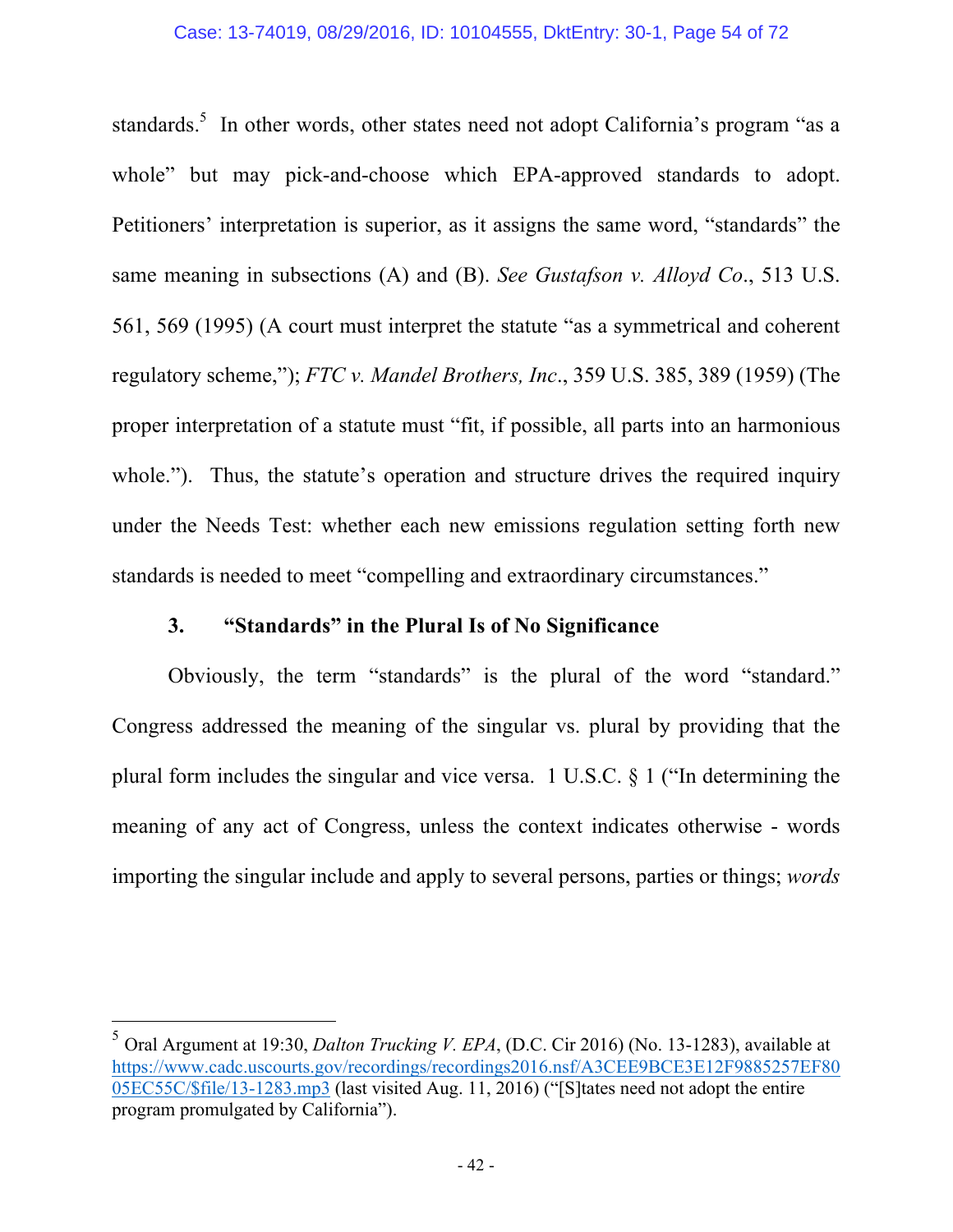*importing the plural include the singular*"). (Emphasis added). Accordingly, there is no particular magic in Congress's use of the plural "standards" in the Needs Test.

Moreover, a single word in a statute must not be read in isolation but instead is defined by reference to its statutory context. *See King v. St. Vincent's Hospital,* 502 U.S. 215, 221(1991) ("[T]he meaning of statutory language, plain or not, depends on context"); *Dolan v. Postal Service*, 546 U.S. 481, 486 (2006) ("Interpretation of a word or phrase depends upon reading the whole statutory text, considering the purpose and context of the statute, and consulting any precedents or authorities that inform the analysis"); *Brown & Williamson Tobacco Corp*., 120 S. Ct. at 1300-01 (The "meaning—or ambiguity—of certain words or phrases may only become evident when placed in context.).

As set forth in more detail in Section I.B., *supra,* the term "standards" appears in the plural because, from the very beginning in 1967, Congress recognized that California's "compelling and extraordinary circumstances" are "sufficiently different from the Nation as a whole to *justify* standards . . . [that] may, *from time to tim*e, need to be more stringent than national standards." S. Rep. No. 90-403 at 33 (1967) (emphasis added). Congress thus required California to "justify" specific standards "from time to time" in waiver applications submitted to EPA. The periodic nature of the application process generated the use of the term "standards" in the plural, because Congress contemplated that the waiver process would not be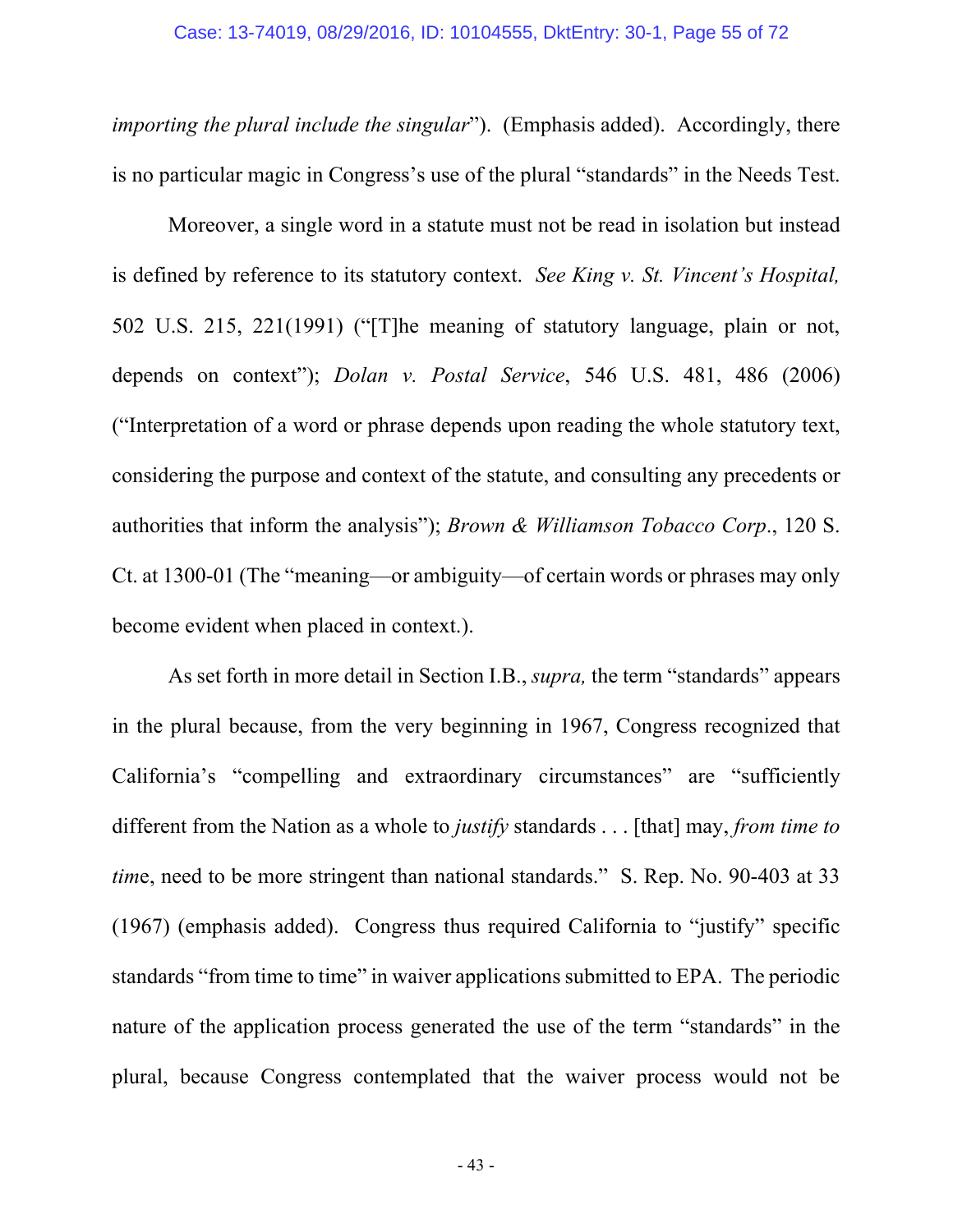### Case: 13-74019, 08/29/2016, ID: 10104555, DktEntry: 30-1, Page 56 of 72

conducted just once but, rather, "from time to time" when California wanted to promulgate and enforce new mobile source emissions standards. *Id.*

Moreover, the use of the plural term "standards" to refer to a single air emission regulation is common throughout the CAA. For example, the CAA commands the Administrator promulgate "*standards* which provide that emissions of *carbon monoxide* from a manufacturer's vehicles . . . may not exceed, in the case of light-duty vehicles, 10.0 grams per mile, and in the case of light-duty trucks, a level comparable in stringency to the standard applicable to light-duty vehicles." 42 U.S.C. § 7521(j)(1) (emphasis added). Even though this provision applies only to carbon monoxide emissions within a particular temperature range, the plural is employed because a single regulation governing carbon monoxide emissions is itself comprised of more than one emissions "standard" for carbon dioxide emissions (one for light-duty trucks and another for other light-duty vehicles). *See also id.* at § 7583(d), governing emissions of a single pollutant applicable to various circumstances ("the standards . . . shall require that vehicle exhaust emissions of NMOG not exceed the levels (expressed in grams per mile) specified in the tables below:"). Thus, the use of the plural is consistent with the CAA's typical description of a single regulation that does more than just one thing. *See Dolan v. Postal Service*, 546 U.S. 481, 486 (2006) ("Interpretation of a word or phrase depends upon reading the whole statutory text, considering the purpose and context of the statute, and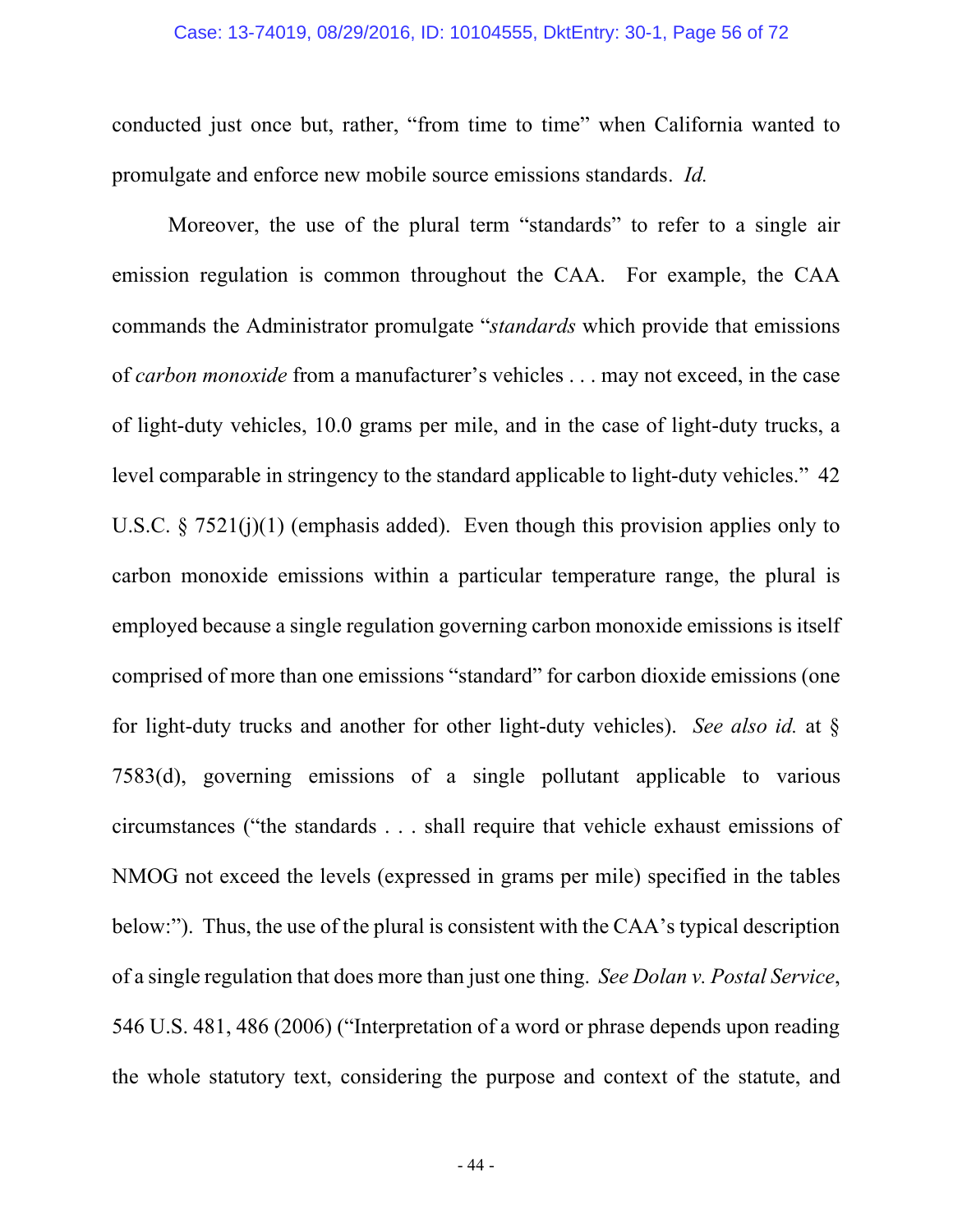### Case: 13-74019, 08/29/2016, ID: 10104555, DktEntry: 30-1, Page 57 of 72

consulting any precedents or authorities that inform the analysis"). Here, California seeks waiver for emissions "standards" governing two air pollutants—particulate matter and NOx—from a wide range of nonroad vehicles.

This plural usage can also be seen in the portion of the Act's waiver provision that allows other states to adopt "standards" that are "identical…to the California standards." 42 U.S.C.  $\frac{5}{7543(e)(2)(B)}$ . Even though "standards" is in the plural, it is clear that other states need not adopt all of the California standards, but may adopt some while rejecting others. As set forth in Section I.C.1.d, even the Federal Defendants acknowledged during oral argument in the D.C. Circuit that "states need not adopt the entire program promulgated by California." *See* Footnote 8, *supra*.

Given the clarity resulting from the traditional cannon of construction regarding the doctrine of last antecedent and the rule against surplusage, coupled with the fact that traditional usage under the CAA recognizes that the term "standards" includes requirements set forth in a single regulation, this Court should not read the term "standards" in a manner that contradicts the explicit congressional guidance laid out in 1 U.S.C. § 1 that the usage of the plural includes the singular. *See* 42 U.S.C. § 7543(e)(2)(B). Accordingly, any reliance by the Federal Defendants on the use of the plural form "standards" in Section 209 of the Act should be rejected.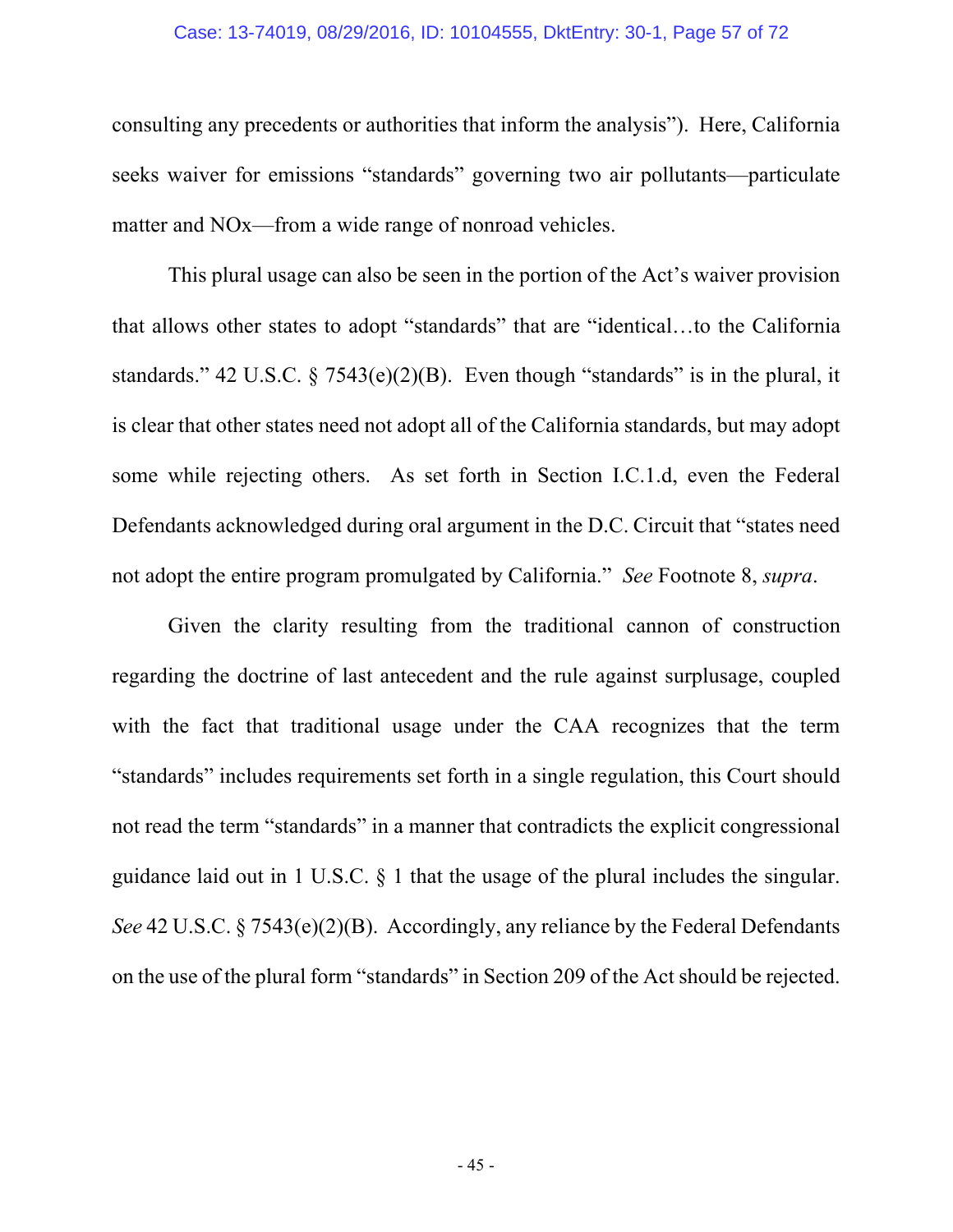### **II.**

## **EPA'S INTERPRETATION LEADS TO ABSURD RESULTS**

The absurd results of EPA's interpretation confirm its error. EPA's interpretation of "standards" to mean "program as a whole" leads to the anomalous situation in which the denial of a request for waiver would contradict Congress's judgment in providing for the waiver process. Congress determined that California needs a more stringent emission program "as a whole;" that is why the waiver provision exists in the first place.

The decision Congress delegated to EPA was whether California met the requirements of the Protectiveness Test and Needs Test, and Congress mandated that California seek waivers from EPA each time it wanted to enforce new Californiaspecific mobile source emissions standards. The policy decision that California's "need" for state standards different from the federal ones may arise "from time to time" because of "compelling and extraordinary conditions" in the state is embedded in Section 209 and was not delegated, because Congress made that judgment.

If EPA were intended to determine whether California needs the "program as a whole," EPA's determination would be redundant with that already made by Congress. Indeed, if EPA were to determine that California no longer needs a mobile source emissions program, it would be contradicting Congress's policy judgment. *See Brown & Williamson*, 529 U.S. at 125 (EPA may not substitute its judgment for that of Congress.).

- 46 -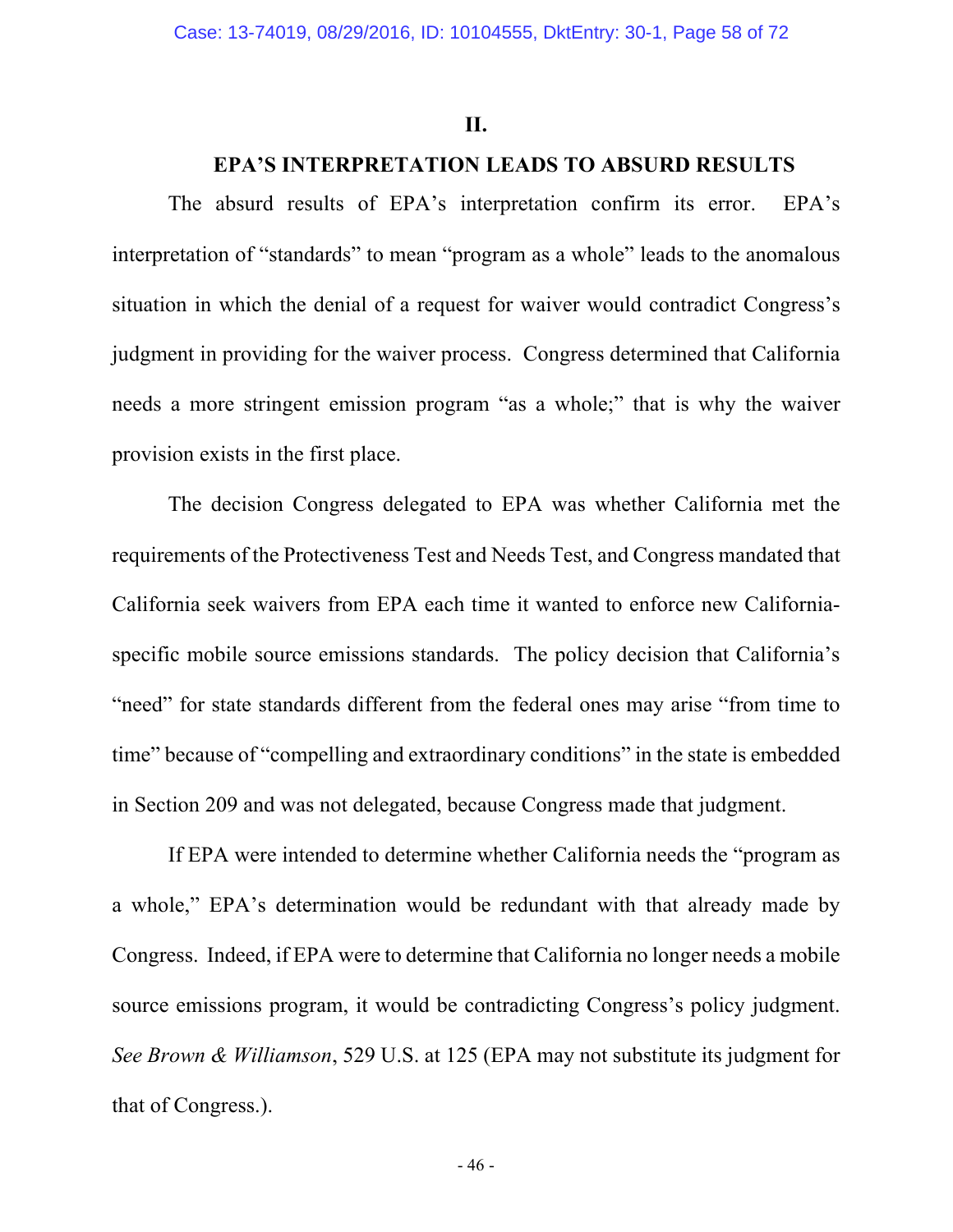On the other hand, applying the Needs Test on a standards-by-standards basis focuses EPA's attention on whether or not California's "compelling and extraordinary circumstances" lead to a conclusion that there is a need for the particular set of standards for which California is applying for a waiver. Even if EPA determines that there is no need for a given specific California standard and the waiver application is denied, EPA's judgment is consistent with Congress's judgment that California needs the *opportunity* to have its own state mobile source emissions program.

Reading the CAA in the manner suggested by the EPA in its waiver grant would lead to the untenable conclusion that EPA may act as a legislative, policymaking body without delegated authority from Congress, because the Act itself does not delegate to EPA the authority to determine whether California needs or does not need a mobile source emissions program that differs from the federal one. By making the decision that California does need such a program, Congress reserved that decision-making power for itself. *See* 78 Fed. Reg. at 58099, ER-011; *Whitman v. Am. Trucking Associations*, 531 U.S. 457, 475 (2001) ("[T]he degree of agency discretion that is acceptable varies according to the scope of the power congressionally conferred."). Given the fact that our entire system of governance is based on separation of powers and checks and balances, extending to EPA an implied power to reverse Congress's judgement regarding California's need for its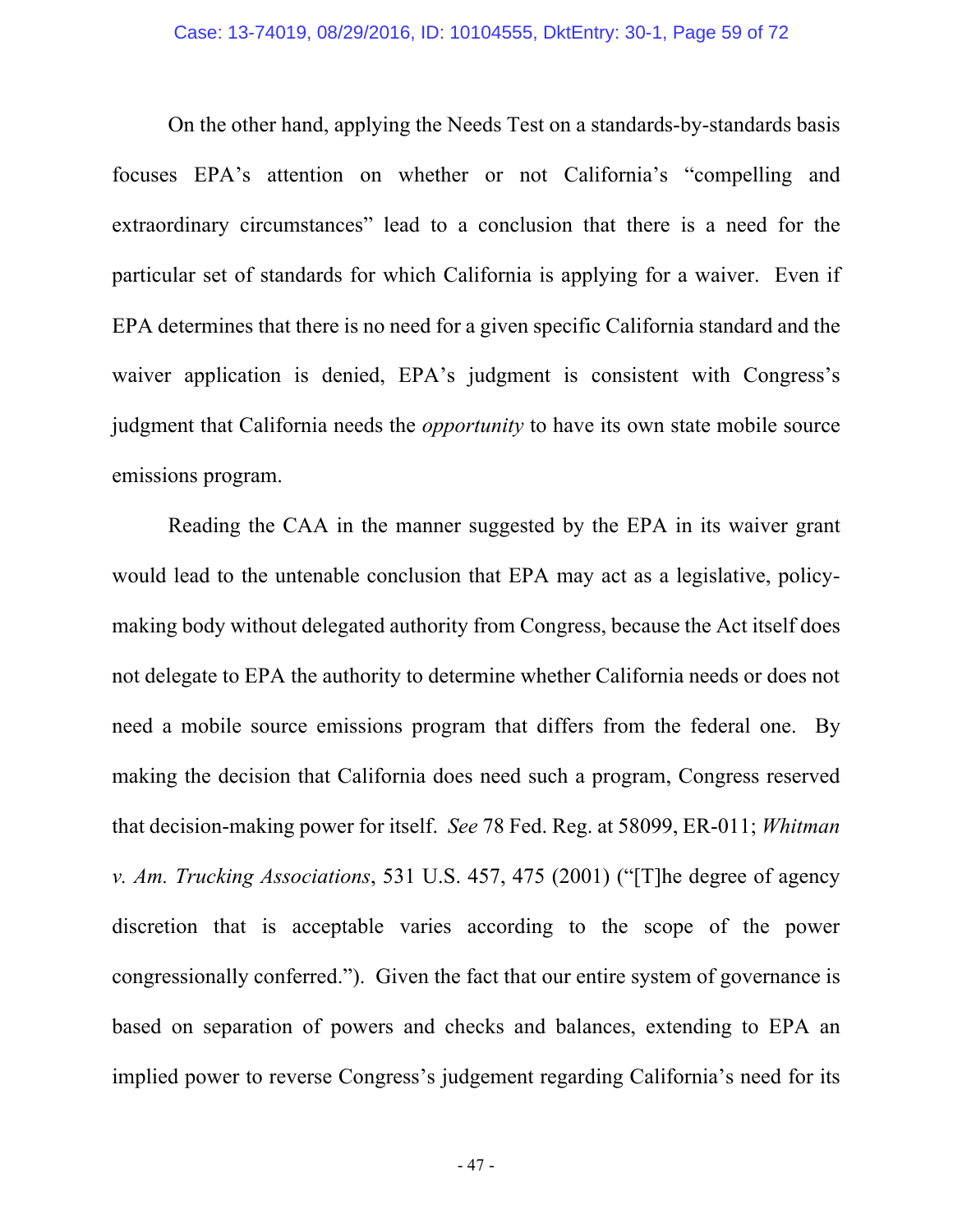own mobile source emissions program would be absurd. *See Perez v. Mortgage Bankers Ass'n*, 135 S.Ct. 1199, 1215 (2015) (Separation of powers, coupled with checks and balances, are the "core principles of our constitutional design, essential to the protection of individual liberty."). Indeed, California's unique topography and geography are unlikely to change any time soon. Where one interpretation of a statute leads to absurd results while another interpretation does not, the interpretation leading to absurd results must be abandoned. *Resolution Trust Corp*., 43 F.3d at 1236 (9<sup>th</sup> Cir 1995); *Envtl. Def. Fund, Inc. v. EPA*, 82 F.3d 451, 468-69 (D.C. Cir. 1996). Accordingly, because EPA's interpretation of the needs test leads to absurd results, while the Petitioners' conflicting interpretation does not, EPA's interpretation must be abandoned.

### **III.**

## **CHEVRON CANNOT SAVE EPA'S INTERPRETATION**

Defendants will likely argue that, even if their interpretation is not the best available one, it should nevertheless receive deference under *Chevron*. However, *Chevron* deference is not appropriate in politically or economically significant cases. *See King v. Burwell*, 135 S. Ct. at 2489 (refusing *Chevron* deference where tax credits involving billions of dollars and health insurance for millions of people were at issue). The interpretation of Section 209(e) presents one of those cases.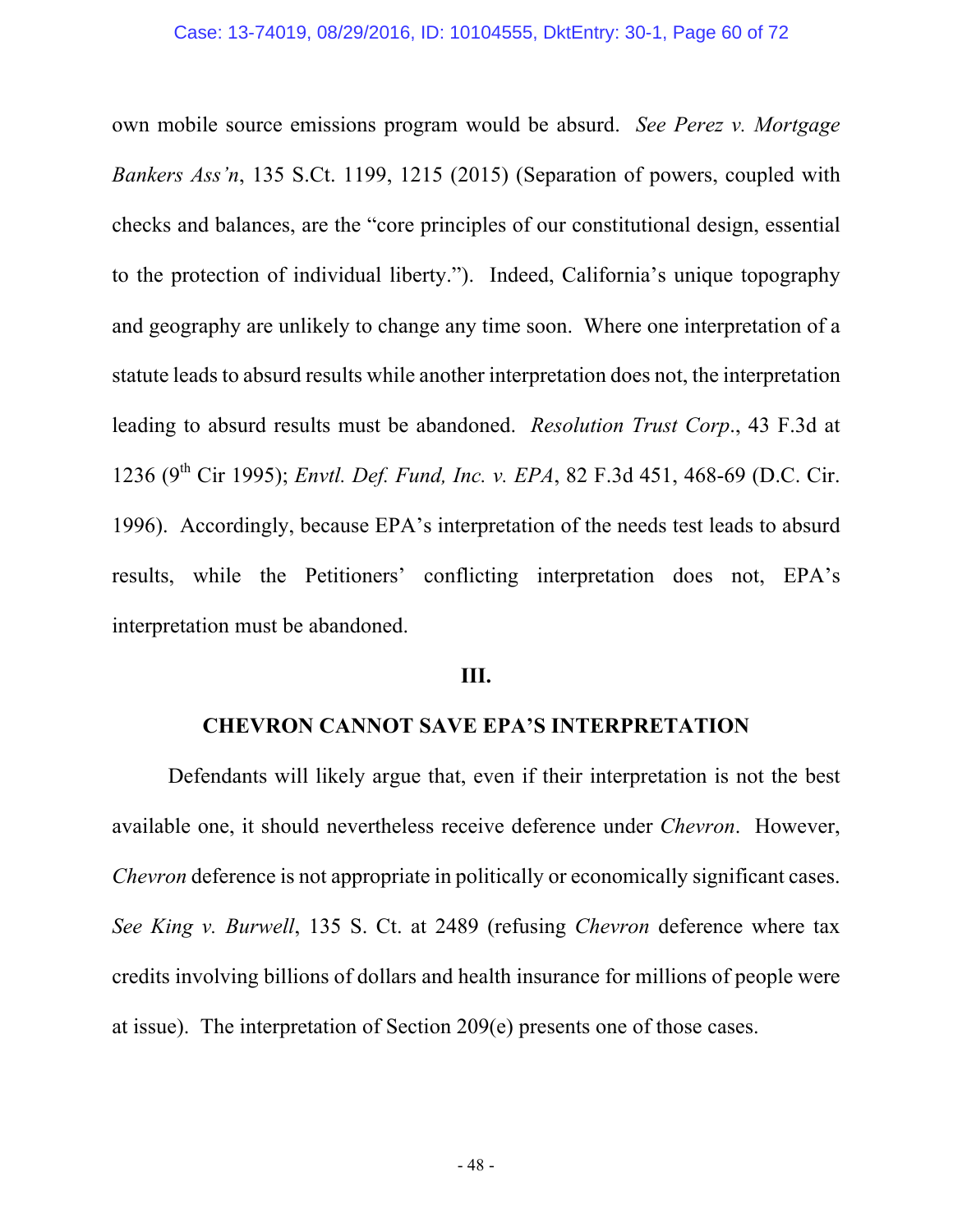When it enacted the waiver provision, Congress made the judgment that California's unique topography and geography required a degree of autonomy not afforded to other states. But given (1) the Supreme Court's refusal to defer to agency interpretations when constitutional issues arise because a statute treats states disparately; (2) the relative rarity of such statutes; (3) the high stakes for interstate commerce; (4) the "cornerstone" role played by the waiver provision in Title II of the CAA; and (5) the serious economic and political significance inherent in Section 209, *Chevron* deference is inapplicable in this case. In short, the special rights accorded to California under Section 209 are not the sort of "details" Congress delegates to agencies, with or without statutory ambiguity.

## **A.** *Chevron* **Deference is Not Applicable Because the Waiver Provision Involves a Question of Deep Economic and Political Significance.**

*Chevron* deference is not proper when the interpretation of a statutory provision raises a "question of deep 'economic and political significance.'" *King v. Burwell*, 135 S. Ct. at 2489 (citing *Utility Air Regulatory Group v. EPA*, 134 S.Ct. at 2444 (2014). In such circumstances, it is the court's "task to determine the correct reading" of the statute. *Id*. It is self-evident that statutes giving preferential treatment to one state over other states fall within the class of provisions that raise questions of deep "political significance." As the Supreme Court noted, "the constitutional equality of the states is essential to the harmonious operation of the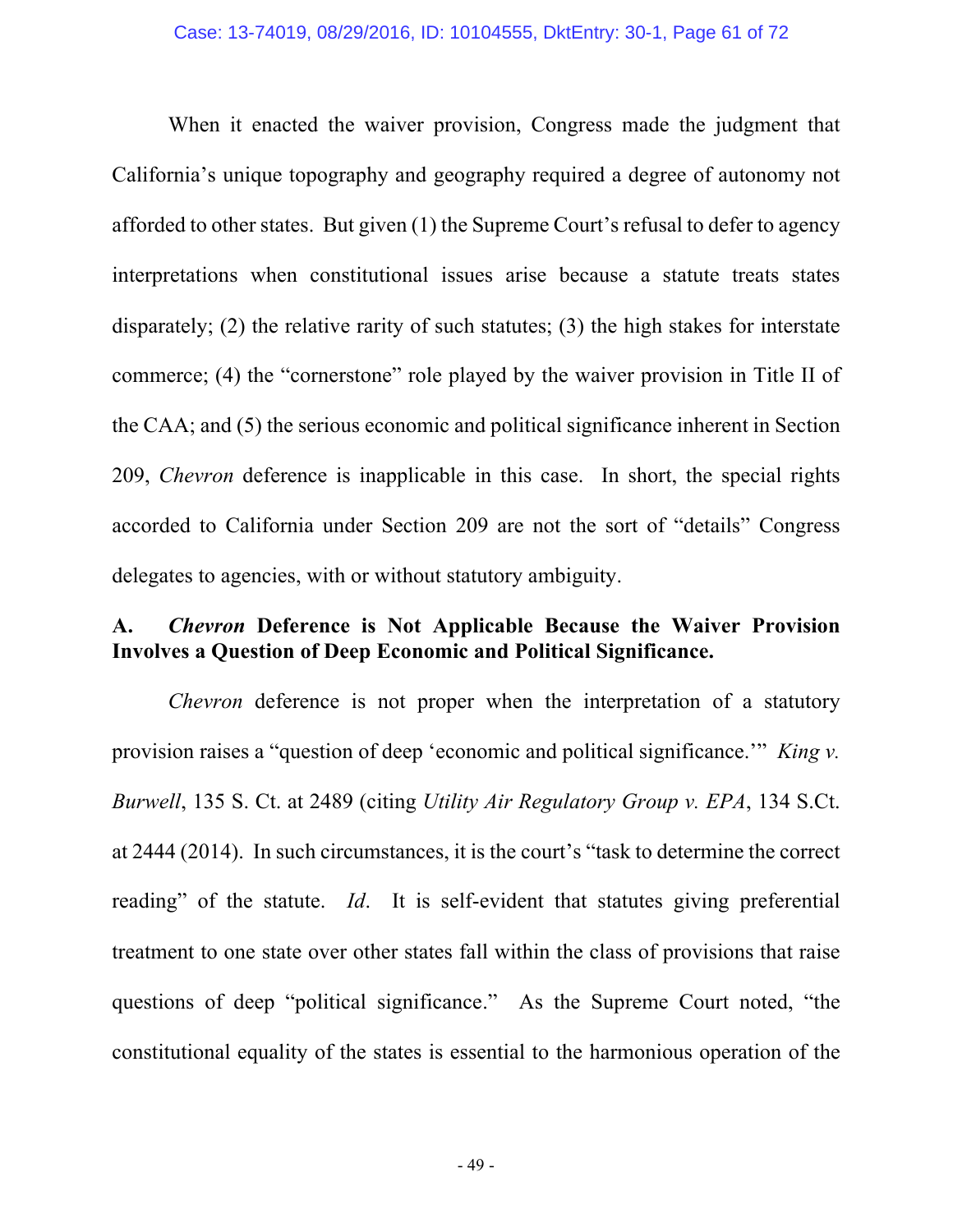scheme upon which the Republic was organized." *Coyle v. Smith*, 221 U.S. 559, 580 (1911); *accord, N.W. Austin*, 557 U.S. at 206 – 11.

As described in more detail in Section I.A., *supra,* Congress would not leave the implementation and interpretation of such an economically significant and politically controversial statutory provision as Section 209(e) to agency discretion. *See Util. Air Reg. Group*, 134 S. Ct. at 2444; *Brown & Williamson Tobacco Corp.*, 120 S. Ct. at 1315. Moreover, the "cornerstone" role of the waiver provision in Title II of the Act signifies its significance. *See Motor Vehicles,* 17 F.3d at 526. Accordingly, *Chevron* deference in connection with the issues presented in this case would be inappropriate.

## **B.** *Chevron* **is Not Applicable Because EPA's Interpretation Contradicts the Ordinary Meaning and Clear Intent of the Waiver Provision.**

In *Michigan v. EPA*, 135 S. Ct. 2699 (2015), the Supreme Court rejected EPA's interpretation of the term "appropriate and necessary" because, in the absence of a statutory definition or legislative history to the contrary, the ordinary meaning of that ambiguous term must prevail. The Court found that EPA did not offer a sufficient rationale for interpreting its duty to ensure regulations are "appropriate and necessary" in a manner that would allow it to ignore costs when promulgating those regulations. Nor can EPA justify an interpretation here that renders "in the aggregate" redundant, contradicts the rule of last antecedent, and is at odds with the structure and amendment history of the CAA. *See UARG v. EPA*, 134 S. Ct. 2427,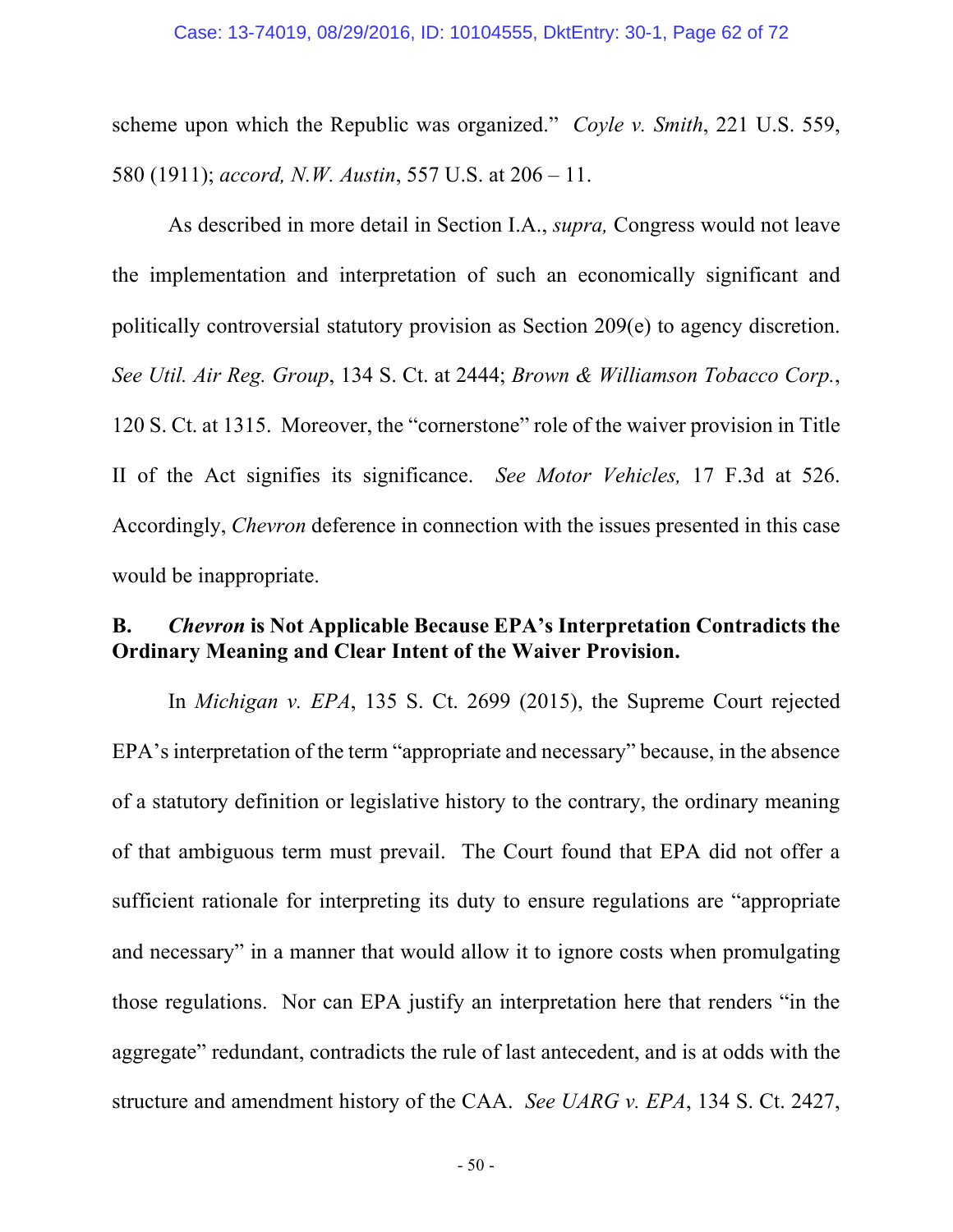2442 (2014) ("an agency interpretation that is inconsistent with the design and structure of the statute as a whole does not merit deference.").

When an agency adopts an interpretation at odds with congressional action, *Chevron* is inapplicable. *City of Arlington, TX v. F.C.C.*, 133 S. Ct. 1863, 1874 (2013) ("[F]or Chevron deference to apply, the agency must have received congressional authority to determine the particular matter at issue in the particular manner adopted."). As described in more detail in Section I.B.2, *supra,* Congress considered it necessary to amend the CAA in 1977 to make the Protectiveness Test holistic by adding the term "in the aggregate." Congress did not include that term in the Needs Test. By attempting to read an aggregation standard into the Needs Test, EPA is seeking to accomplish through agency interpretation that which Congress rejected in 1977 by excluding the term "in the aggregate" from the Needs Test while at the same time including it in the Protectiveness Test. *See State of California Dept. of Soc. Services v. Thompson*, 321 F.3d 835, 853 (9th Cir. 2003) (To depart from the plain language of the statute there must be evidence "that Congress meant something other than what it said."). EPA does not have discretion to rewrite the Clean Air Act. *Id*. *See also*, *Brown & Williamson,* 120 S. Ct. at 1315. Therefore, *Chevron* cannot save EPA's interpretation.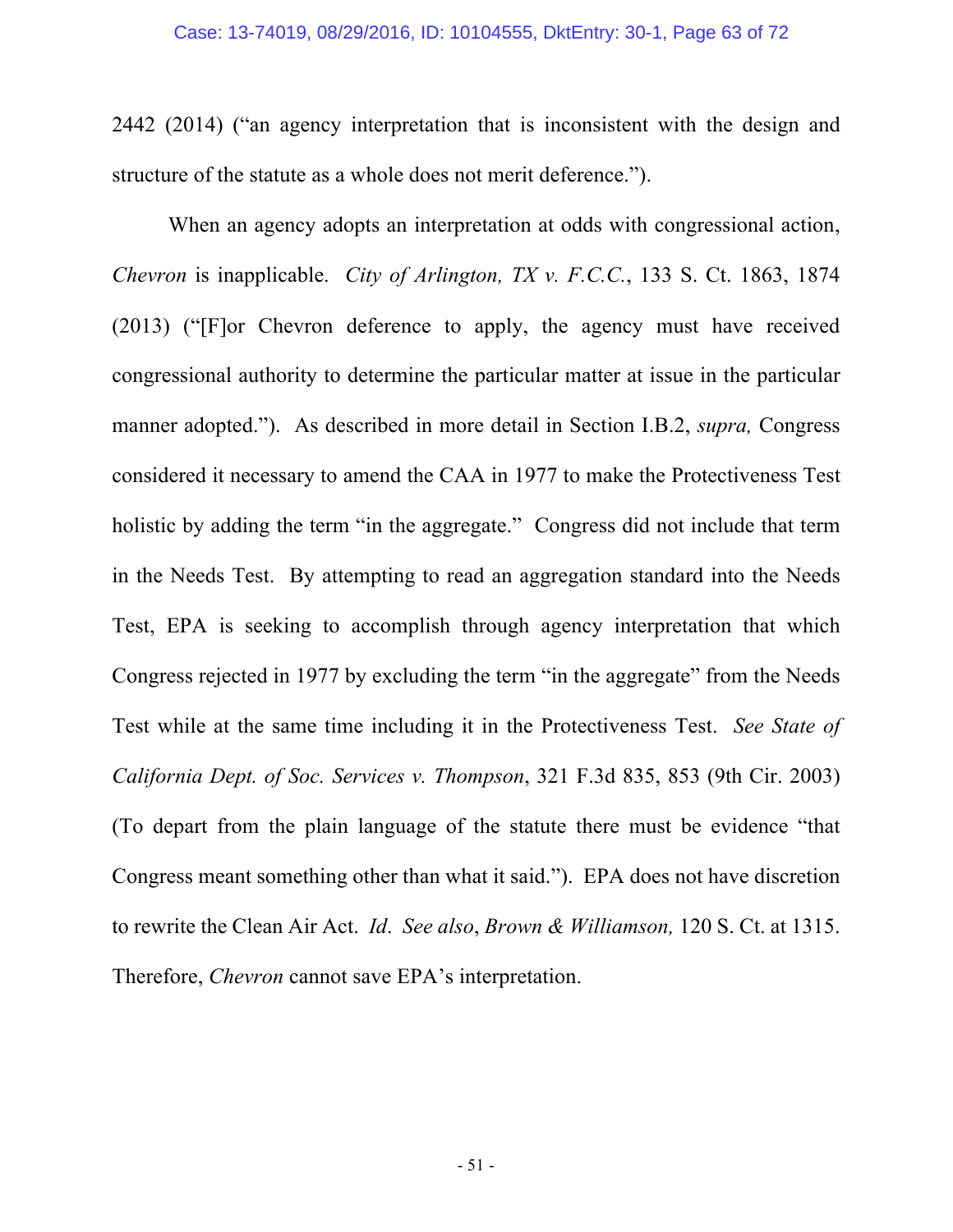### **IV.**

### **EPA'S WAIVER DECISION SHOULD BE VACATED AND REMANDED**

Invalid agency actions are ordinarily vacated and remanded. *Fed. Power Comm'n v. Transcon. Gas Pipe Line Corp.*, 423 U.S. 326, 331 (1976). An agency's failure to comply with statutory requirements usually results in vacating a rule. *See* 5 U.S.C. § 706(2) ("The reviewing court shall…hold unlawful and set aside agency action…found to be…not in accordance with law."); *California Communities Against Toxics v. U.S. E.P.A.*, 688 F.3d 989, 994 (9th Cir. 2012) ("[W]e have only ordered remand without vacatur in limited circumstances."). Here, EPA not only failed to apply the statutorily mandated standard to make the waiver decision, but it never provided the public, including the California Petitioners, with an opportunity to make meaningful comments on EPA's application of the so-called "alternative" test for granting a waiver. *See Buschmann v. Schweiker*, 676 F.2d 352, 358 (9th Cir. 1982) (failure to provide comment opportunity invalidated rule); *see also, Sprint Corp. v. Fed. Commc'n Comm'n*, 315 F.3d 369 (D.C. Cir. 2003) (noting that vacatur as a complement to remand is granted with regularity when noticeand-comment is absent). Such a failure is not only a violation of the Administrative Procedure Act and the CAA but also violates EPA's own regulations requiring notice and comment opportunity. *See* 40 C.F.R. §§ 1074.101(a), (b).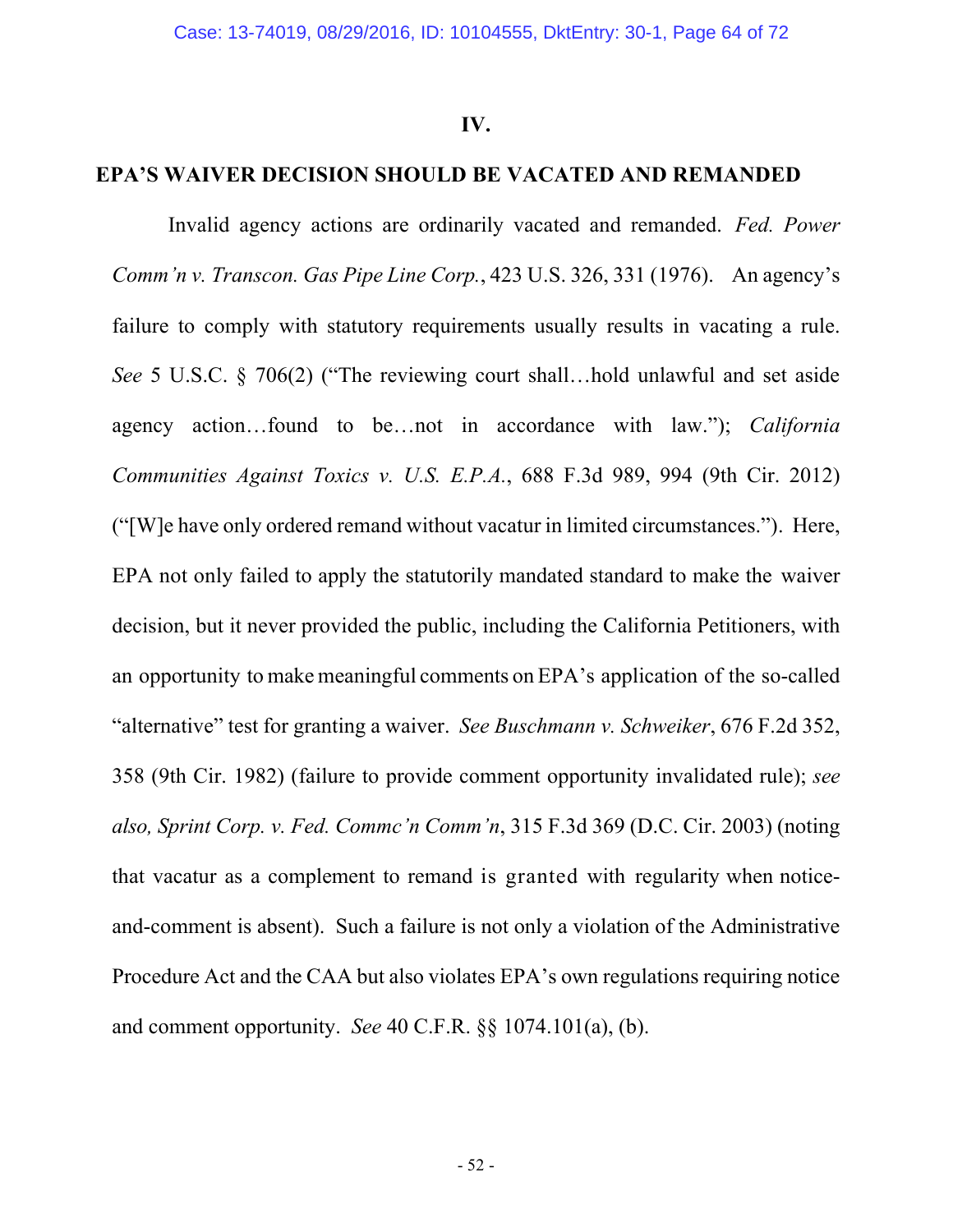# **A. If EPA Had Applied the Correct Standard, the Waiver Would Not Have Been Granted.**

The notice published by EPA asking for comments on California's waiver application provided no indication that EPA would use any criteria other than whether California needed the program "as a whole." ER-034-36. During the comment period, California Petitioners commented that the correct formulation of the Needs Test was whether California needed the specific standards for which the waiver application was made and not whether California needed its own mobile source emissions program. ER-006, 011-12, 022-23, 076-083. In its waiver grant, EPA rejected the test proffered by the California Petitioners but then went on to apply that test in a wholly inadequate manner by justifying its issuance of the waiver based on elevated emission levels in two air quality control regions in California, namely, the San Joaquin Valley and the South Coast regions. *See* 78 Fed. Reg. at 58102-03, 58098. ER-014-015, ER-010. Specifically, EPA noted that the waiver grant would help bring those two regions, and those two regions only, into attainment with the federal standards for PM2.5 and 8-hour ozone. *Id*. But there are 14 federal air quality control regions in California. *See* 40 C.F.R. § 81, Subpart B (designating 14 federal air quality control regions in California under the Clean Air Act).

Bringing only two of 14 air quality control regions into attainment cannot justify a finding that California has "compelling and extraordinary conditions" requiring *statewide* standards. *See* 5 U.S.C. § 706 ("The reviewing court shall . . .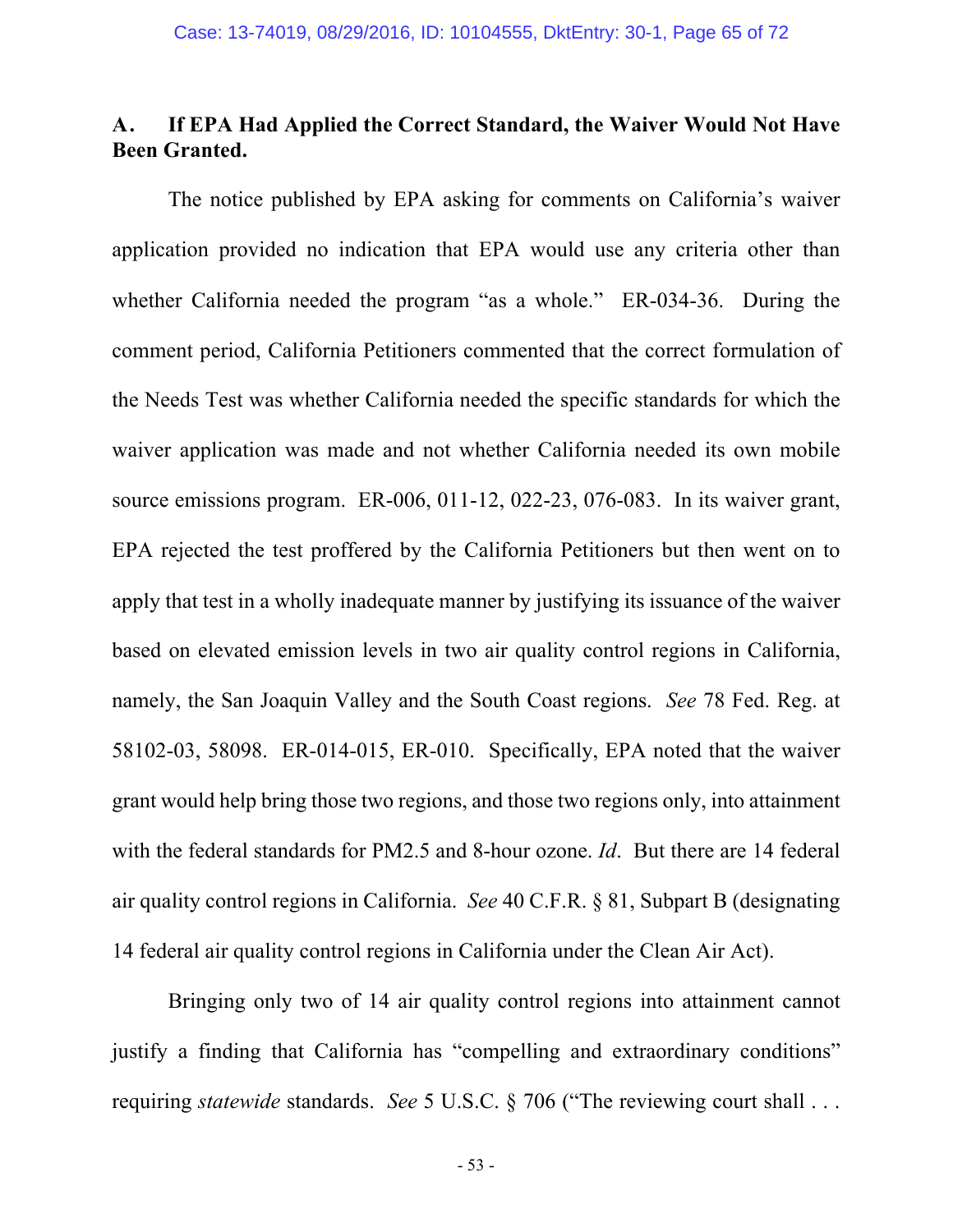hold unlawful and set aside agency action . . . arbitrary, capricious, an abuse of discretion, or otherwise not in accordance with law"); *Sierra Club v. U.S. EPA*, 346 F.3d 955, 961 (9<sup>th</sup> Cir. 2003) (vacating EPA rule because it lacked a "rational connection between the facts found and the choice made"). EPA cites no "compelling and extraordinary circumstances" requiring California to impose the expense of the more stringent standards on any air quality control regions other than the two regions noted by EPA in its waiver grant. The nature of California's topography and geography that gives rise to its special treatment under the CAA also creates a situation in which air quality problems are especially localized. *See* 78 Fed. Reg 183 at 58098 (justifying more stringent nonroad emissions standards to address "localized health risk") (citing CARB Resolution 10–47 at EPA–HQ–OAR– 2008–0691–0283) (ER—010). Thus, EPA cannot find a "compelling and extraordinary" need for statewide standards based on local conditions in only two of 14 regions. *See* 78 Fed Reg at 58103. Although the California Petitioners did not raise this specific issue during the public comment period, they were not on notice that EPA would try to support the waiver grant under the "alternative test" on such a thin thread of reasoning. Specifically, the call for comments on the waiver application was utterly silent regarding these matters. *See* ER-034-36. The fact that the California Petitioners were given *zero* opportunity to comment on the "alternative" rationale for granting the waiver, obviates any potential requirement to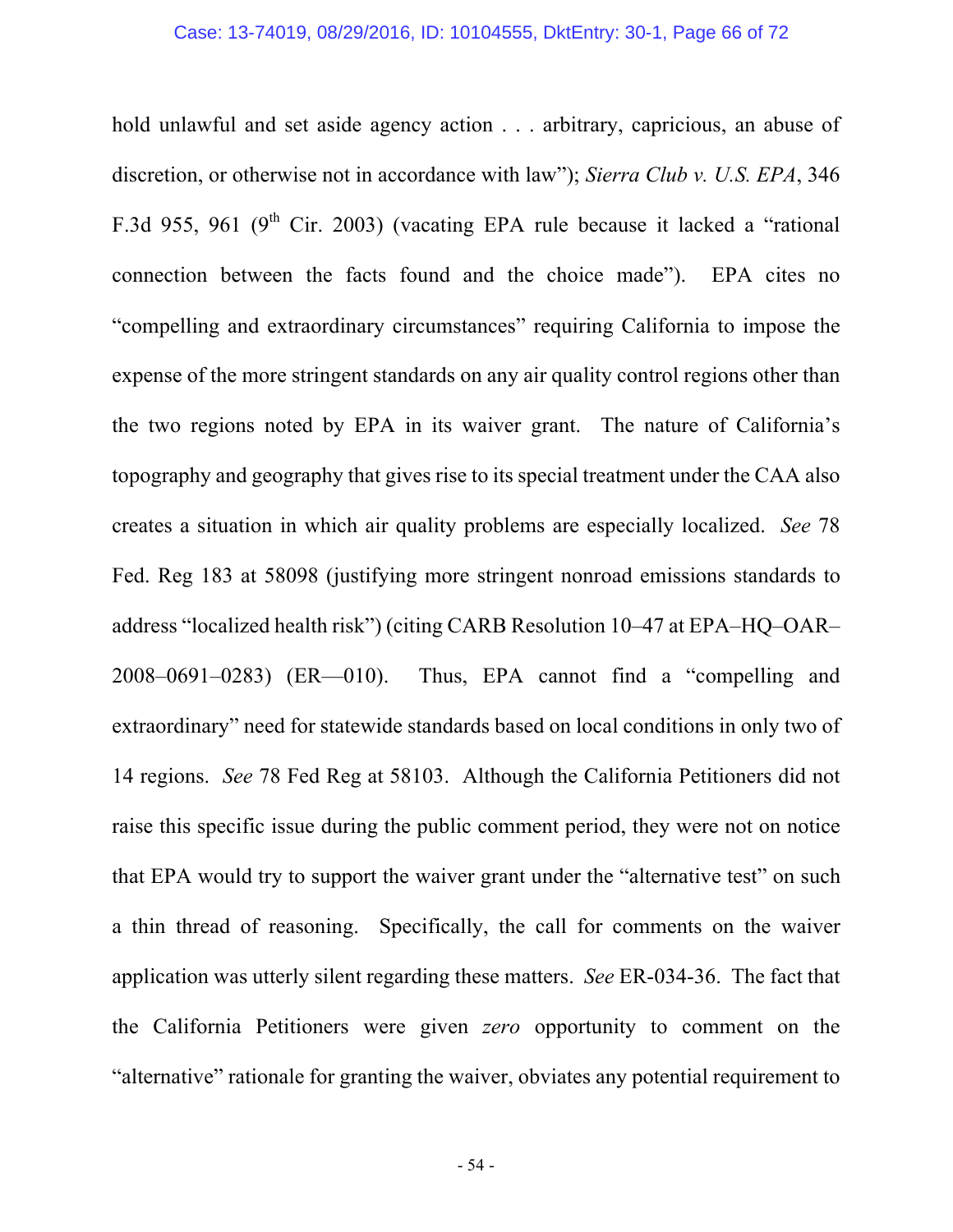### Case: 13-74019, 08/29/2016, ID: 10104555, DktEntry: 30-1, Page 67 of 72

comment on a rationale that was not available in the first instance for public comment. That is because, historically, EPA used the "program as a whole" test and, accordingly, the Agency should have provided notice and comment opportunity before applying a different test. *Buschmann*, 676 F.2d at 358.

Furthermore, nothing in the Clean Air Act requires EPA to grant a statewide waiver to California where the sole justification is comprised of an argument focusing on two localized regions. Conversely, nothing in the Act forbids EPA from granting a waiver for specific areas within California where such "compelling and extraordinary conditions" do, in fact, occur. And there was nothing stopping California from making a waiver application limited to the two areas of concern.

Federal Defendants may choose to argue that the ability of other states to "adopt" the California standards prevents California from creating standards that apply only to particular air districts in California. However, just as California could create standards that apply only in districts that would not otherwise be able to achieve attainment with federal standards, so too, other states could adopt those limited standards in comparable nonattainment areas. If other states adopted standards only in such nonattainment areas, those standards would be "identical…to the California standards" as required by the waiver provision. 42 U.S.C. 7543(e)(2)(B).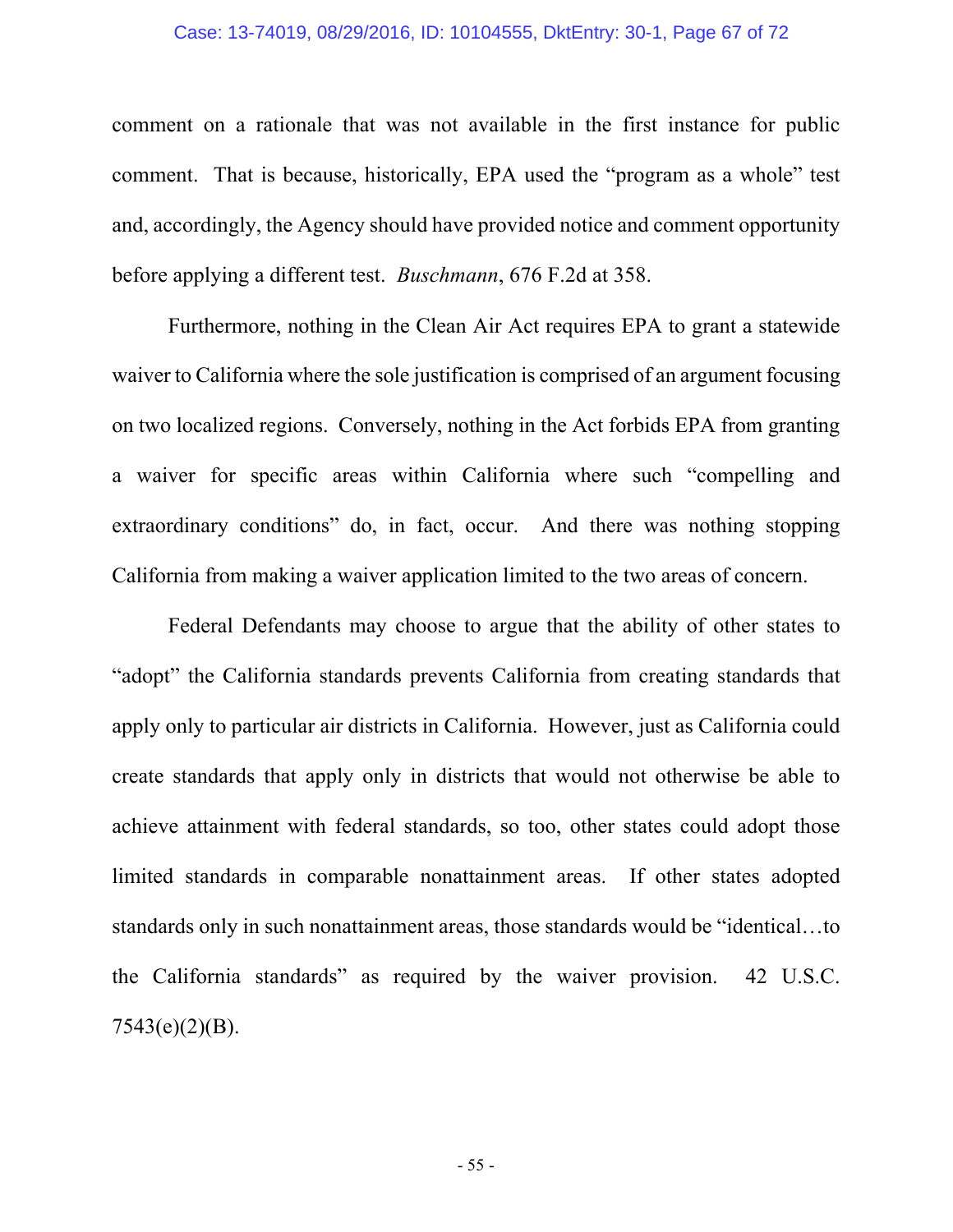## **B. EPA Cannot Now Rely on New Justifications for the Waiver.**

EPA cannot now rely on justifications for the waiver other than those set forth in the document granting the waiver application, as the only argument it relied on during the rulemaking in connection with the so-called "alternative" test was the presence of the two nonattainment areas. *See Michigan v. EPA,* 135 S. Ct. 2699 (2015) (noting that it is a "foundational principle of administrative law that a court may uphold agency action only on the grounds that the agency invoked when it took the action.") (citing *SEC* v. *Chenery Corp.*, 318 U. S. 80, 87 (1943)).

EPA's utter failure to apply the correct standard, its irrational effort to justify the "alternative" standard, and its failure to provide notice and comment that it would use or even consider the "alternative" test in any way to make a waiver decision, evidences the seriousness of the deficiency in this case, while potential disruptive consequences of vacatur here are minimal. EPA would simply be required to revisit the issue of whether to grant the waiver, using the correct standard. *See Pollinator Stewardship Council v. U.S. E.P.A.*, 806 F.3d 520, 532 (9th Cir. 2015) ("When determining whether to leave an agency action in place on remand, we weigh the seriousness of the agency's errors against the disruptive consequences of an interim change that may itself be changed.") (citations and quotations omitted).

Vacatur here would only cause a reversion to the *status quo ante* for nonroad emissions, which account for only 4% of NOx emissions in California and only 7%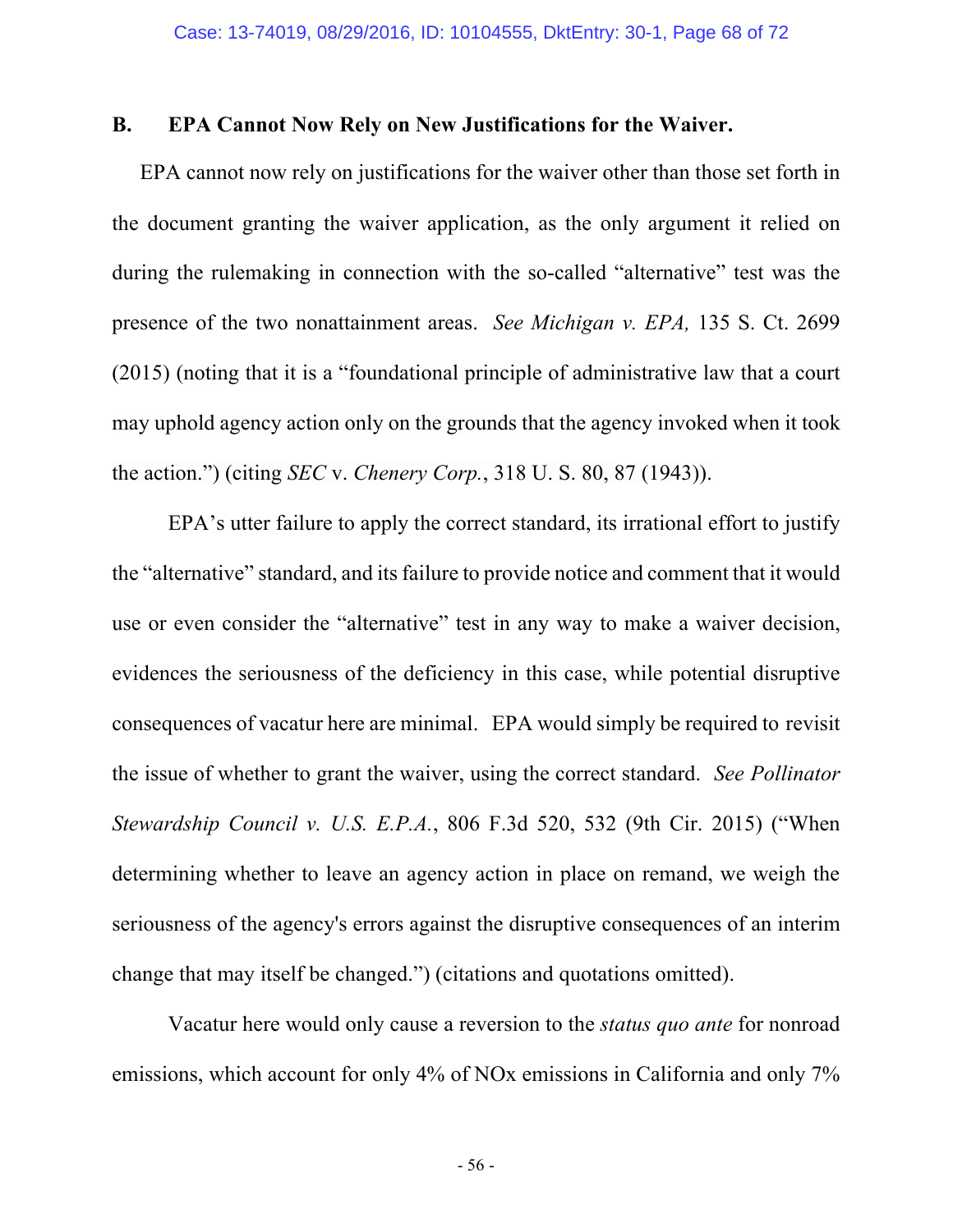of PM emissions. 78 Fed. Reg. at 58099. ER-011. Given that the new California regulations require retrofit of only 8% of fleets per year, their temporary suspension could at most increase emissions by 0.32% of NOx emissions (8% of 4%) or 0.56% of PM emissions (8% of 7%). *See* 78 Fed. Reg. No 183 at 58091. ER-003. Thus, the minor environmental effects from temporary reversion to the prior regulator scheme cannot justify overlooking EPA's "fundamentally flawed" application of the waiver standard. *See North Carolina v. EPA*, 531 F.3d 896, 929 (9th Cir. 2008).

Accordingly, EPA's California Nonroad Engine Waiver Decision should be vacated and remanded to EPA with instructions to undergo notice and comment, applying the correct standard. Because "EPA must redo its analysis from the ground up" its "fundamentally flawed" waiver must be vacated*. See North Carolina v. EPA*, 531 F.3d 896, 929 (9th Cir. 2008).

## **CONCLUSION**

For the foregoing reasons, this Court should vacate and remand EPA's California Nonroad Engine Waiver Decision, with instructions to EPA to apply the correct standard in making its waiver decision.

DATED: August 30, 2016

Respectfully submitted,

THEODORE HADZI-ANTICH JOEL STONEDALE By: s/THEODORE HADZI-ANTICH Counsel for Petitioners Dalton Trucking, Inc., et al.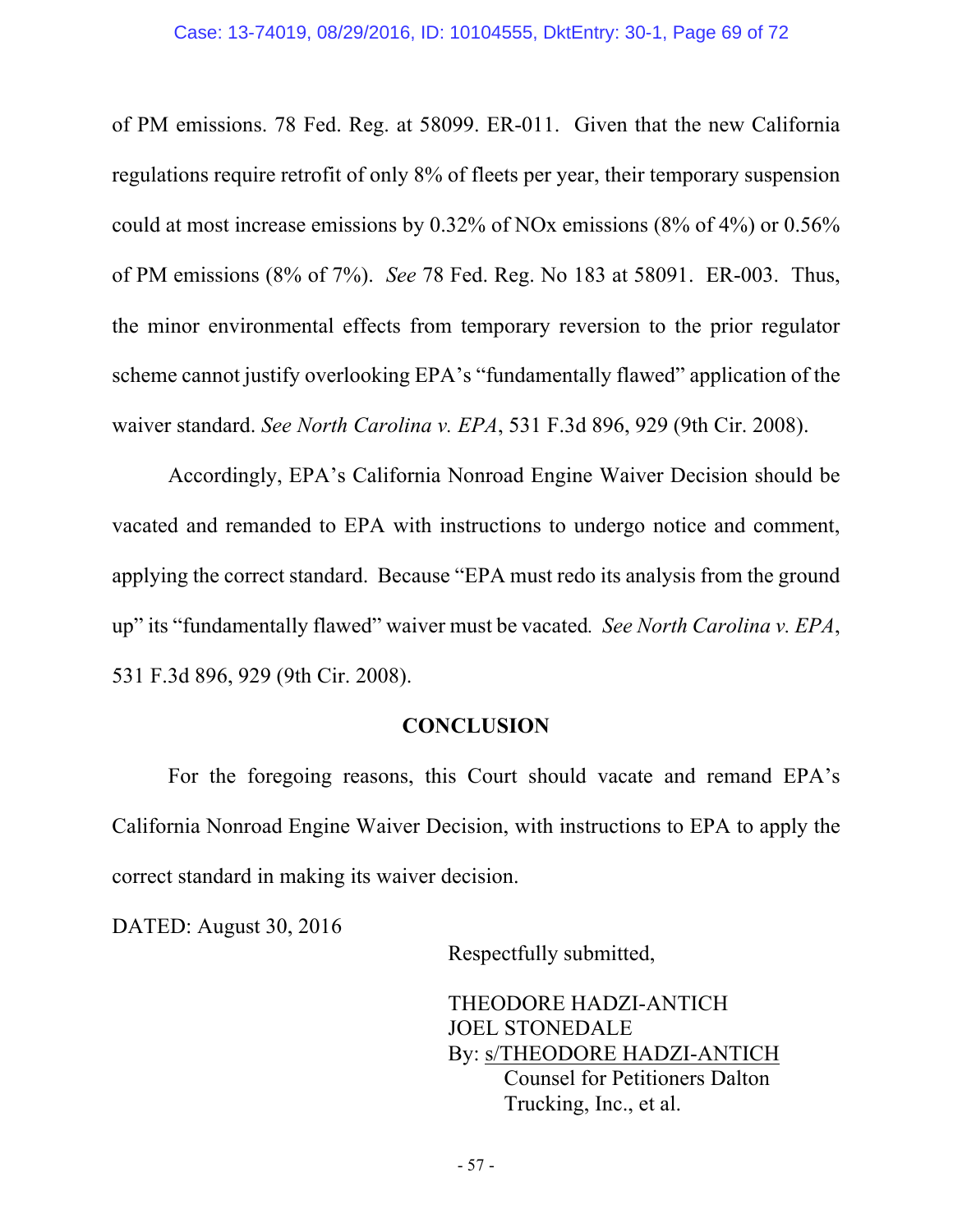## **CERTIFICATE OF COMPLIANCE WITH RULE 32(a)**

# CERTIFICATE OF COMPLIANCE WITH TYPE-VOLUME LIMITATION, TYPEFACE REQUIREMENTS, AND TYPE STYLE REQUIREMENTS

1. This OPENING BRIEF OF PETITIONERS DALTON TRUCKING, INC., ET AL., AND AMERICAN ROAD & TRANSPORTATION BUILDERS ASSOCIATION complies with the type-volume limitation of Fed. R. App. P.  $32(a)(7)(B)$  because:

> $\sqrt{\frac{1}{\pi}}$  It contains 13,574 words excluding the parts of the brief exempted by Fed. R. App. P.  $32(a)(7)(b)(iii)$ , or

> It uses a monospaced typeface and contains lines of text, excluding the parts of the brief exempted by Fed. R. App. P.  $32(a)(7)(B)(iii)$ .

2. This OPENING BRIEF OF PETITIONERS DALTON TRUCKING, INC., ET AL., AND AMERICAN ROAD & TRANSPORTATION BUILDERS ASSOCIATION complies with the typeface requirements of Fed. R. App. P. 32(a)(5) and the type style requirements of Fed. R. App. P.  $32(a)(6)$  because:

> $\sqrt{\frac{1}{\sqrt{1-\lambda}}}$  It has been prepared in a proportionally spaced typeface using WordPerfect X5 in font style Times New Roman and font size 14, or

> It has been prepared in a monospaced typeface using WordPerfect X5 with characters per inch and type style

DATED: August 29, 2016.

 $\mathcal{L}_\text{max}$ 

s/THEODORE HADZI-ANTICH *Attorney for Petitioners*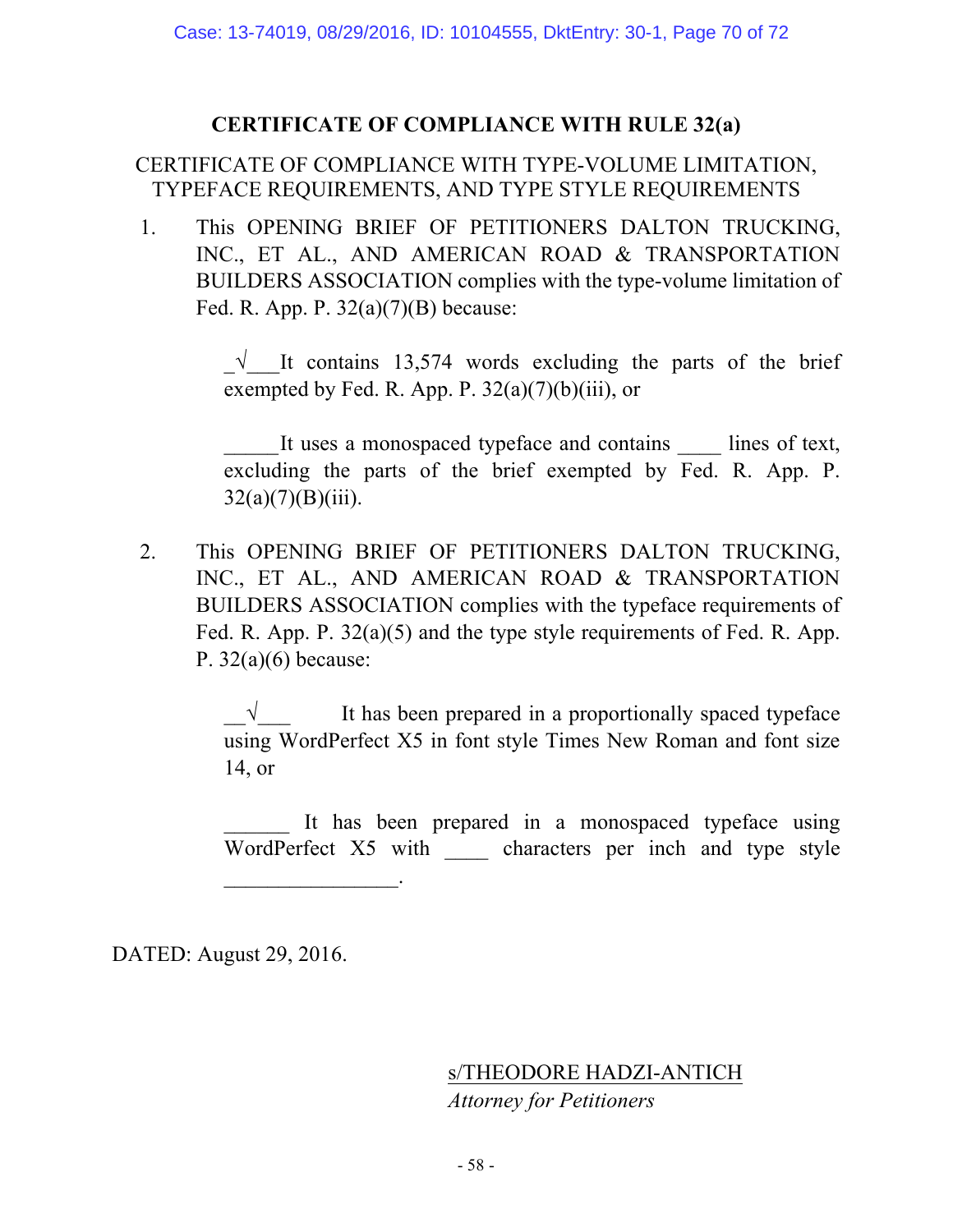# *Dalton Trucking, Inc., et al* **CERTIFICATE OF SERVICE**

I hereby certify that on August 29, 2016, I electronically filed the foregoing with the Clerk of the Court for the United States Court of Appeals for the District of Columbia Circuit by using the appellate CM/ECF system.

I certify that all participants in the case are registered CM/ECF users and that service will be accomplished by the appellate CM/ECF system.

# s/THEODORE HADZI-ANTICH